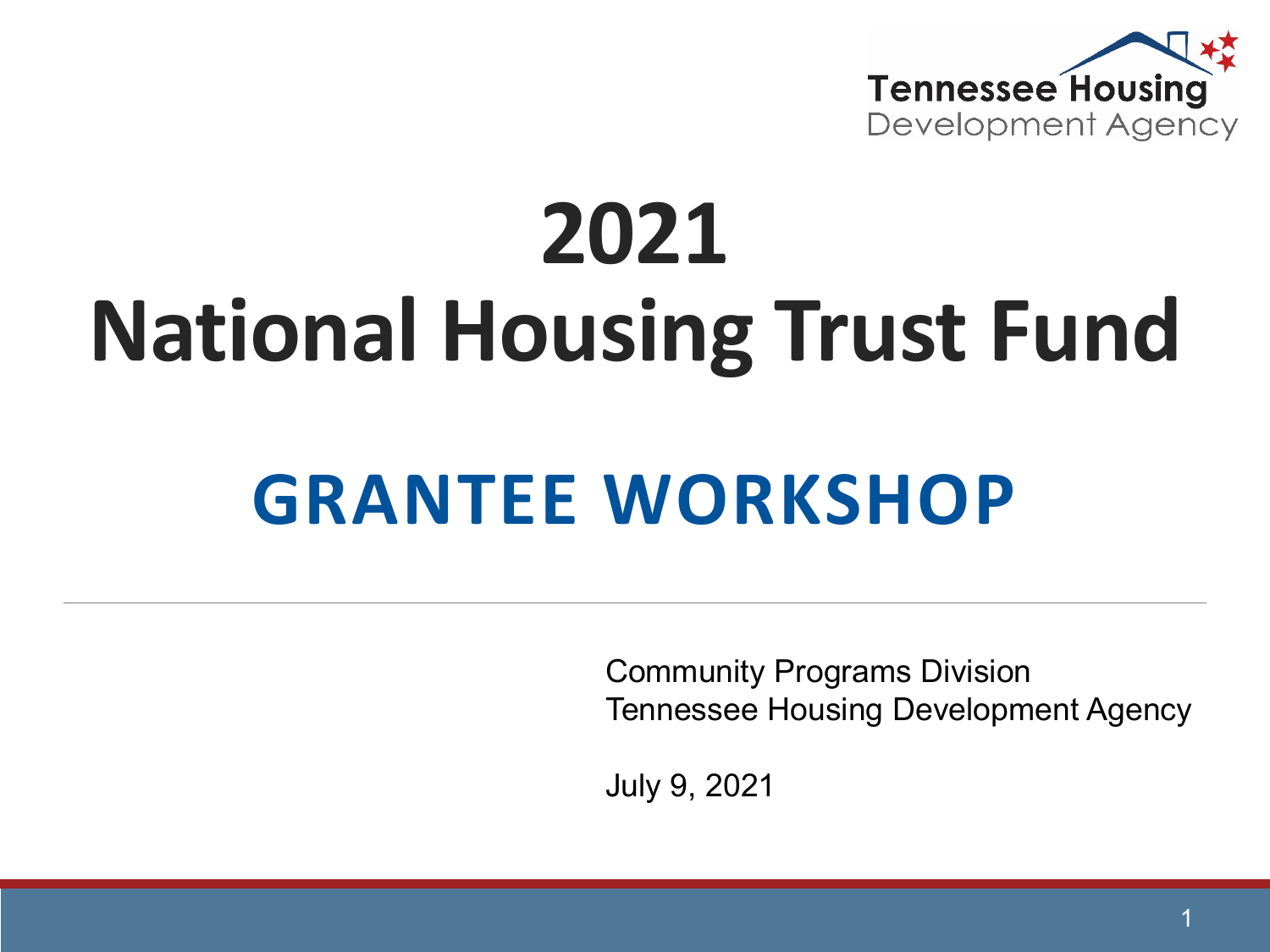#### **Congratulations!!!**



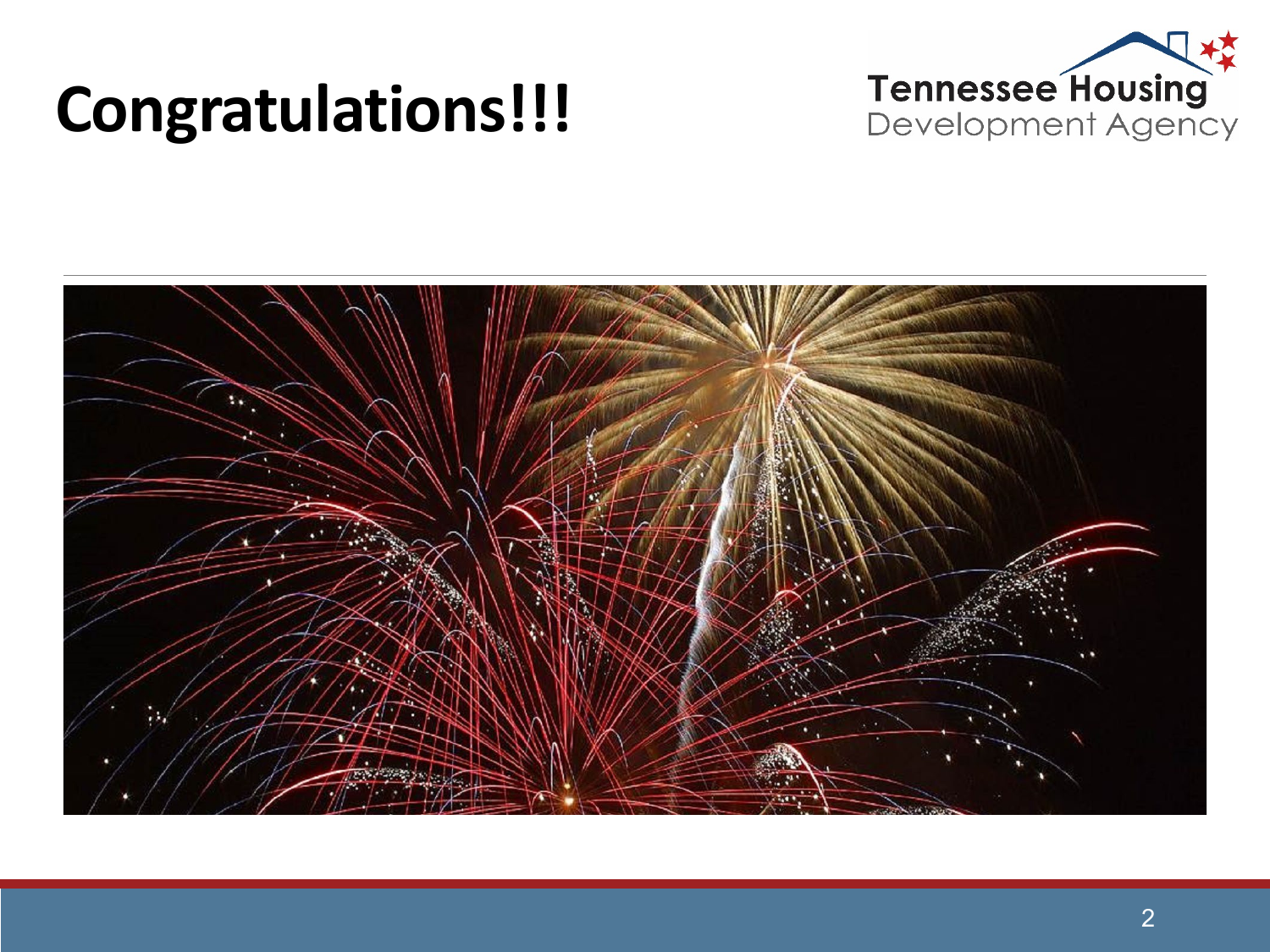## **FY2021 Application Round**



#### **Scoring Matrix:**

- \$8.76M available for program activities
- \$4.9M in eligible applications for program activities from 7 qualified applicants across TN
- \$4.9M awarded to 7 applicants to build or renovate 111 NHTF qualified rental units
- Total development value of \$122.5M
- Total units developed 494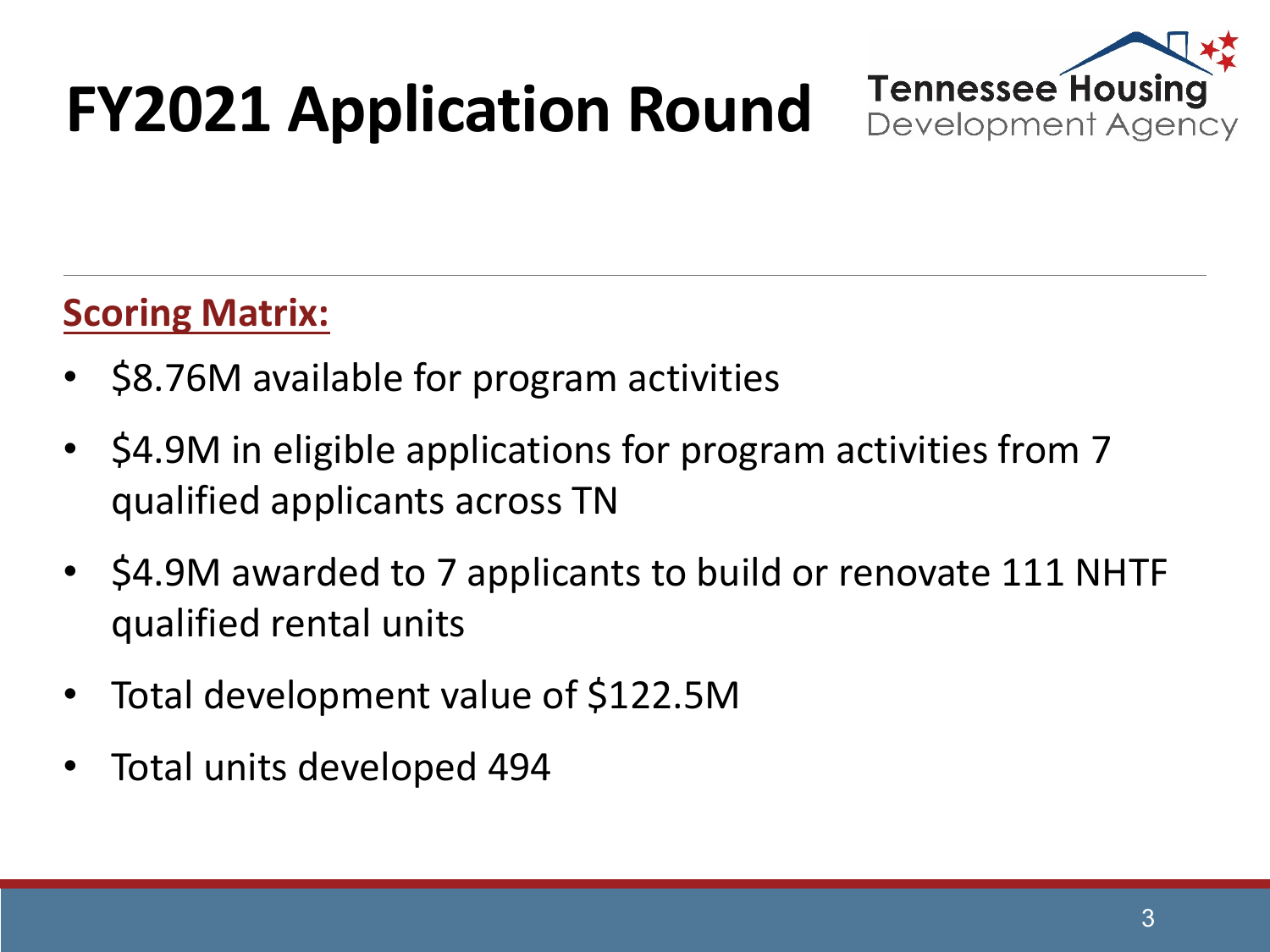#### **The Contract**



The National Housing Trust Fund Program is a performance contract….

- THDA has a contract with HUD to perform....
- Each grantee has a contract with THDA to perform....

…those recipients that meet the terms of the THDA National Housing Trust Fund program will receive funds to cover eligible costs based on your specific project and application criteria.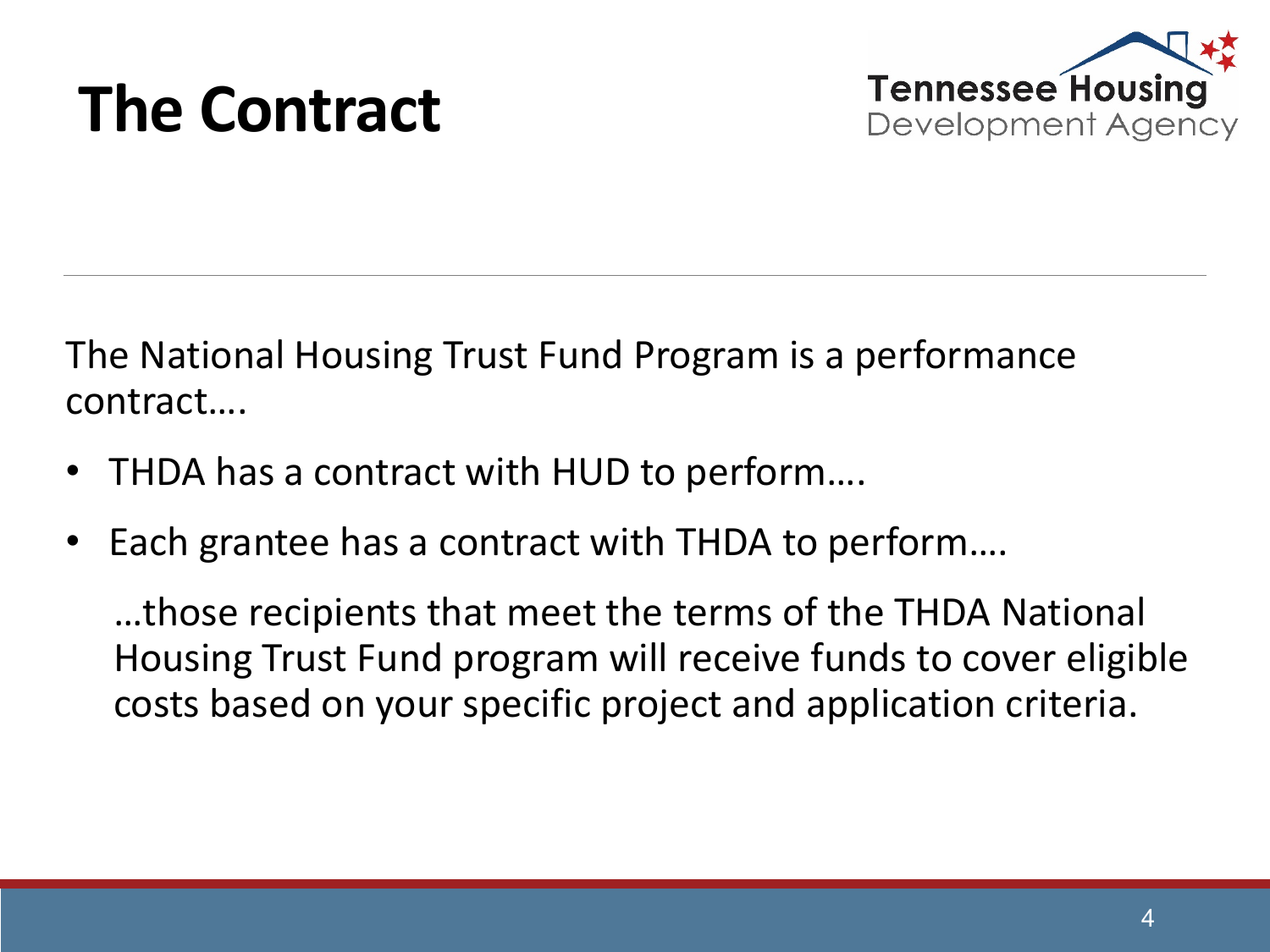## **General Requirements**



- Income restricted at 30% < of AMI (HUD) or Federal Poverty Guideline
- Rents restricted to be affordable at 30% of AMI (HUD)
- 30 year affordability period
- Ongoing monitoring for property condition and compliance
- Year one financial review
- Environmental Review: similar to HUD Part 58, **but a separate process**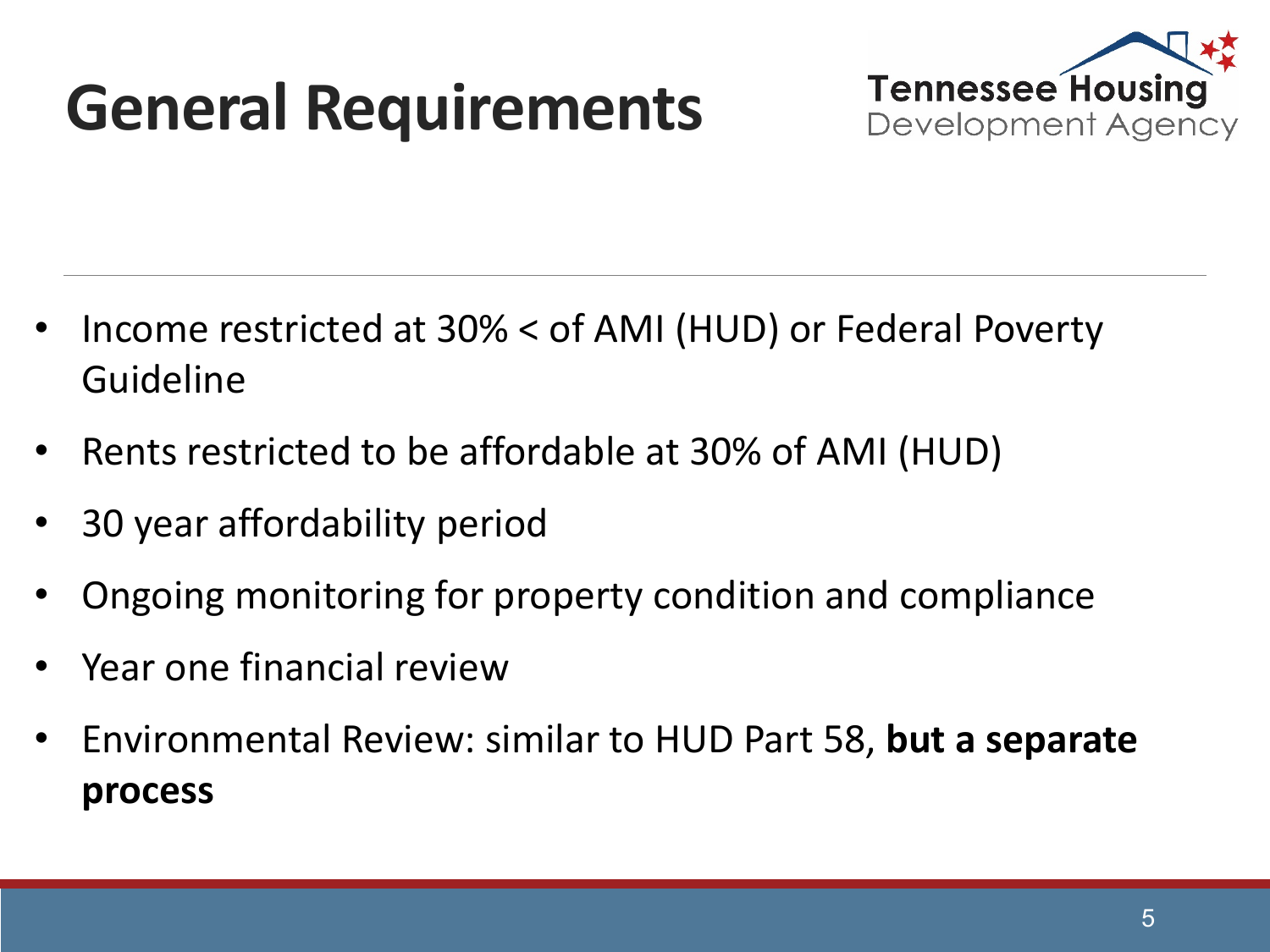## **General Requirements (cont)**



- Maximum per-unit subsidy will follow current NHTF program limits as published
- Tenant protections: Lease required, Prohibited lease terms, Termination only for cause
- Fair Housing, ADA and other applicable laws apply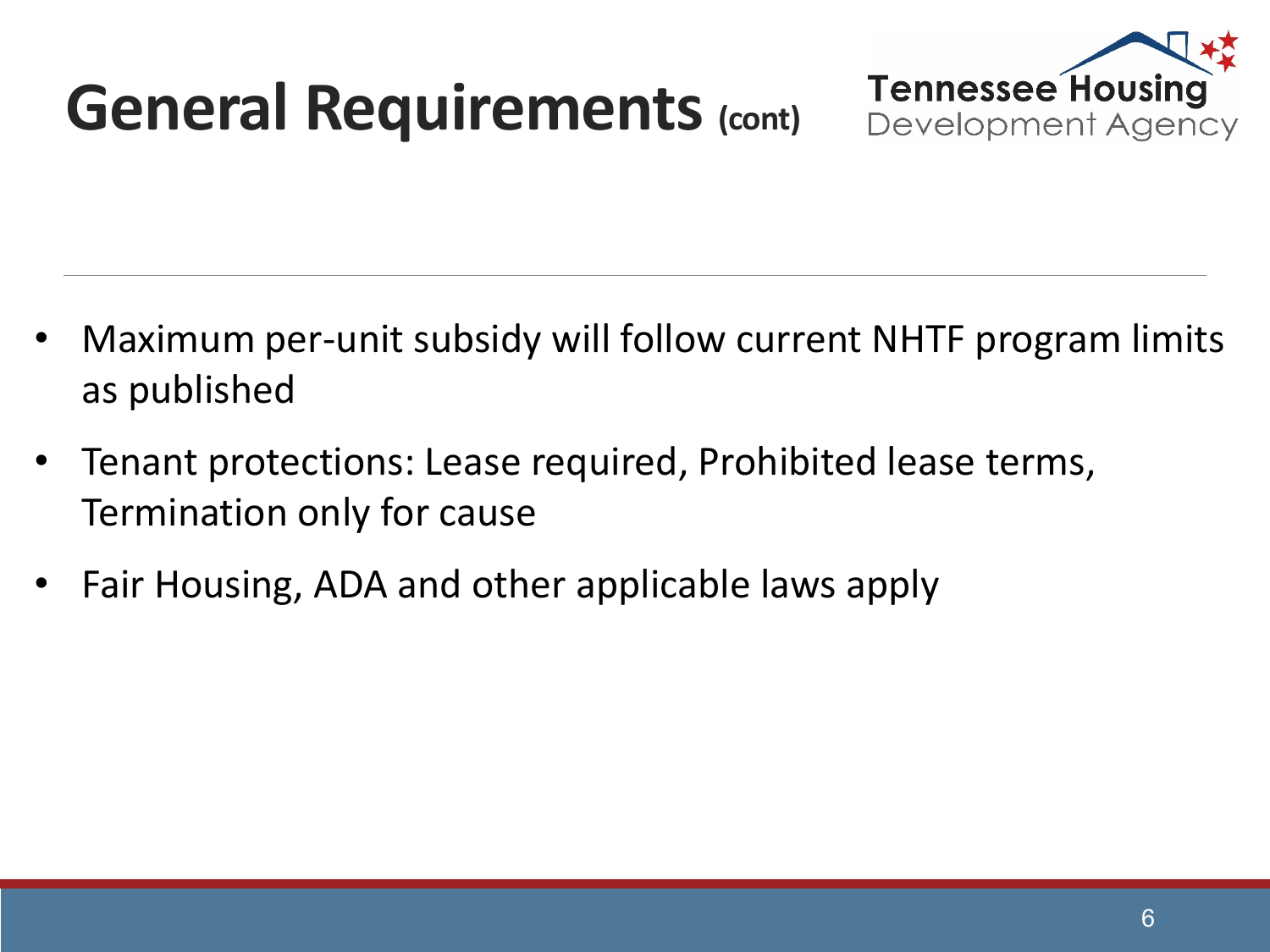## **Role of the Grantee**



- Ultimate responsibility for the grant lies with the Grantee
- A developer contact or consultant is a grant management resource, not a substitute for the **Grantee's** hands-on involvement with the project and full responsibility for oversight of the grant implementation
	- Disputes will be settled with the grantee not the limited partner or Developer.
- The **Grantee** will be **100% responsible** for providing all required project information including progress reports, pay requests and all requested documentation as the project matures.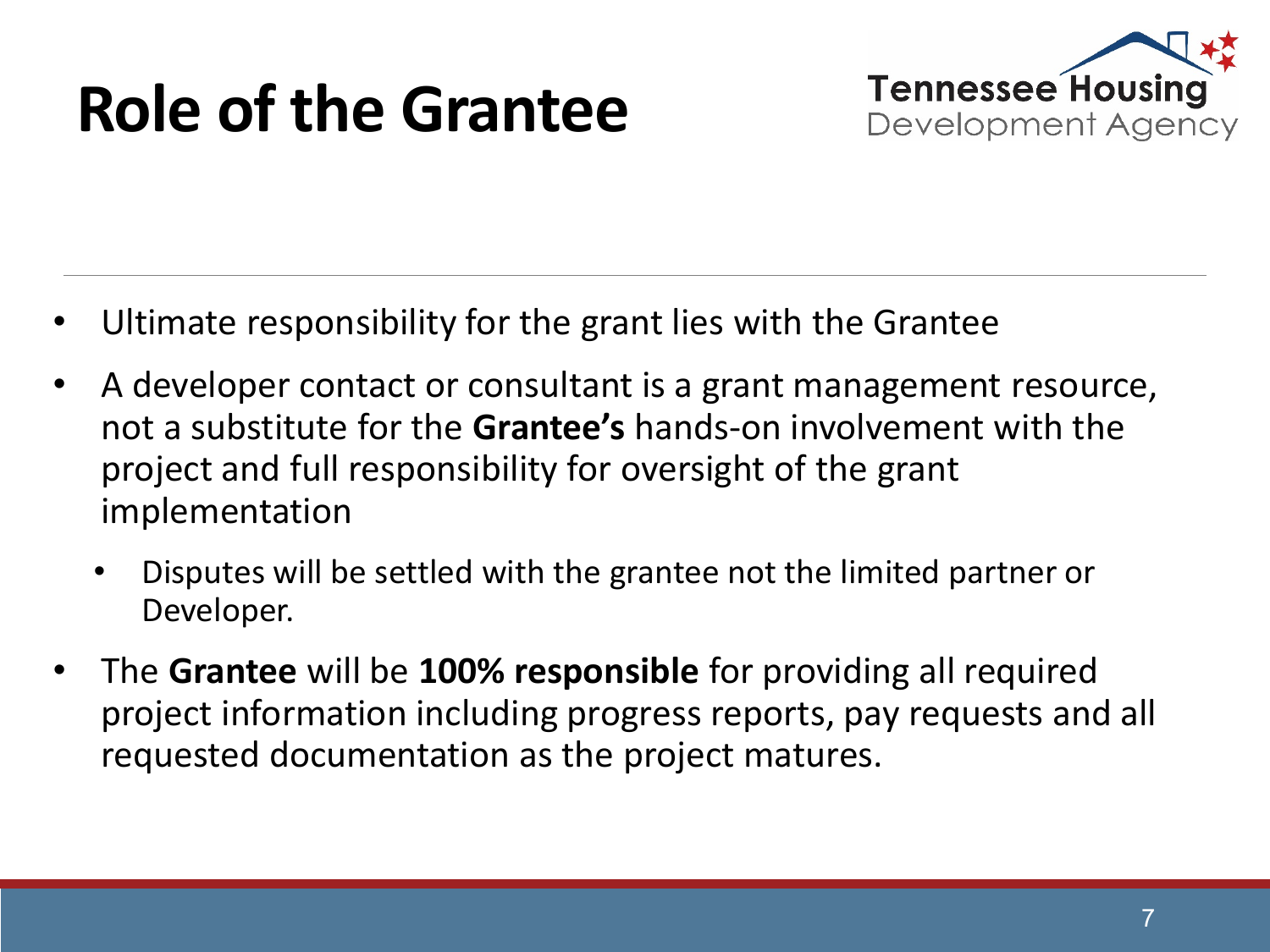#### **Written Agreements**



- **July 1, 2021 through June 30, 2024**
- Expenses or commitments incurred prior to July 1, 2021 will not be eligible
- **60 days** after July 30, 2024 to submit final draws
- The applicant must sign **BOTH** copies and return BOTH to THDA with all required Start-up Forms.
- **Written Agreements are due at THDA within 30 days of receiving them.**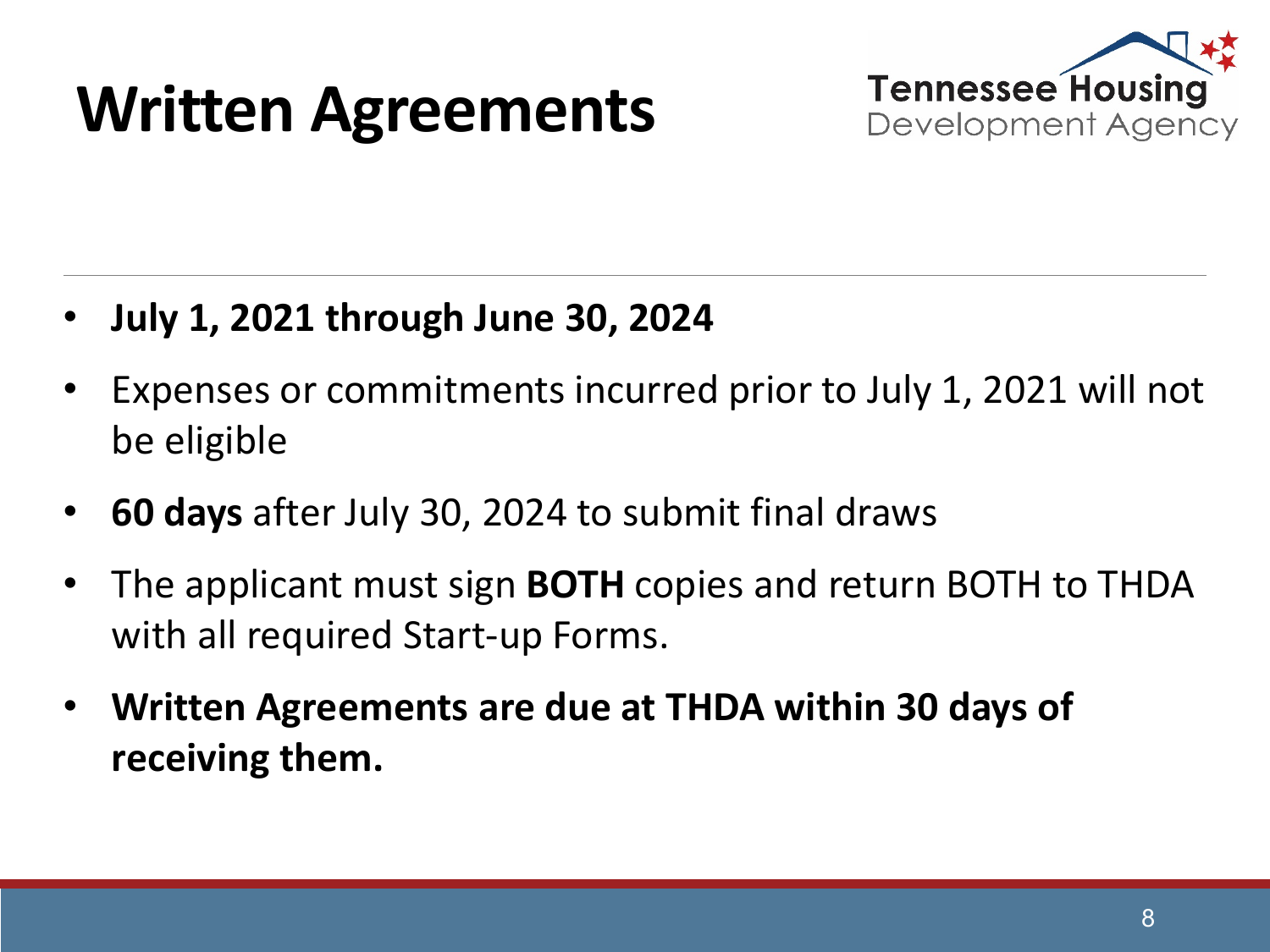## **Level of Subsidy**



#### **Minimum and Maximum NHTF investment per unit:**

- Minimum NHTF Funds: \$1,000 per unit
- Maximum NHTF Funds Per Unit:
	- \$63,881 0-Bedroom (Efficiency) Limit
	- \$73,230 1-Bedroom Limit
	- \$89,049 2-Bedroom Limit
	- \$115,201 3-Bedroom Limit
	- \$126,454 4-Bedroom Limit
		- **Effective June 4, 2020**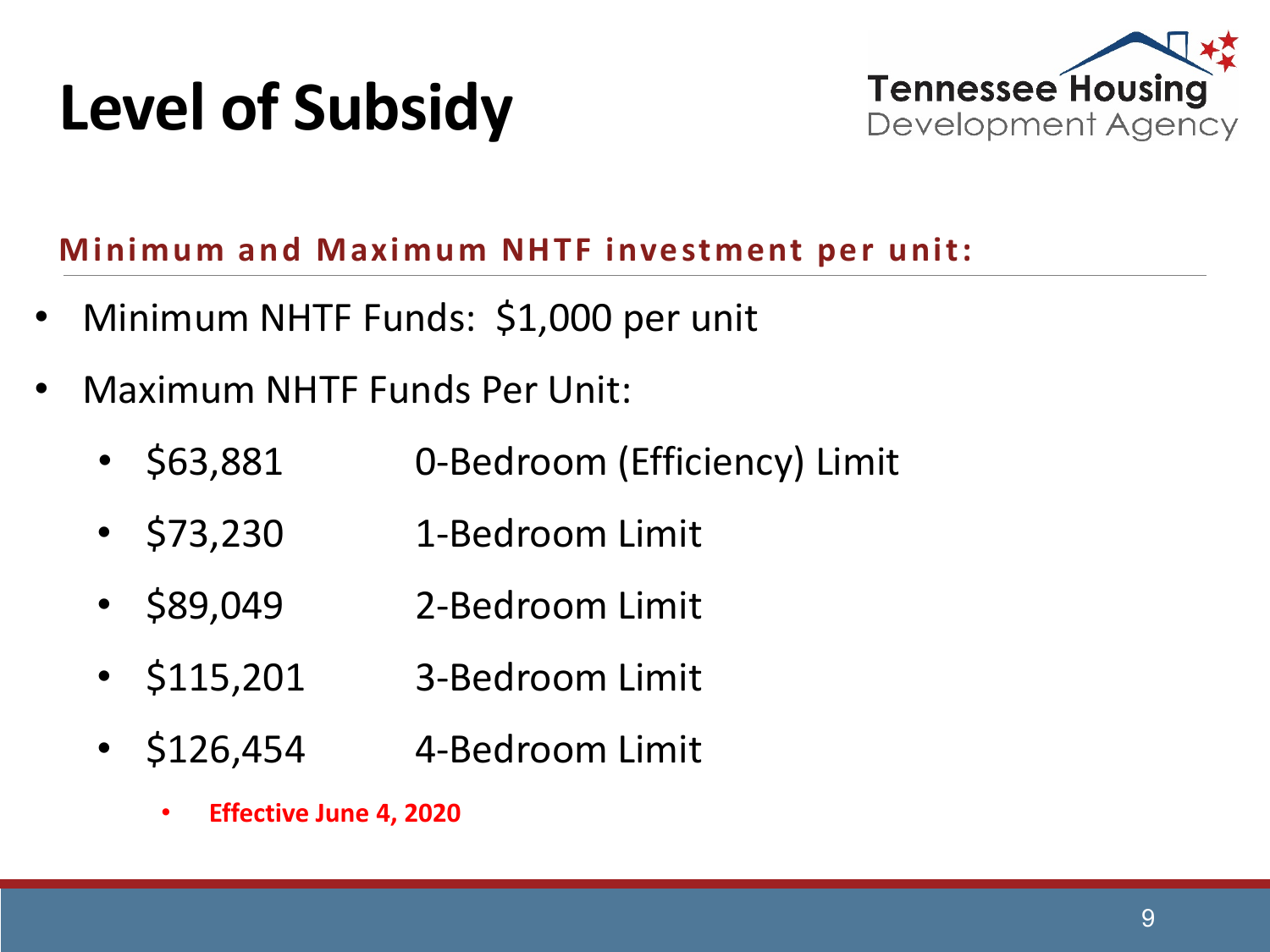## **Design Standards**



**All rental housing units constructed or rehabilitated with NHTF funds must meet all of the below;**

- THDA Design Standards
- Have Broadband Access
- Applicable local, county and state codes
- Rehabilitation standards
- Uniform Property Condition Standards (UPCS)
- All local zoning ordinances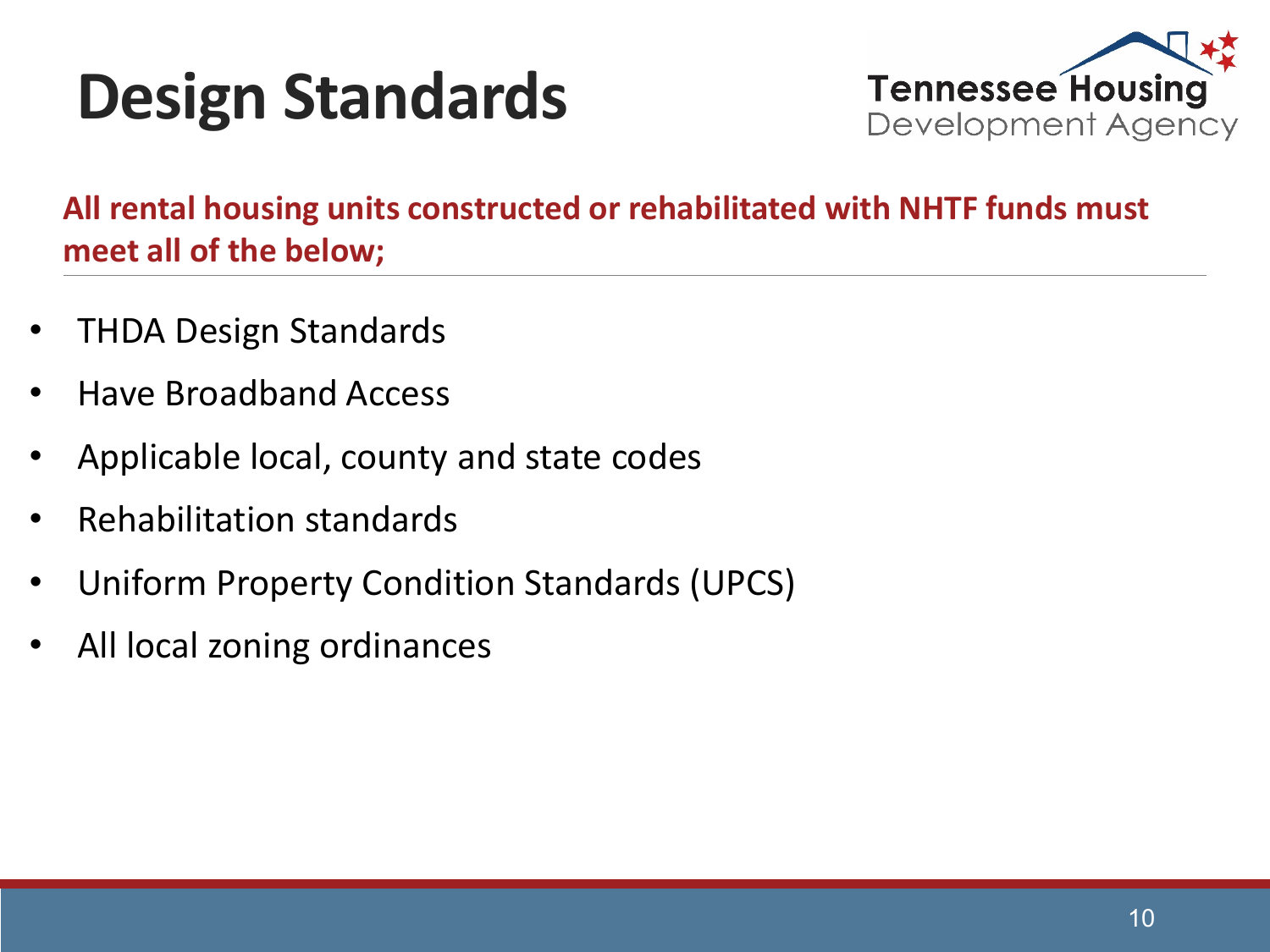## **Other Requirements**



**All projects must also meet other federal requirements**

- Uniform Relocation Act
- 2 CFR 200 (Uniform Administrative Requirements, cost principals, and audit requirements for federal awards)
- Affirmative Fair Housing Marketing
- Conflict of Interest
- MBE/WBE reporting
- FFATA (Federal Funding Accountability and Transparency Act)
- Violence against Women Act (VAWA)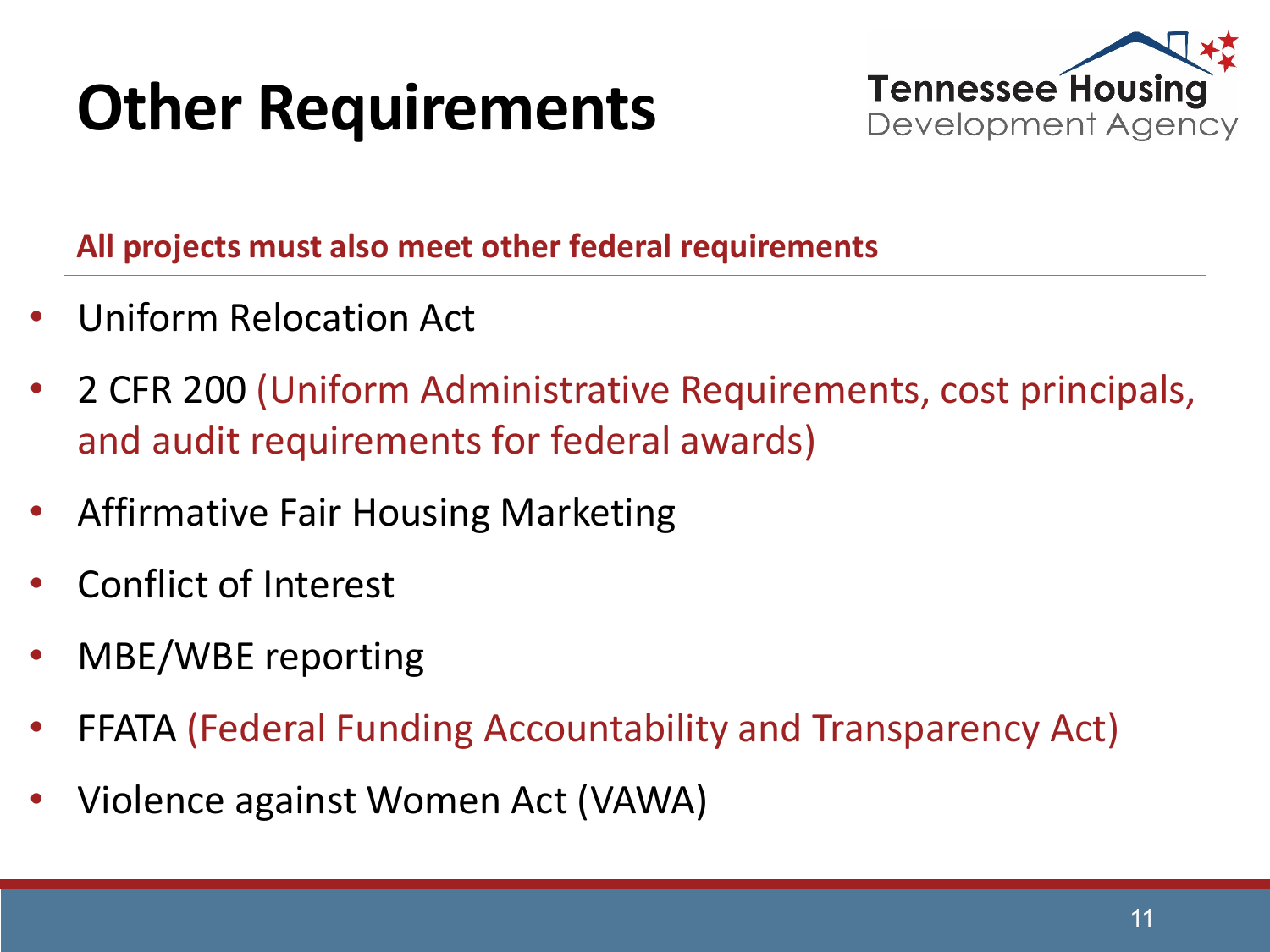#### **EFT (Electronic File Transfer)**



**Required method of sending documents to THDA:**

- All work write-ups and estimates, pay requests, and ERRs
- Your THDA Senior Housing Program Specialists will assist you with getting your account set up.

• **<https://edt.thda.org/EFTClient/Account/Login.htm>**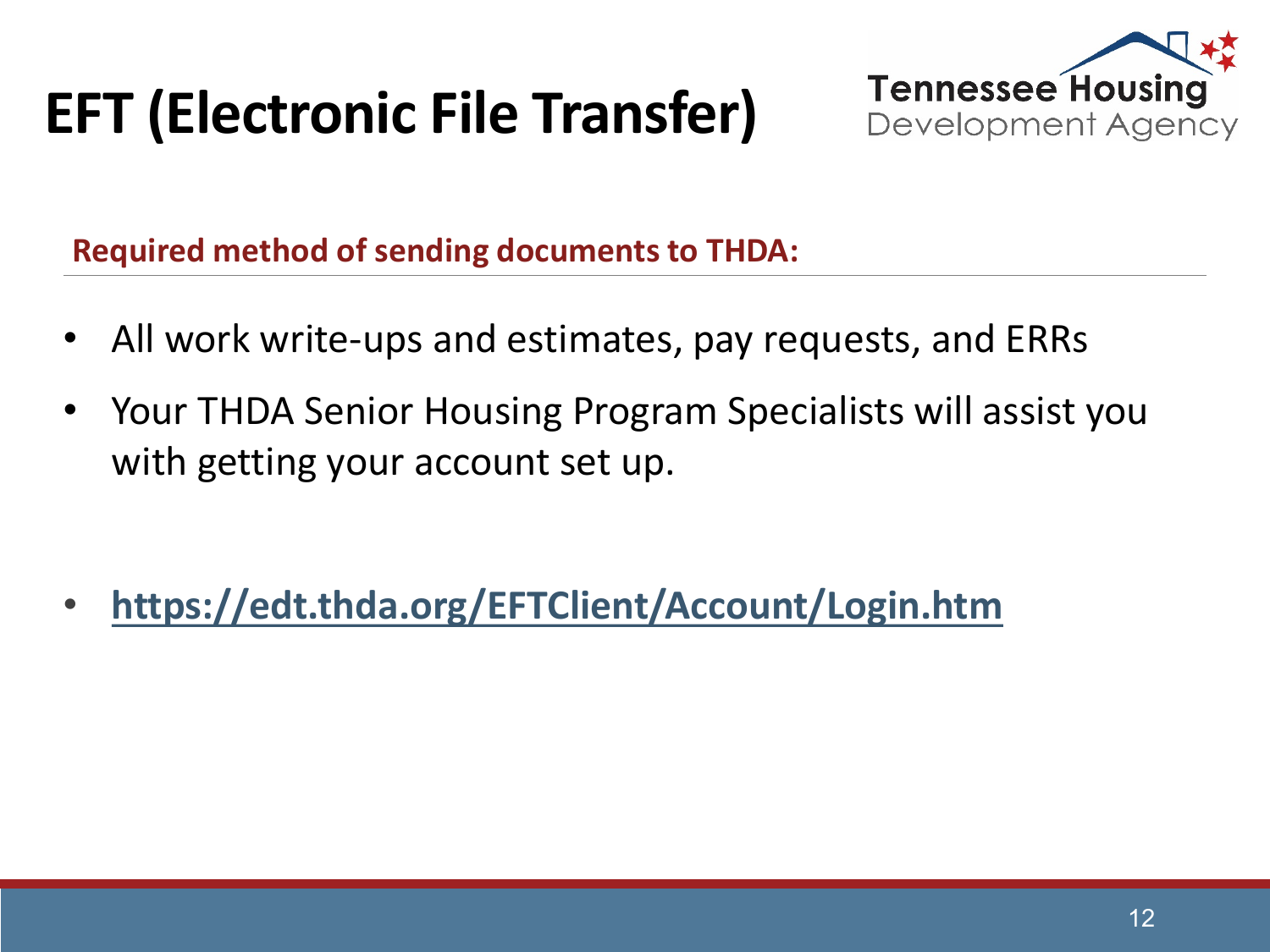



#### **Confirm the budget and funding sources from the application.**

- Provide documentation that all funding has been secured
	- No draws can be processed until all funding sources for the project have been secured.
- If there have been changes to the funding stack or development budget at any time during the project you must complete the development, operating and proforma update
- If the funds are being loaned from the Grantee to a development entity
	- The intent to create the loan must be disclosed prior to payment of any draws
	- The loan must not have any principal or interest payments due during the period of affordability (30 years).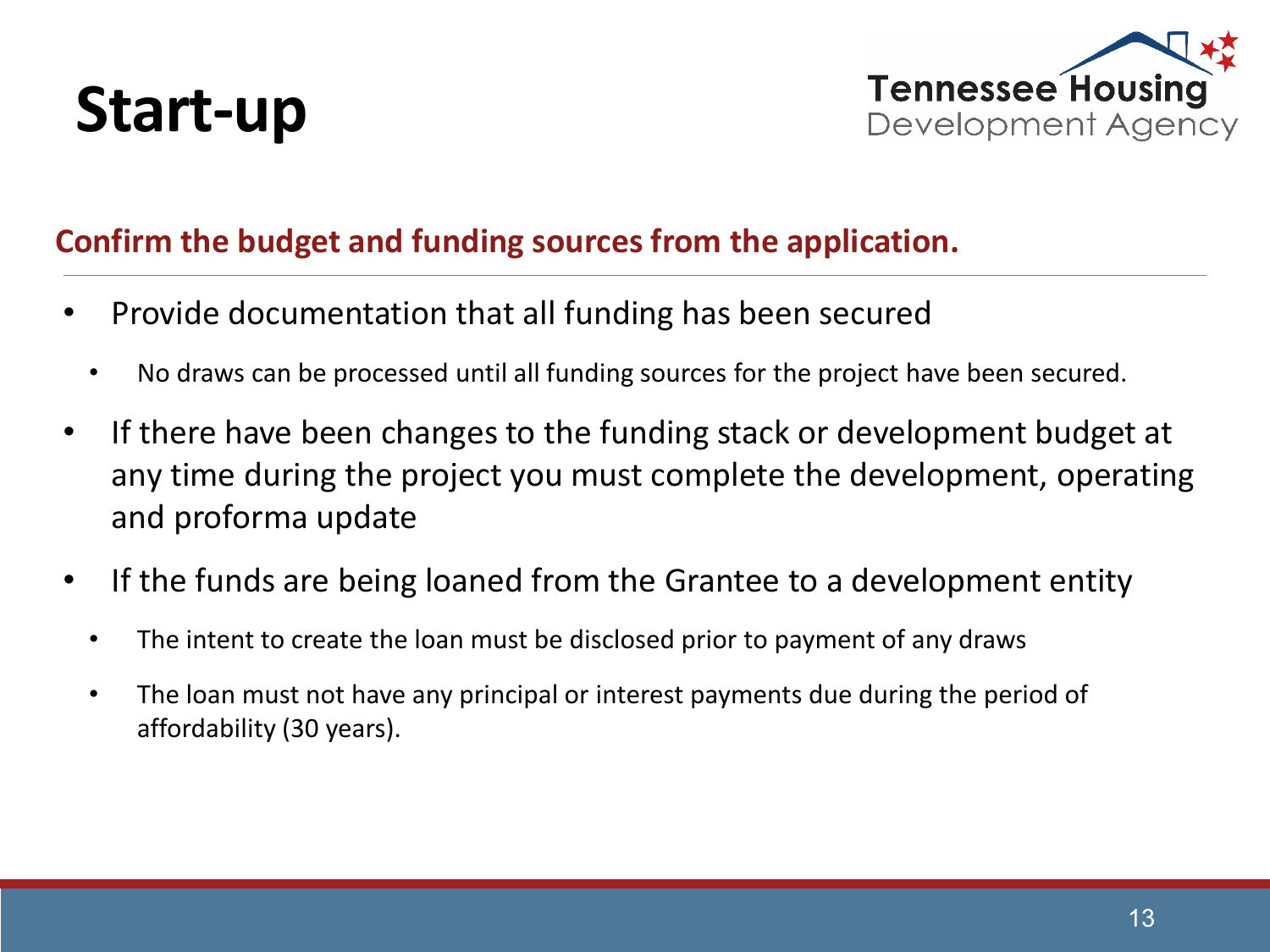#### **Start-up Forms**



#### **Return the following forms to THDA at Start Up**

- Signed Written Agreement
- W-9 Request for Taxpayer Identification Number and Certification (Must be latest Rev.)
- Authorized Signature Form
- Supplier Direct Deposit Authorization Form
- Remittance Advice Form

#### **PLEASE PAY SPECIAL ATTENTION**:

Return the original (W-9 and Supplier Direct Deposit Authorization) Form, completed and signed by bank official **DIRECTLY** to the **State of Tennessee Finance and Administration**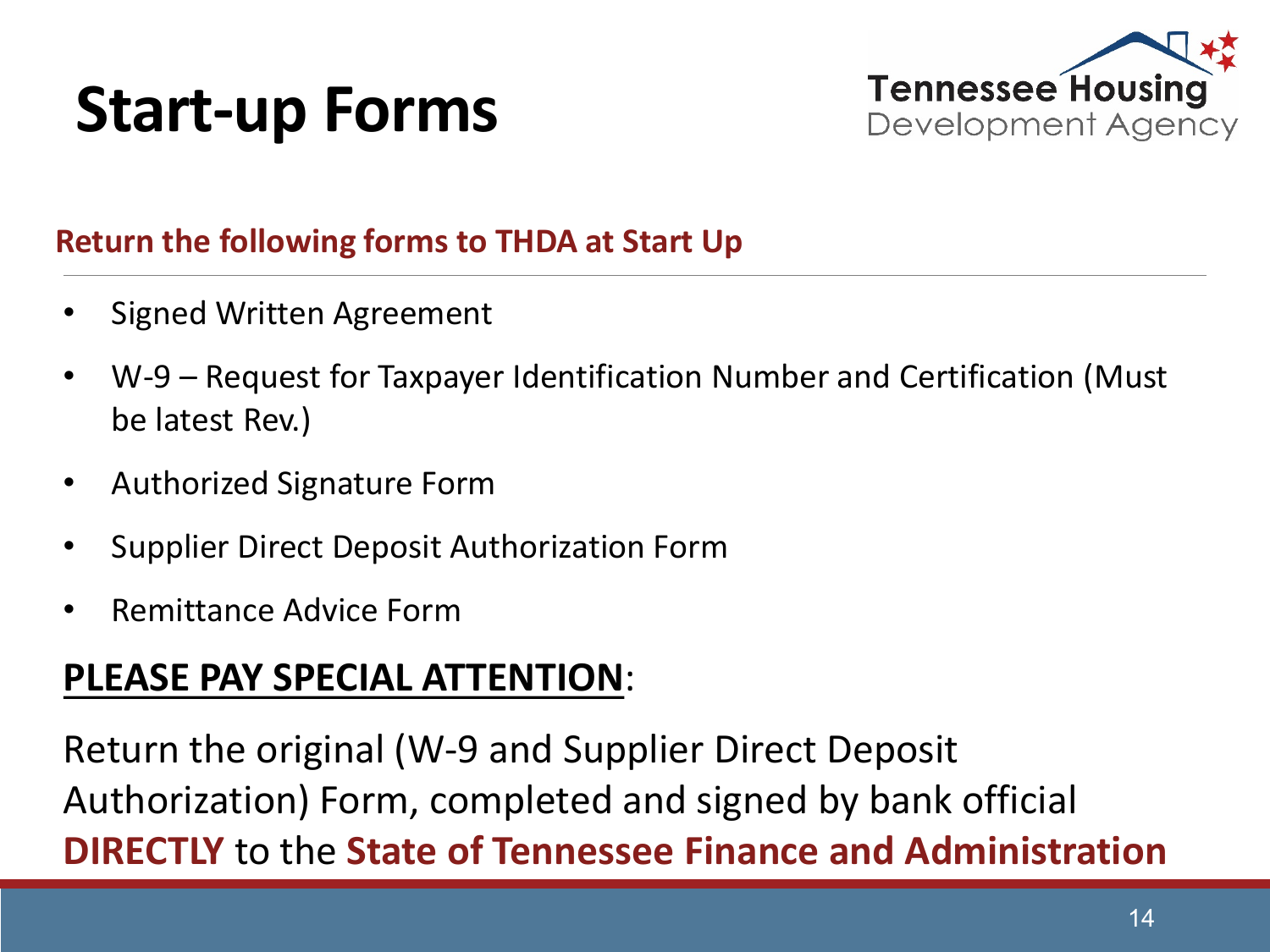#### **Set-up Forms**



#### **All Project Set up Forms MUST be submitted prior to requesting any draws**

- Phase One Environmental Review
- Project Set-Up Form
- Lead Based Paint Compliance Form
- Copy of LBP Inspection/ Risk Assessment (if applicable)
- Copy of the final project budget indicating all funding sources and costs
- Commitment letter for ALL non-NHTF funding in the project
- Copy of Legal Description for Legal Doc Prep
- NHTF Environmental Review **(Must be submitted prior to 1st Draw Request)**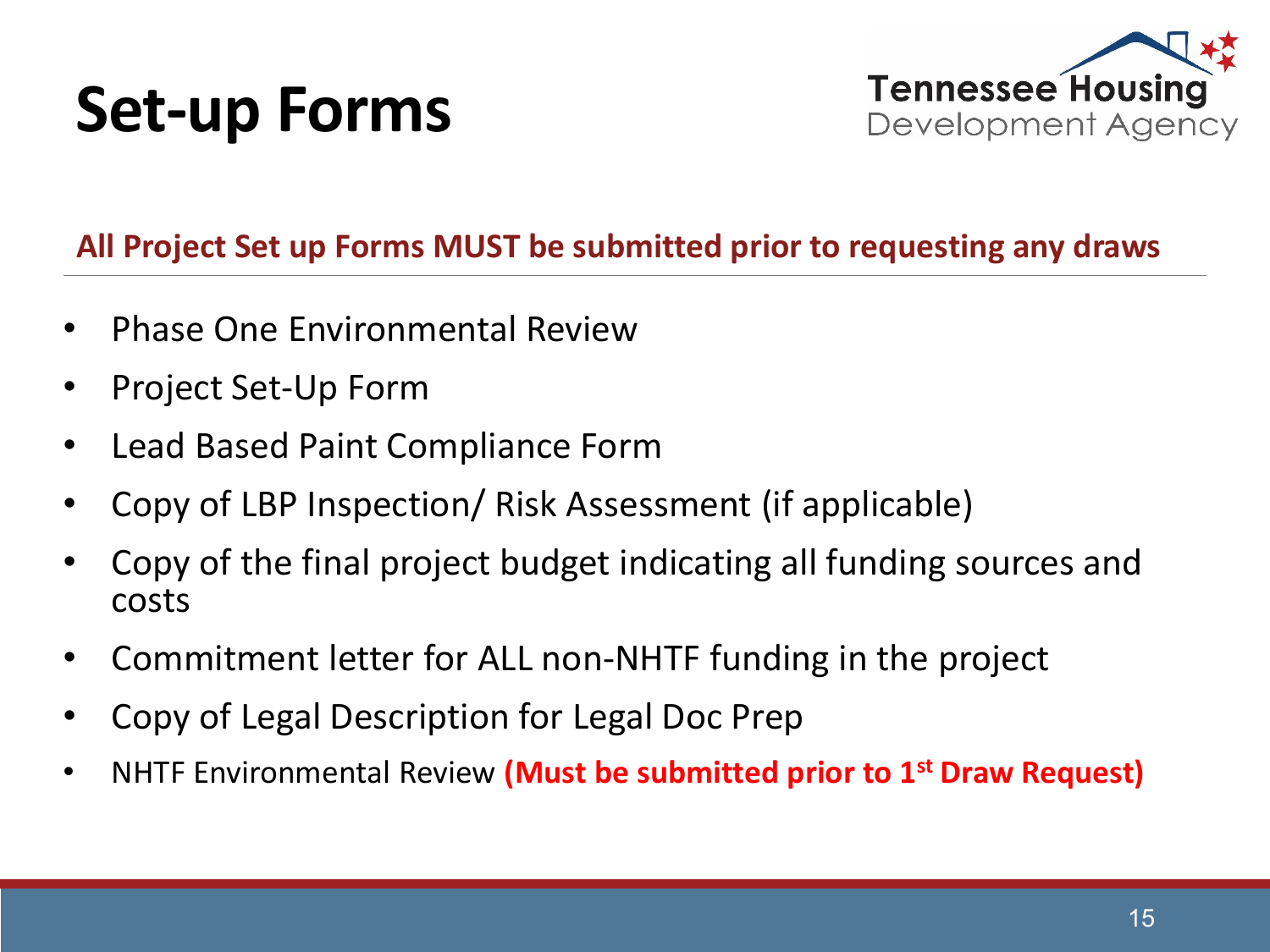

## **Submitting Draw Requests to THDA**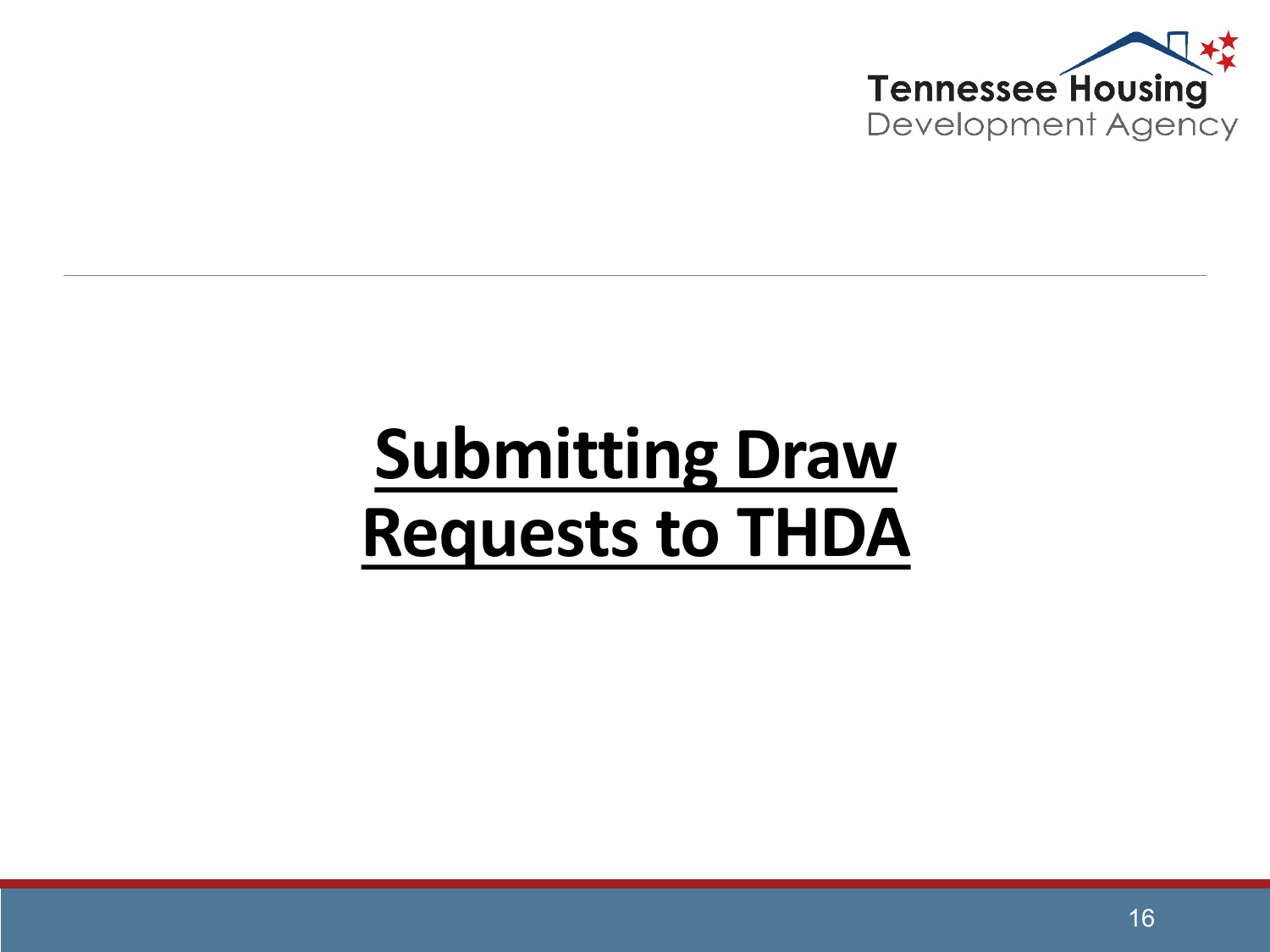#### **Drawing Funds….**



**Prior to first draw, THDA must have:**

- All Start-Up documents and information
- All Set-Up documents and information
- Firm commitment letters for ALL other funding for the project
- Completed and approved NHTF specific Environmental Review
- Copy of the construction contract between the grantee and the general contractor (needed for 1st draw request only)

NOTE: All Monitoring Fees must be paid prior to drawing any of the developer fee.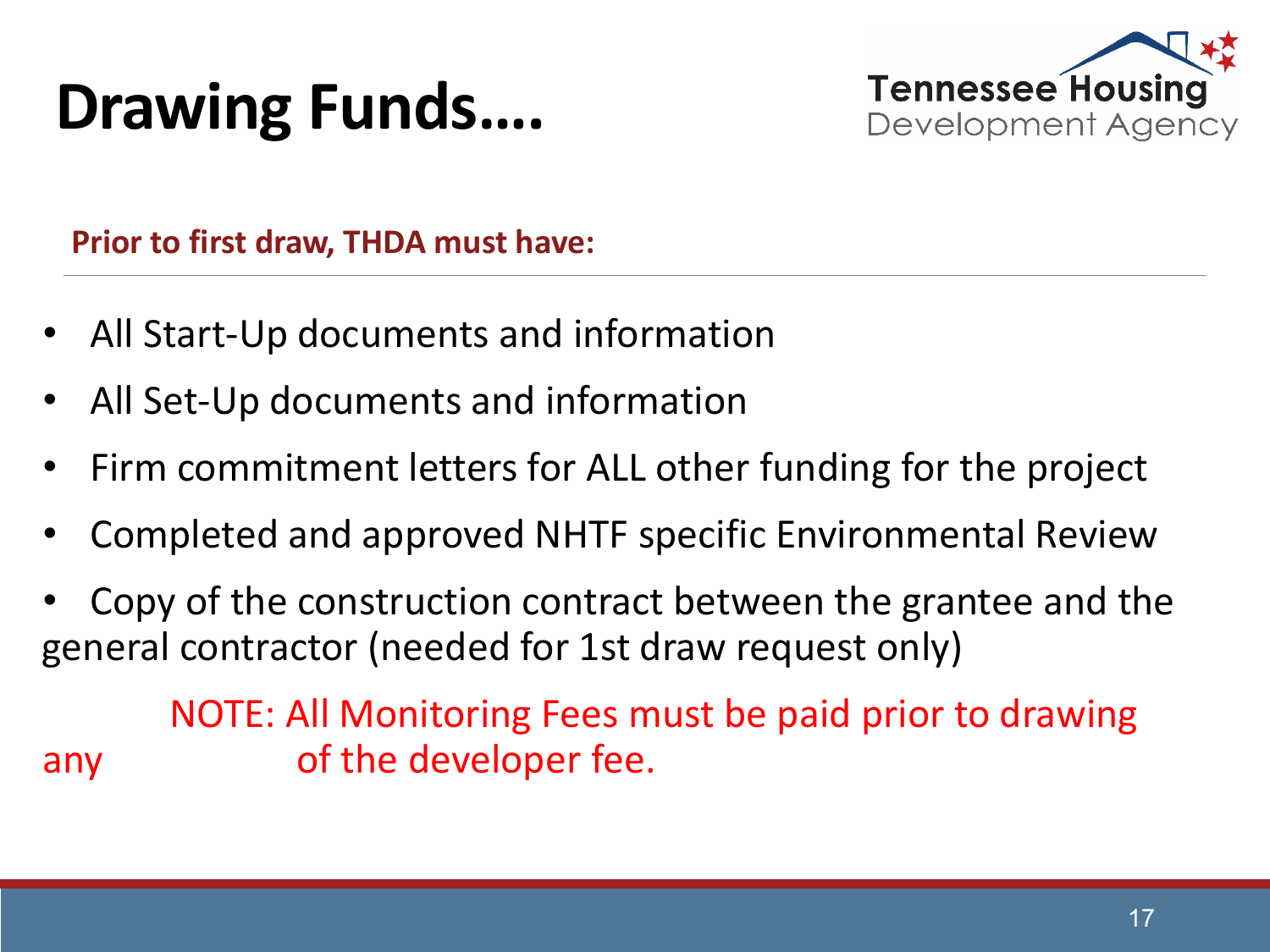#### **Pay Request**



**For 25%, 50% and 75% Draws THDA Must Have:**

- Completed NHTF Request for Payment Form
- Completed NHTF Eligible Expense Calculator
- Copy of the construction contract between the grantee and the general contractor (needed for 1st draw request only);
- All supporting documentation for the eligible project expenses being paid with this draw;
- General Contractor's Sworn Construction Statement of percentage of completion; (NHTF Interim Draw Request Form)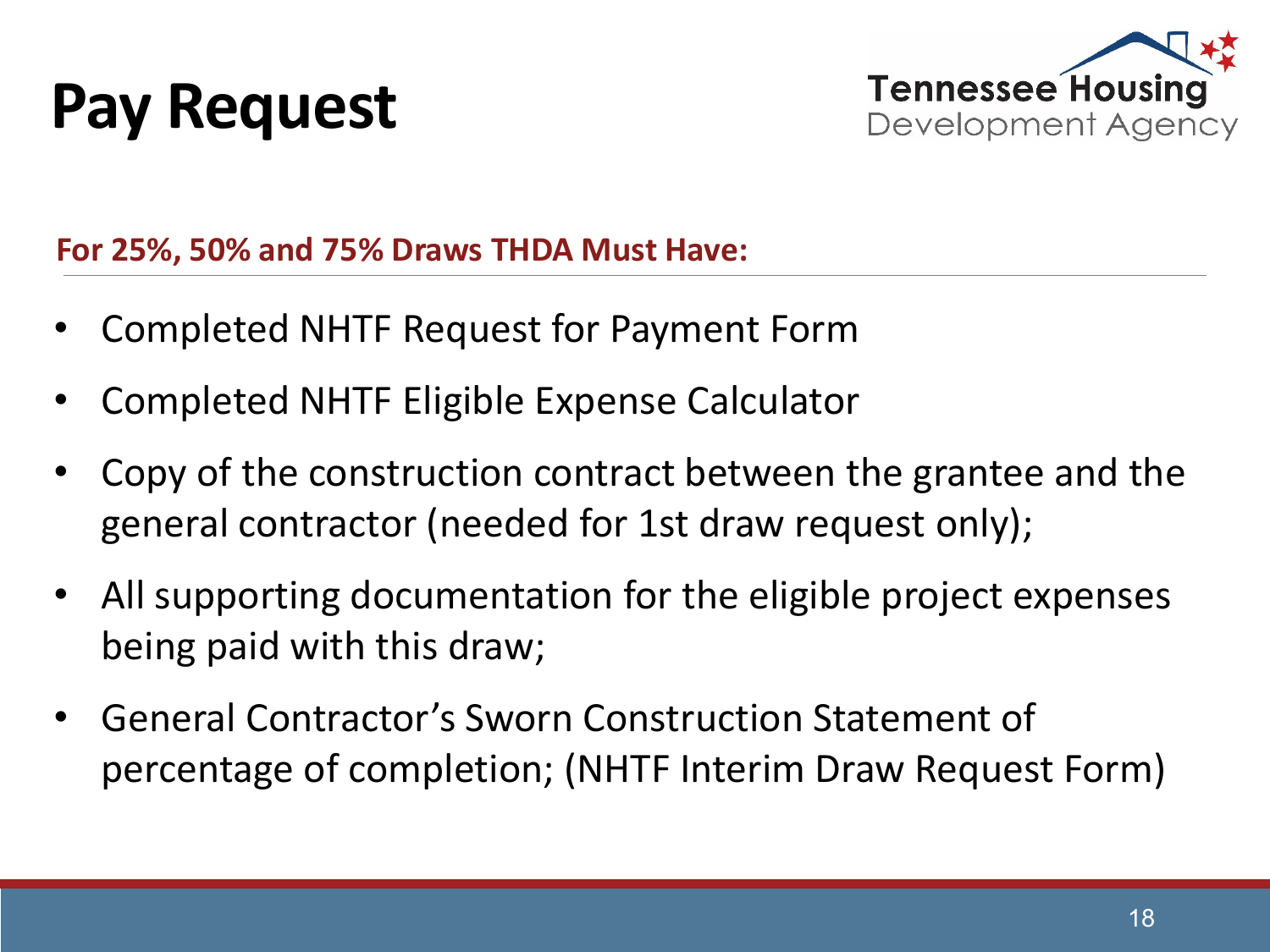#### **Pay Request (Cont)**



**For 25%, 50% and 75% Draws THDA Must Have:**

- Mechanics Lien Waivers for all subcontractor expenses representing final payment and;
- AIA inspection report signed by a licensed architect in support of the draw request indicating that all work and materials to be paid for with this disbursement have been furnished in accordance with the plans and specifications.
- **50% Draw** must also have a completed and approved **THDA** Progress Review and passed rough in code inspection reports for all electrical, mechanical and plumbing work.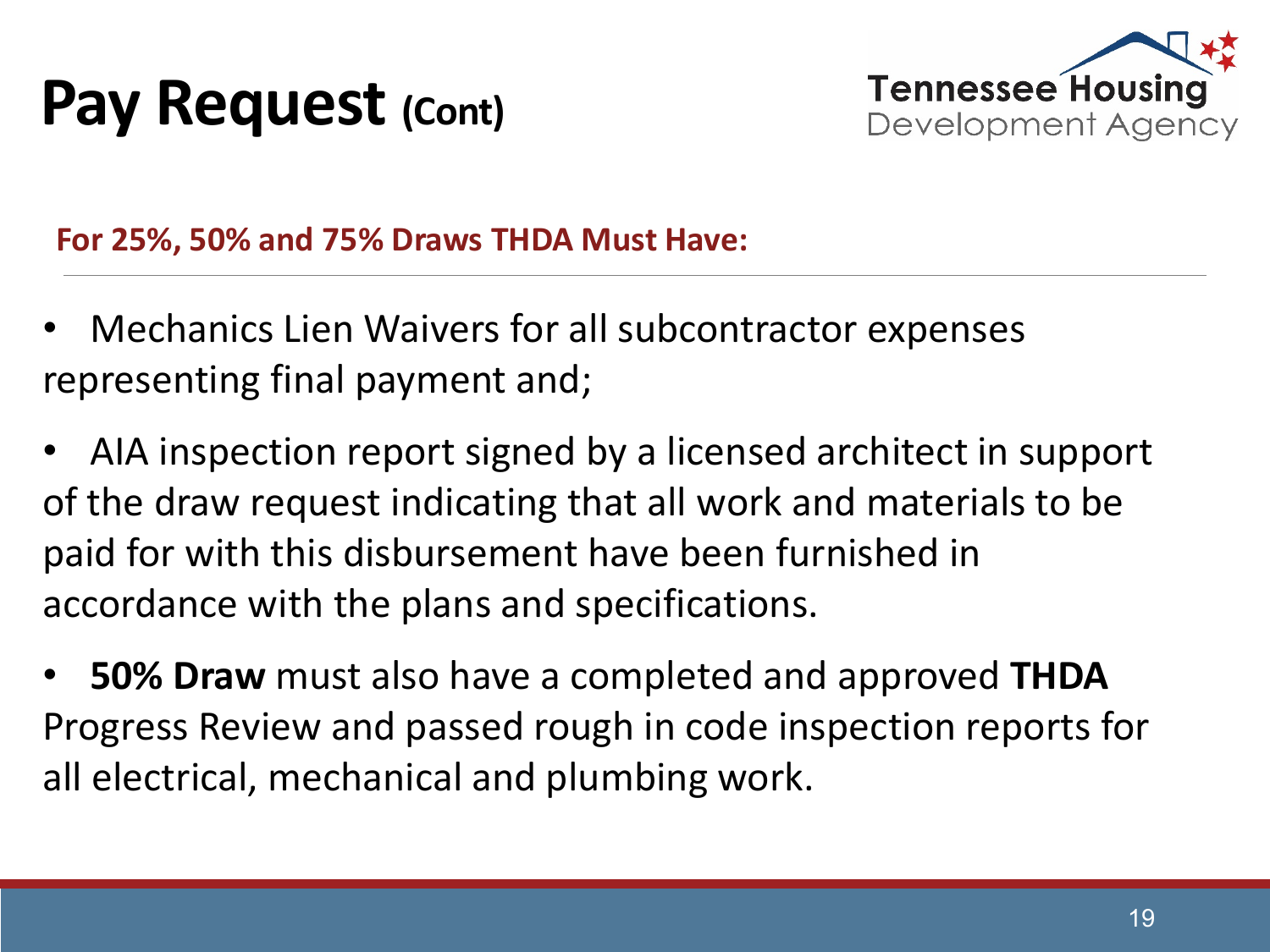



#### **For Final Draw THDA Must Have:**

- Same elements required for the initial and interim draws **plus**;
- Completed and approved THDA Final Progress Review
- Passed final codes inspection reports
- Lead based paint hazard clearance report (if applicable)
- Certificate of Occupancy
- General Contractor's Sworn Construction Statement of completion; (Certification of Completion and Final Inspection) form
- Monitoring Fees must be paid prior to drawing any of the developer fee.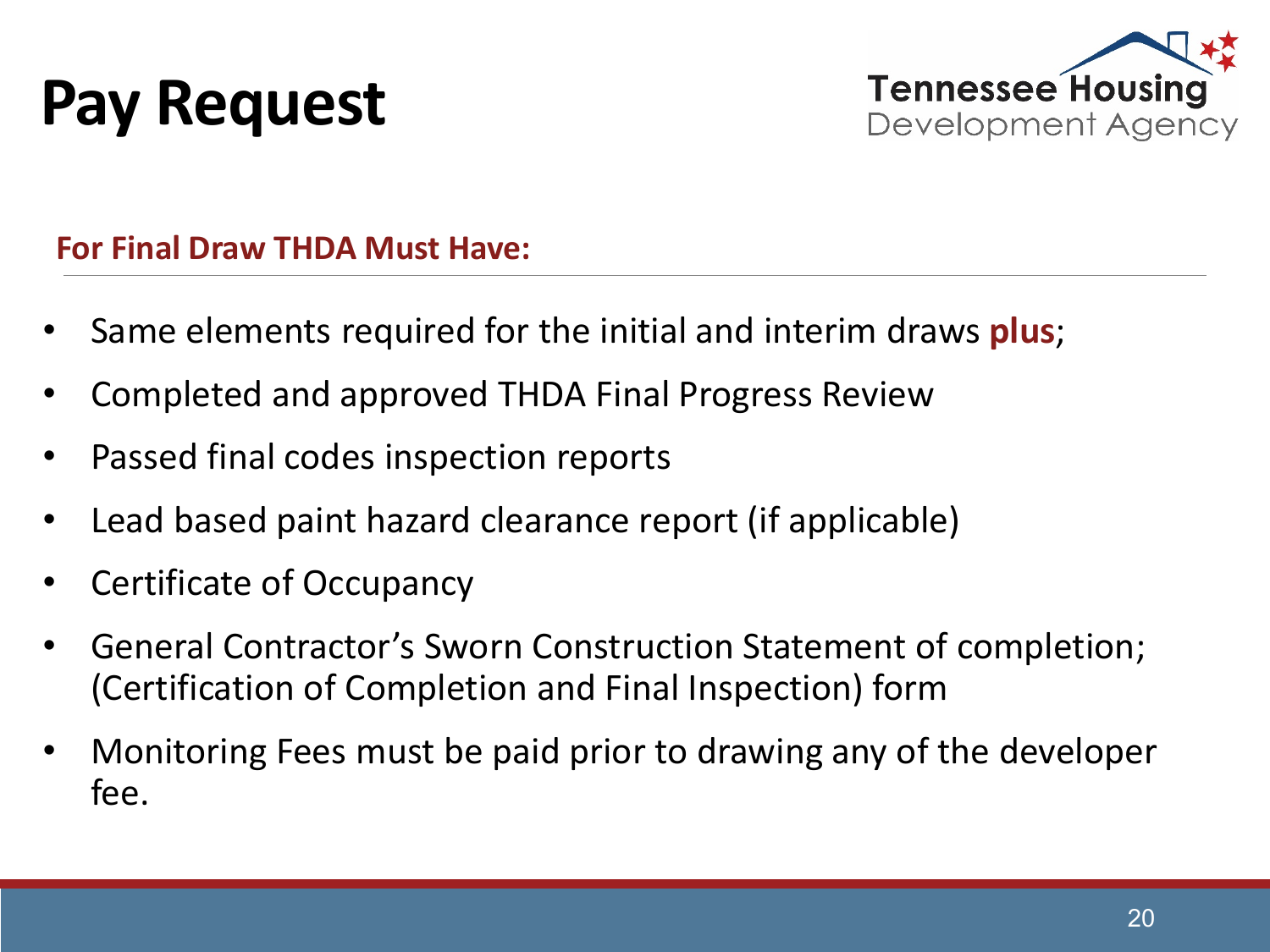## **Eligible Draw Calculation**



#### NHTF Eligible Expense Calculator - Request for Payment

| <b>Fields Reserved for THDA</b>                                                                                                   |                 |  |                                               |           |
|-----------------------------------------------------------------------------------------------------------------------------------|-----------------|--|-----------------------------------------------|-----------|
| <b>Grantee:</b>                                                                                                                   | <b>Test</b>     |  |                                               |           |
| <b>Contract Number:</b>                                                                                                           | Test            |  | <b>Grant Award Amount: \$0.00</b>             |           |
| <b>Project Name:</b>                                                                                                              | Test            |  |                                               |           |
| <b>Project Address:</b>                                                                                                           | Test            |  |                                               |           |
| Draw Number:                                                                                                                      | 1               |  | <b>Interim or Final</b>                       | interim   |
| <b>Start Date Working Agreement</b>                                                                                               | 7/1/2020        |  | <b>Percentage of Completion ths Draw:</b>     | 25%       |
| <b>Start Date Planning Expenses</b>                                                                                               | 7/3/2018        |  | <b>End Date Working Agreement</b>             | 6/30/2023 |
| <b>Total Itemized Potential Billing</b>                                                                                           | <b>Amount</b>   |  | <b>Potential Eligible Billing</b>             |           |
| <b>Development Hard Costs</b>                                                                                                     | \$0.00          |  | #DIV/0!                                       |           |
| <b>Site Development Costs</b>                                                                                                     | \$0.00          |  | #DIV/0!                                       |           |
| <b>Acquisition Costs</b>                                                                                                          | \$0.00          |  | #DIV/0!                                       |           |
| <b>Architectural and Engineering</b>                                                                                              | \$0.00          |  | #DIV/0!                                       |           |
| <b>Related Soft Costs</b>                                                                                                         | \$0.00          |  | #DIV/0!                                       |           |
| <b>Related Relocation Costs</b>                                                                                                   | \$0.00          |  | #DIV/0!                                       |           |
| <b>Total Expenses Billed:</b>                                                                                                     | \$0.00          |  | #DIV/0!                                       |           |
| <b>Potential eligible costs this draw:</b>                                                                                        |                 |  |                                               | #DIV/0!   |
| <b>Units are fixed or floating:</b>                                                                                               | <b>Floating</b> |  | <b>Number of units in floating stock:</b>     |           |
| <b>Total Number of buildings in project:</b>                                                                                      | $\mathbf{0}$    |  | Number of buildings with NHTF eligible units: |           |
| Percentage of eligible buildings:                                                                                                 | #DIV/0!         |  |                                               |           |
| <b>Number of units in eligible buildings:</b>                                                                                     | $\mathbf 0$     |  | Number of NHTF committed units in project:    |           |
| Percentage of eligible units:                                                                                                     | <b>#DIV/0!</b>  |  |                                               |           |
|                                                                                                                                   |                 |  |                                               |           |
| #DIV/0!<br><b>Actual eligible costs this draw:</b>                                                                                |                 |  |                                               |           |
| Has 50% Progress Inspection bee passed:                                                                                           |                 |  |                                               |           |
| NOTE: Monitoring Fees must be paid in full before any Developer Fees can be paid.                                                 |                 |  |                                               |           |
| <b>Have Monitoring Fees Been paid?</b>                                                                                            | <b>NO</b>       |  | <b>If Yes date Fees Paid</b>                  |           |
| <b>Eligible developer fees:</b>                                                                                                   | 0%              |  |                                               | #DIV/0!   |
| <b>Total Eligible Amont Billed:</b>                                                                                               |                 |  |                                               | #DIV/0!   |
| Maximum Draw Based on Subsidy Limit, % completion and previous draws:<br>\$0.00                                                   |                 |  |                                               |           |
| I hereby cedrtify that I have attached all required documentation to support this request. I have satisfied all related terms and |                 |  |                                               |           |
| conditions of the above sited contrcat. I also state that the data reported above is true and correct.                            |                 |  |                                               |           |
|                                                                                                                                   |                 |  |                                               |           |
| Signature:                                                                                                                        |                 |  | Date:                                         |           |
|                                                                                                                                   |                 |  |                                               |           |
| Signature:                                                                                                                        |                 |  | Date:                                         |           |

#### **Each Draw Request Must Have This Worksheet Attached:**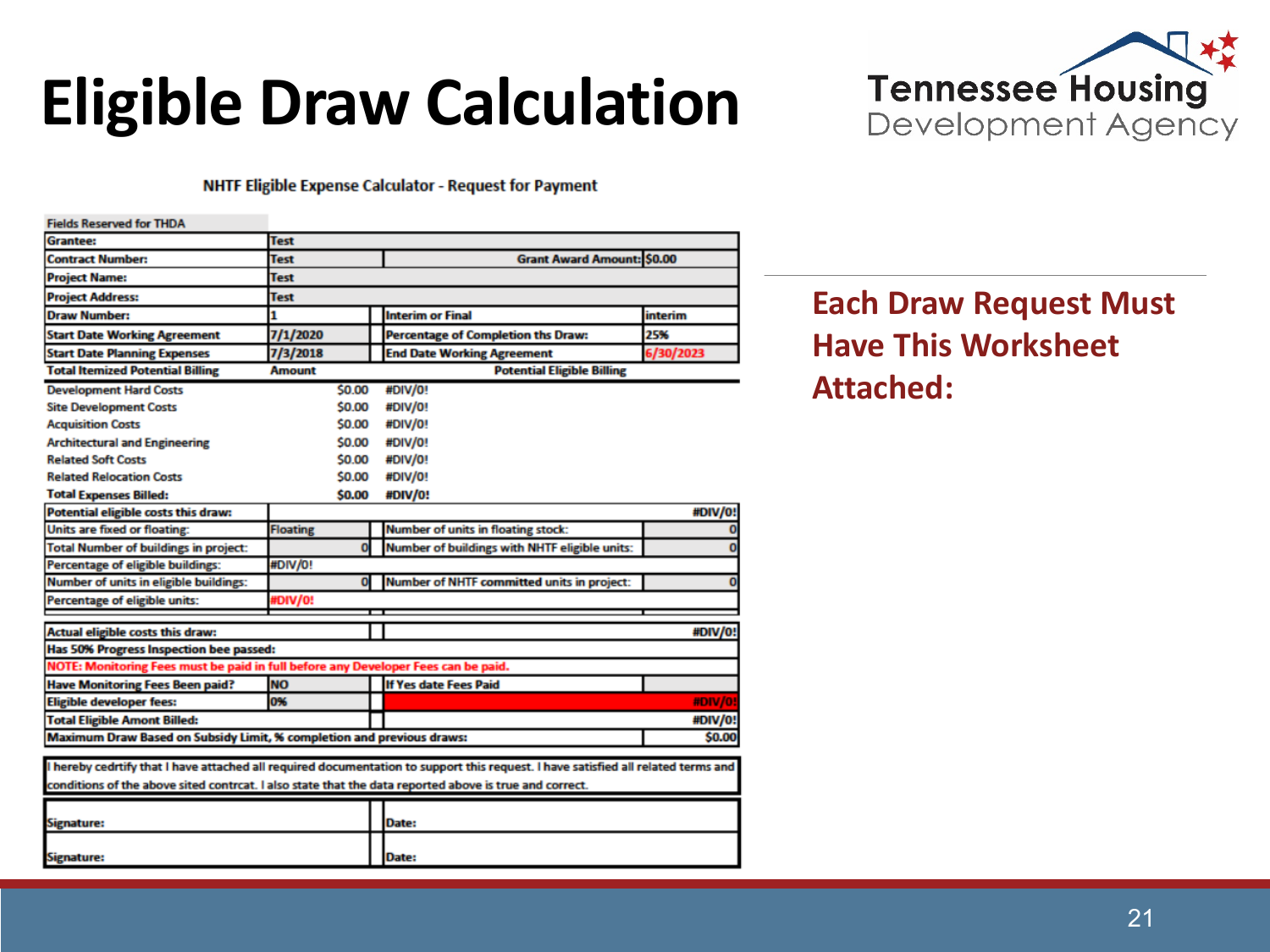# Eligible Draw Calculation



Information Needed to Complete the Calculation

#### If FLOATING Units:

- •Number of units in floating stock
- •Total Number of Buildings in the Project
- •Number of Buildings with NHTF Eligible Units
- = % of Eligible Buildings
- •Number of Units in Eligible Buildings
- •Number of NHTF Committed Units in Project
- = % of Eligible Units Billable to NHTF

#### If FIXED Units:

- •Total Number of Buildings in the Project
- •Number of Buildings with NHTF Eligible Units
- = % of Eligible Buildings
- •Number of Units in Eligible Buildings
- •Number of NHTF Committed Units in Project
- = % of Eligible Units Billable to NHTF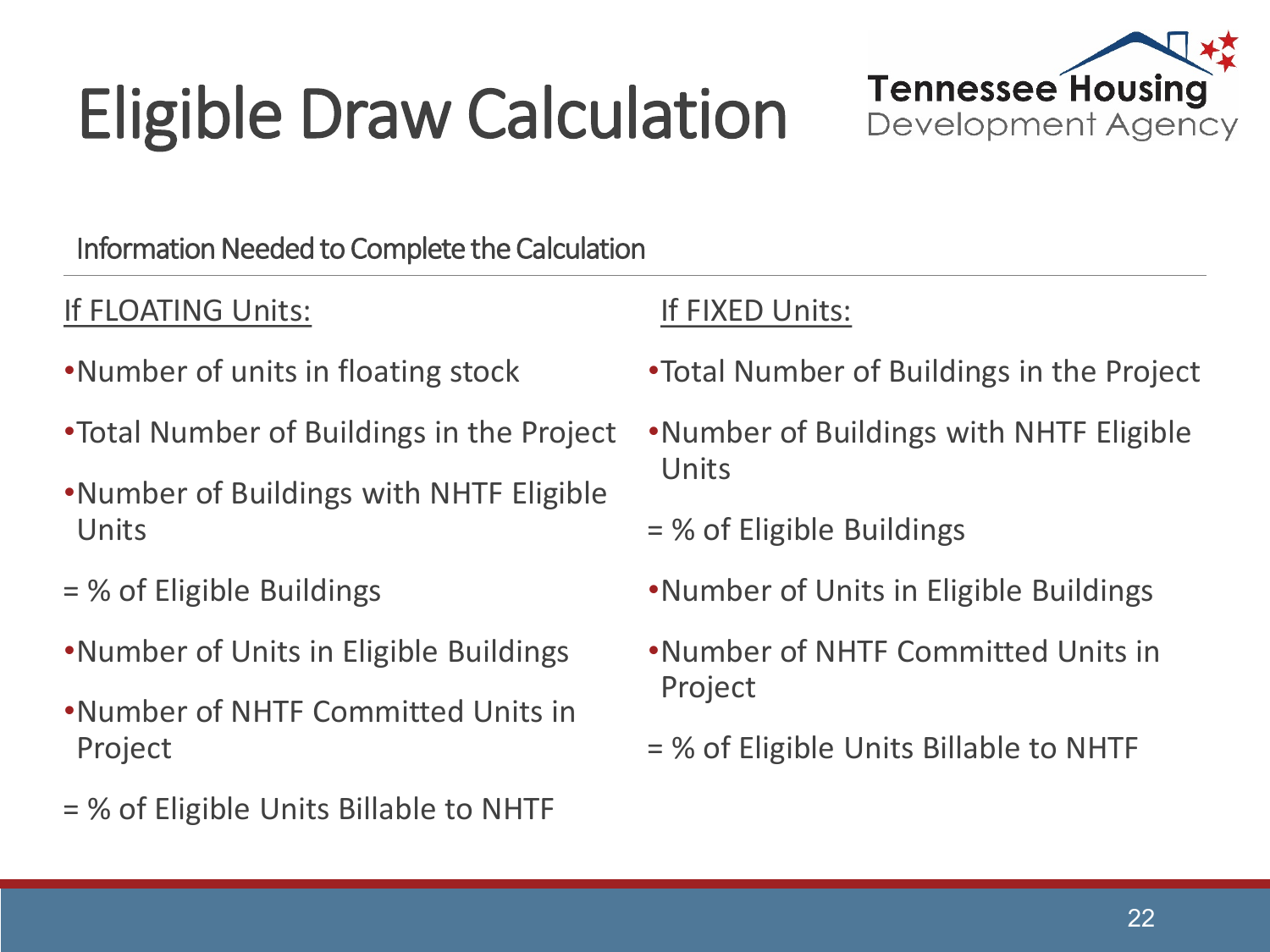

# **HTF Environmental Reviews**

**NOTE: They are different from Part 58 …**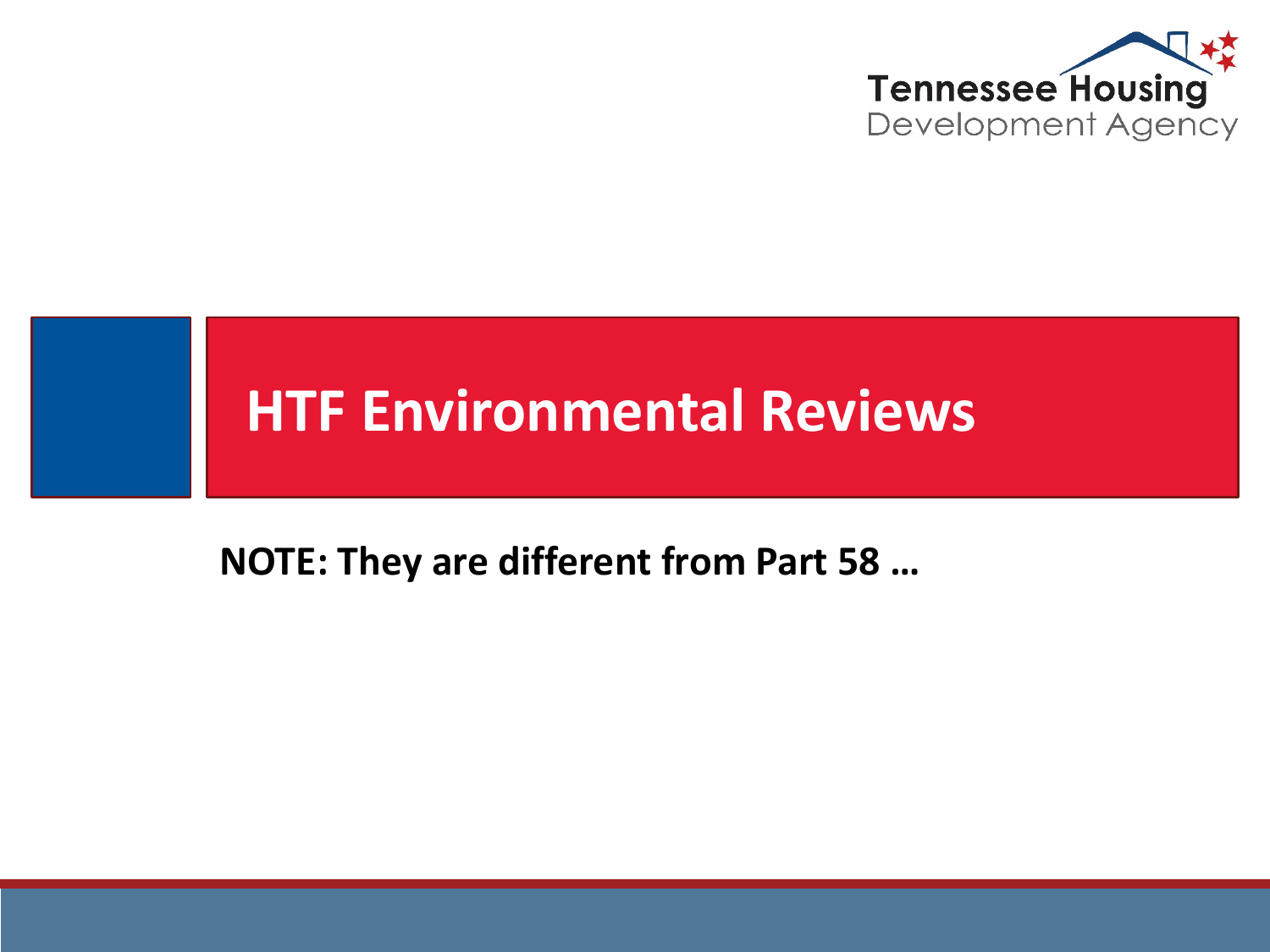

#### **What's different from Part 58?**

When a project is only using NHTF funds-

- No Level of Review (CEST / EA)
- No Public Comment
- No request for Release of Funds and Certification
- No Authority to Use Grant Funds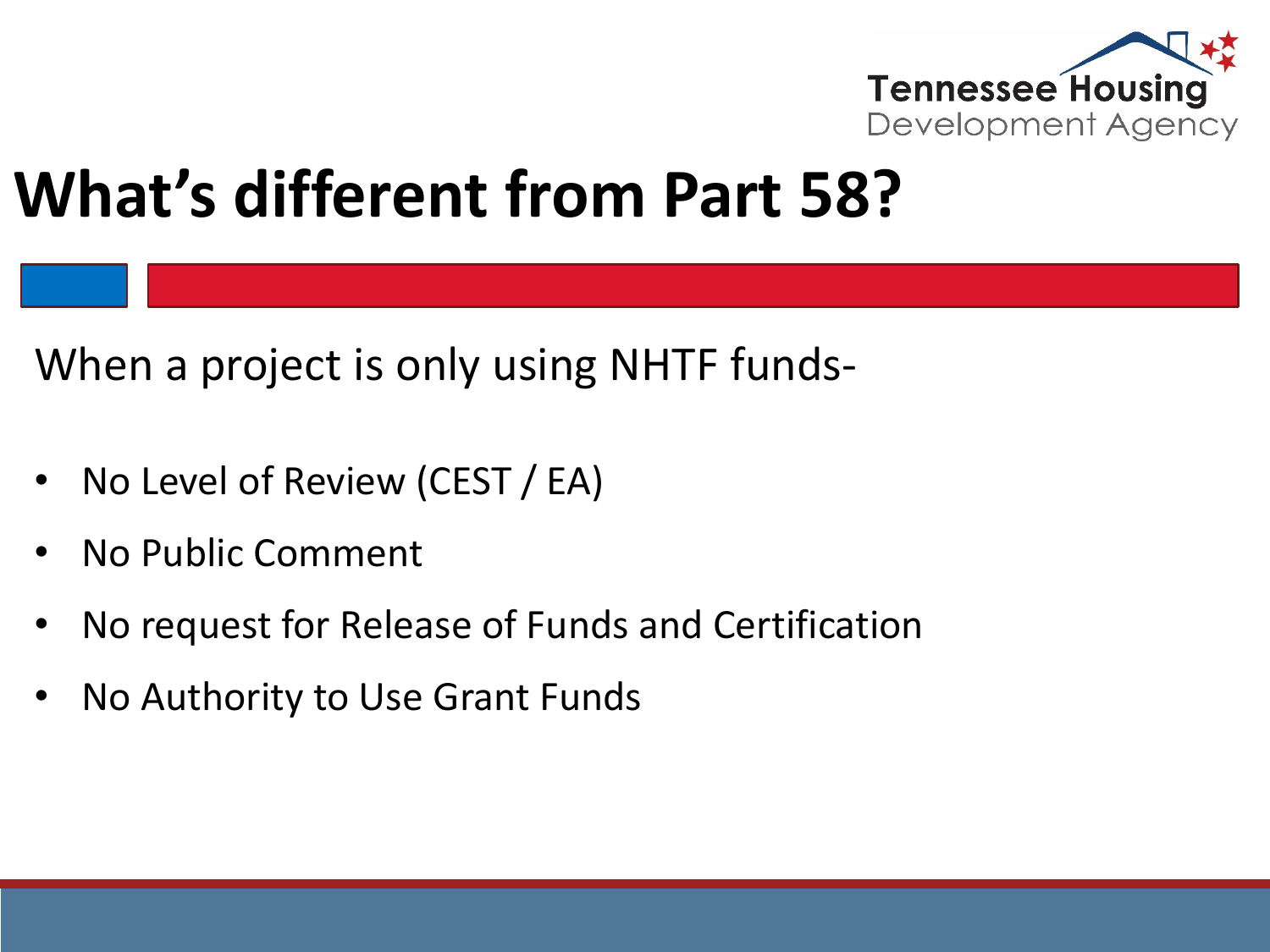

#### **NHTF Environmental Provisions**

#### **New Construction**

- **24 CFR § 93.301 (f) (1)**
- Including acquisition of existing housing that has been newly constructed or rehabilitated less than 12 months before the commitment of HTF funds  $-$  24 CFR § 93.301 (f)(1)(3)(i)(A) and (4).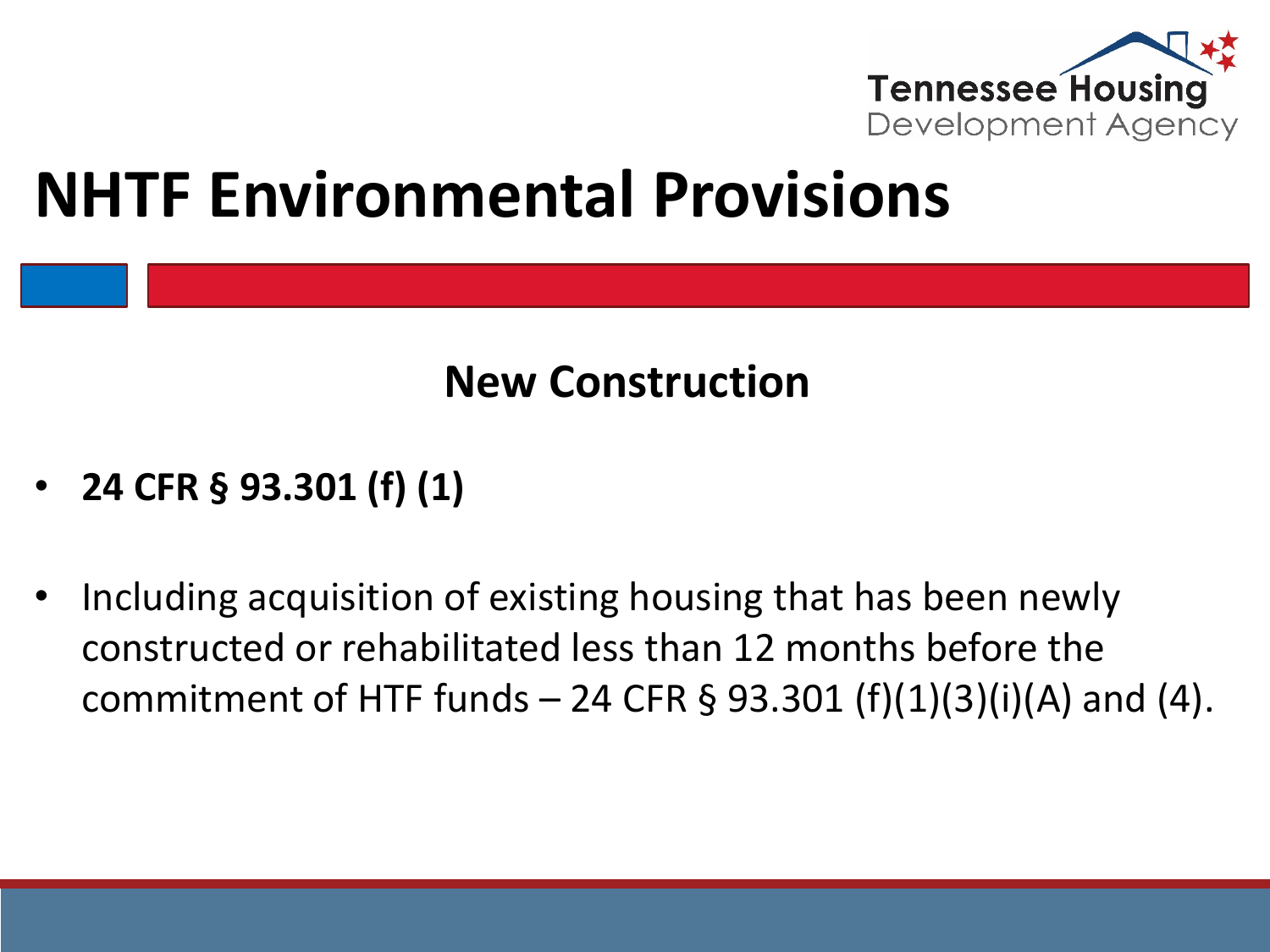

#### **NHTF Environmental Provisions**

#### **Rehabilitation**

- **24 CFR § 93.301 (f) (2)**
- Including acquisition of existing housing that has not been newly constructed or rehabilitated less than 12 months before the commitment of HTF funds  $-$  24 CFR § 93.301 (f)(1)(3)(i)(B) and (4).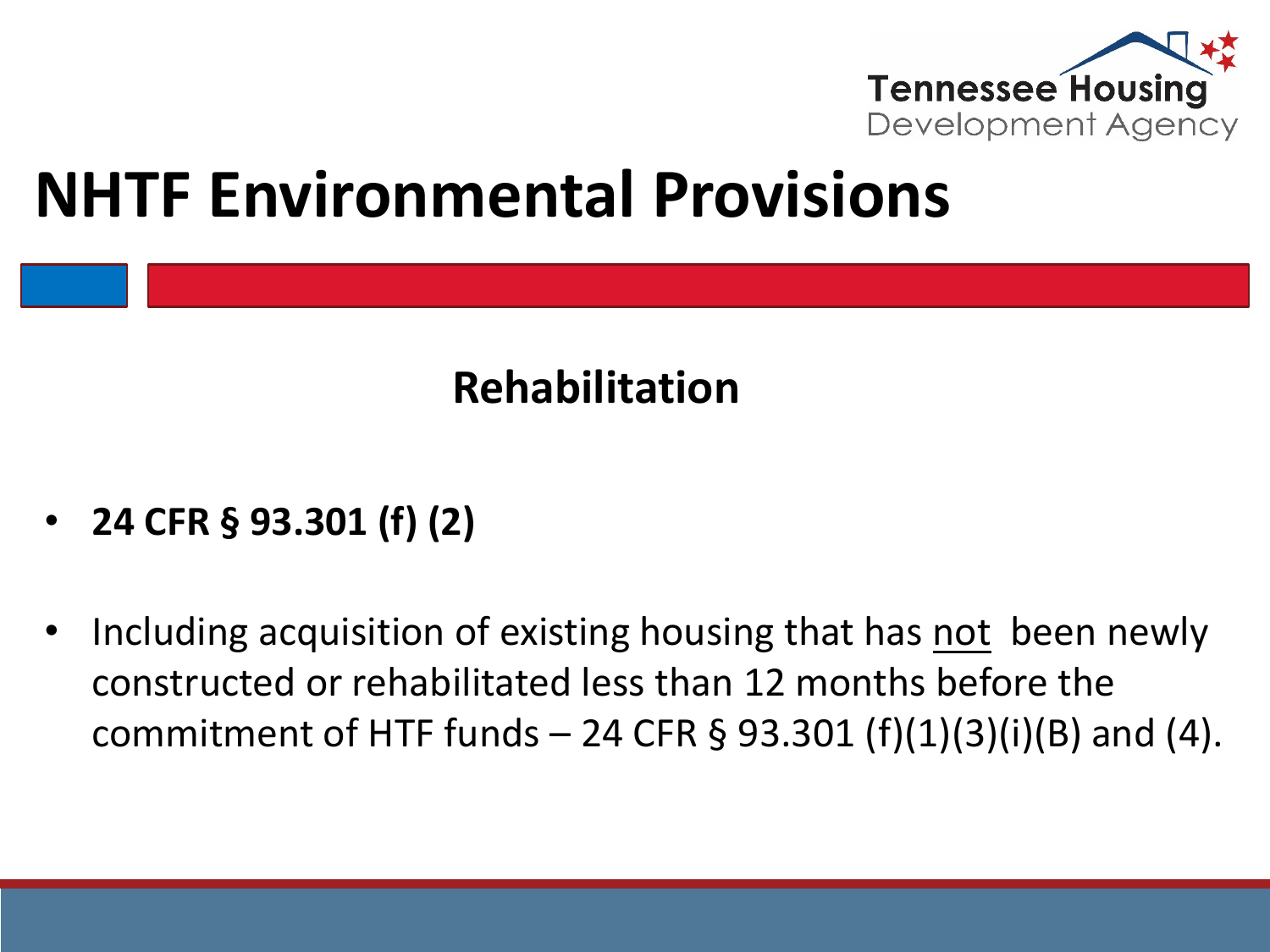

#### **NHTF Environmental Provisions Cover-**

- Historic Preservation
- **Farmlands**
- Airport Zones
- Coastal Barrier Resources System
- Coastal Zone Management
- **Floodplains**
- Wetlands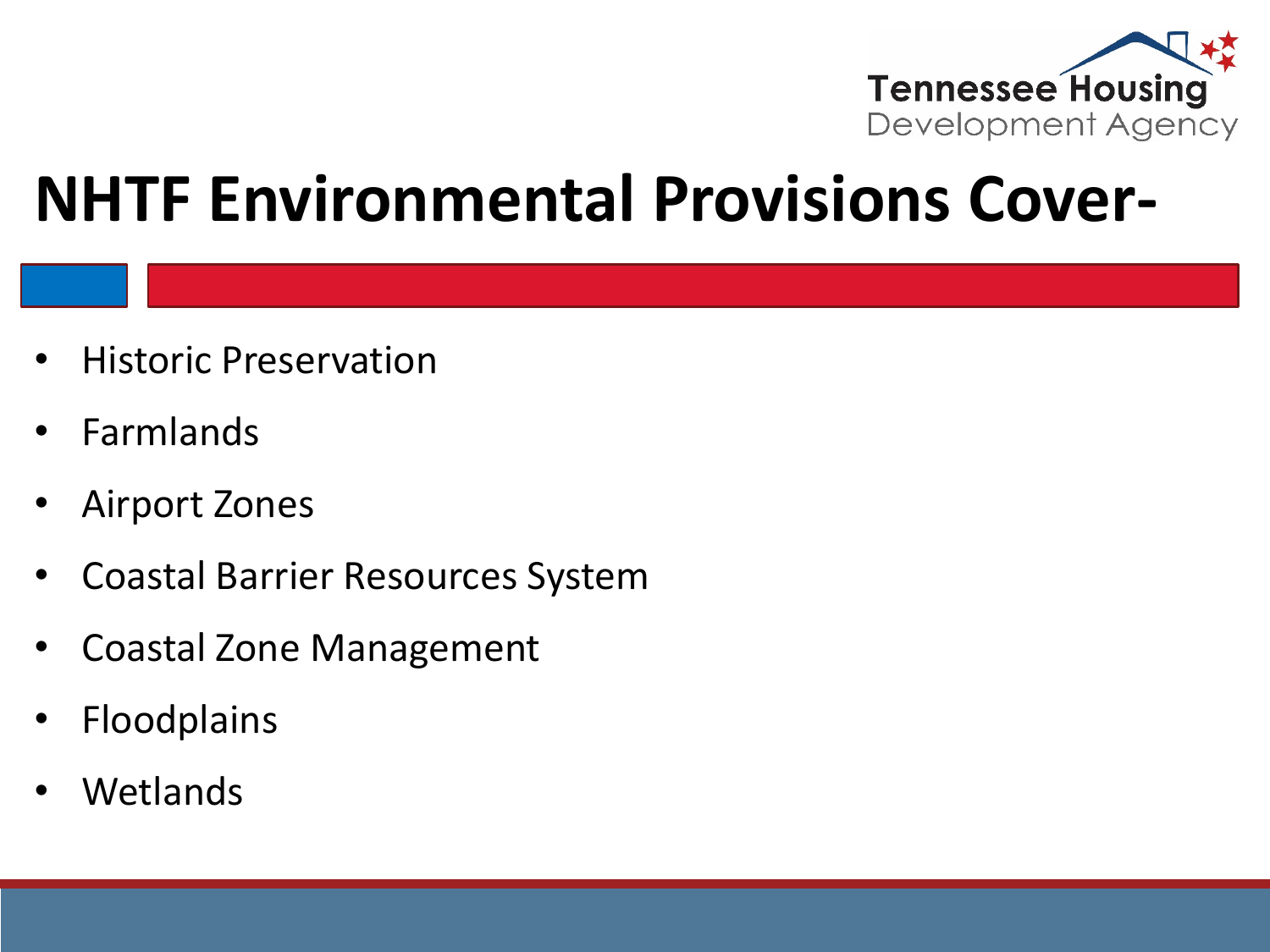

#### **NHTF Environmental Provisions Cover-**

- Explosives and Hazards
- **Contamination**
- Noise
- Endangered Species
- Wild and Scenic Rivers
- Safe Drinking Water
- Sole Source Aquifers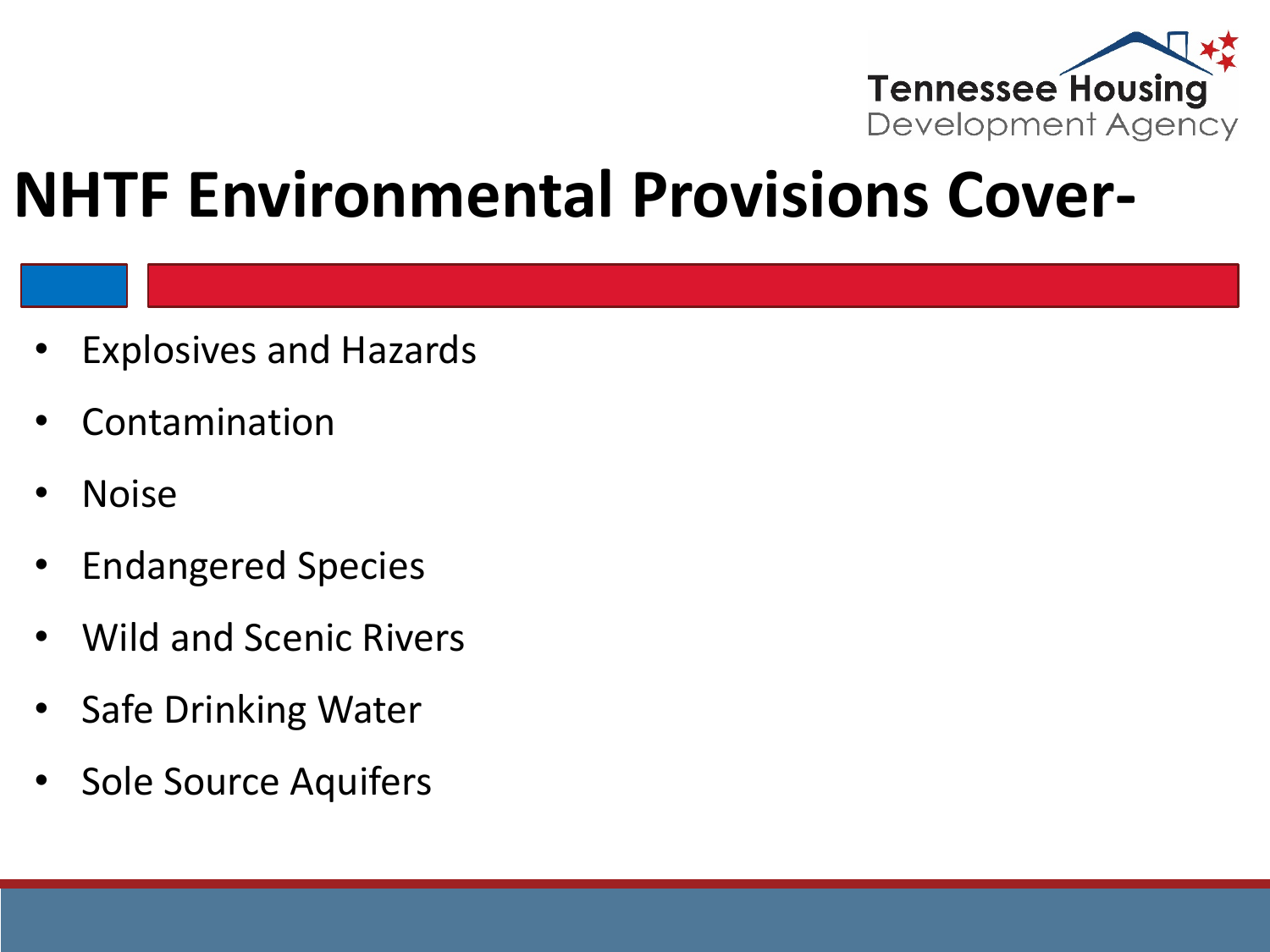## **Income Eligibility**



**NHTF funds must only benefit households at or below 30% of area median income as adjusted for household size**

See 2021 Income Limits applicable for your county

• [www.thda.org](http://www.thda.org/) -> Government & Nonprofit Partners -> National Housing Trust Fund -> Reference Materials at the bottom of the page - > NHTF Income Limits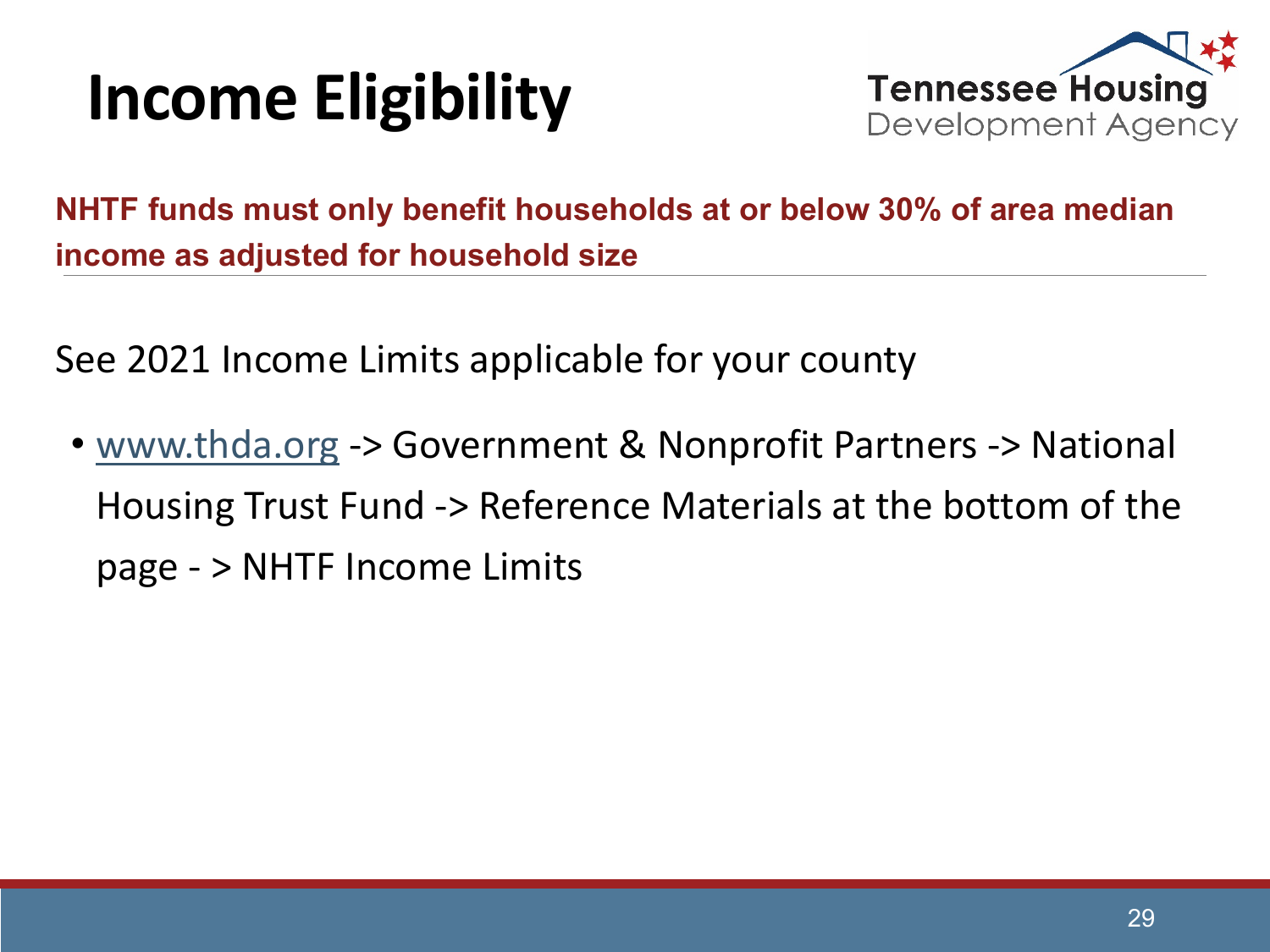#### **Income Determination**



#### **Section 8 Rental Assistance definition is used for the NHTF program**

- Gross annual income *anticipated* to be received by *all persons in the household* during the next 12 months.
- Income must be verified prior to entering a lease and not be older than 6 months.
- Must examine a minimum of 2 months of source documentation for all persons in the household.
- Documentation of income verification and how the income was calculated must be maintained in the project file.
- Household income must be re-verified annually.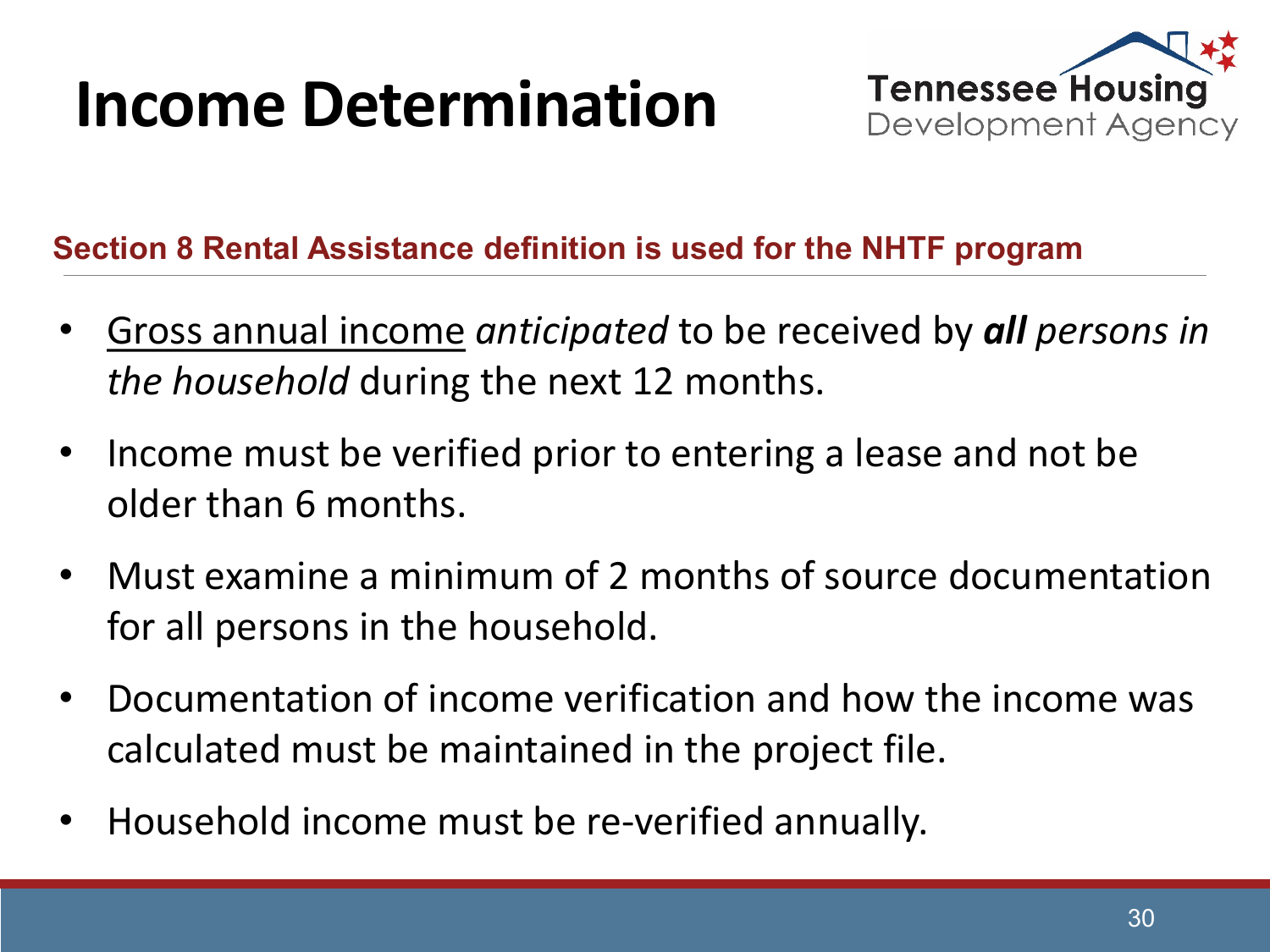## **Income Determination**



**Acceptable source documents may include:**

- Wage statement for the past 2 months
- Interest statements
- Unemployment compensation statements
- 3<sup>rd</sup> party verification from employer, bank, etc.
- Self-certification is an acceptable form of income verification **ONLY** *if no other source(s) are possible*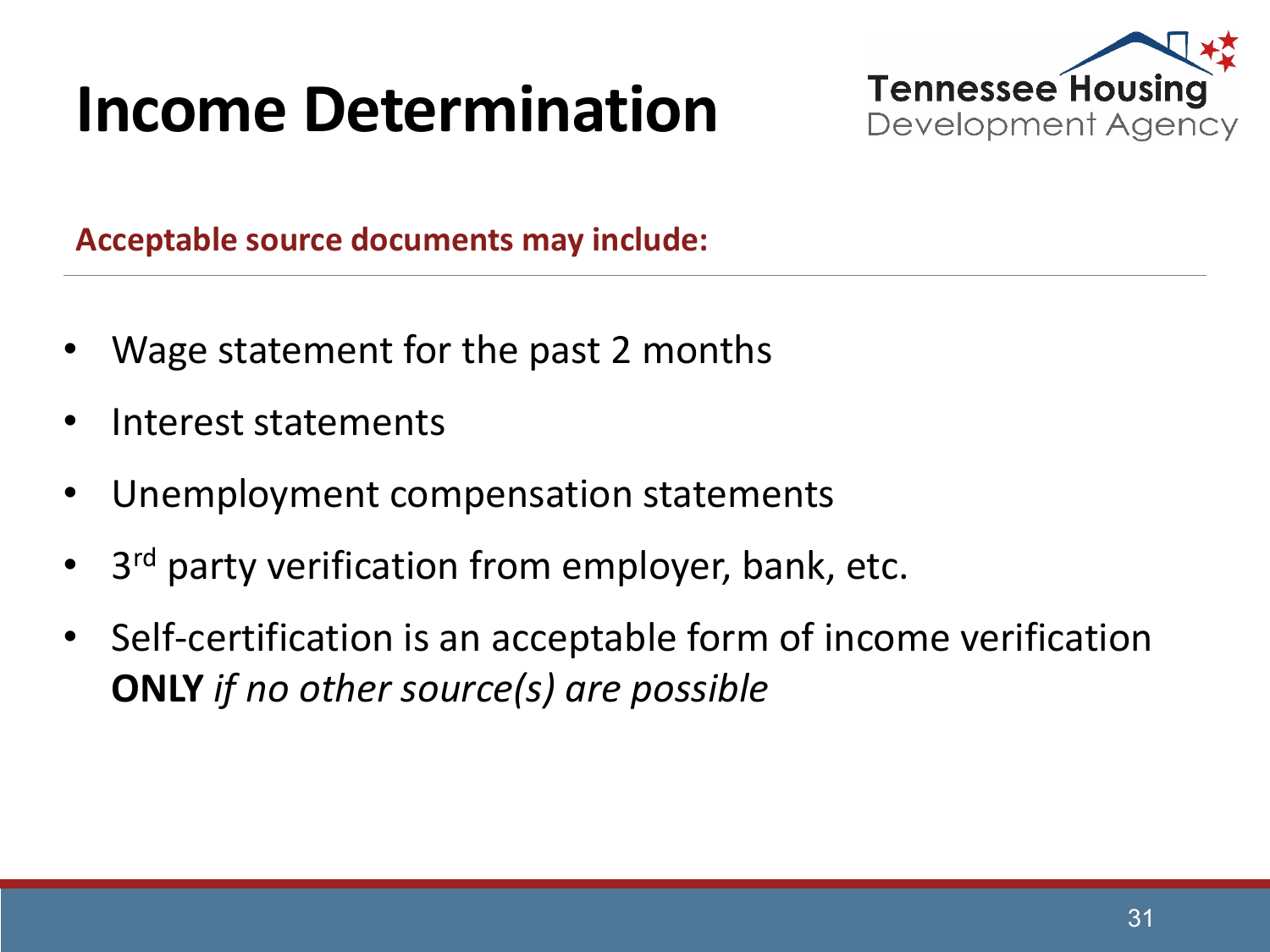

## **Construction Issues**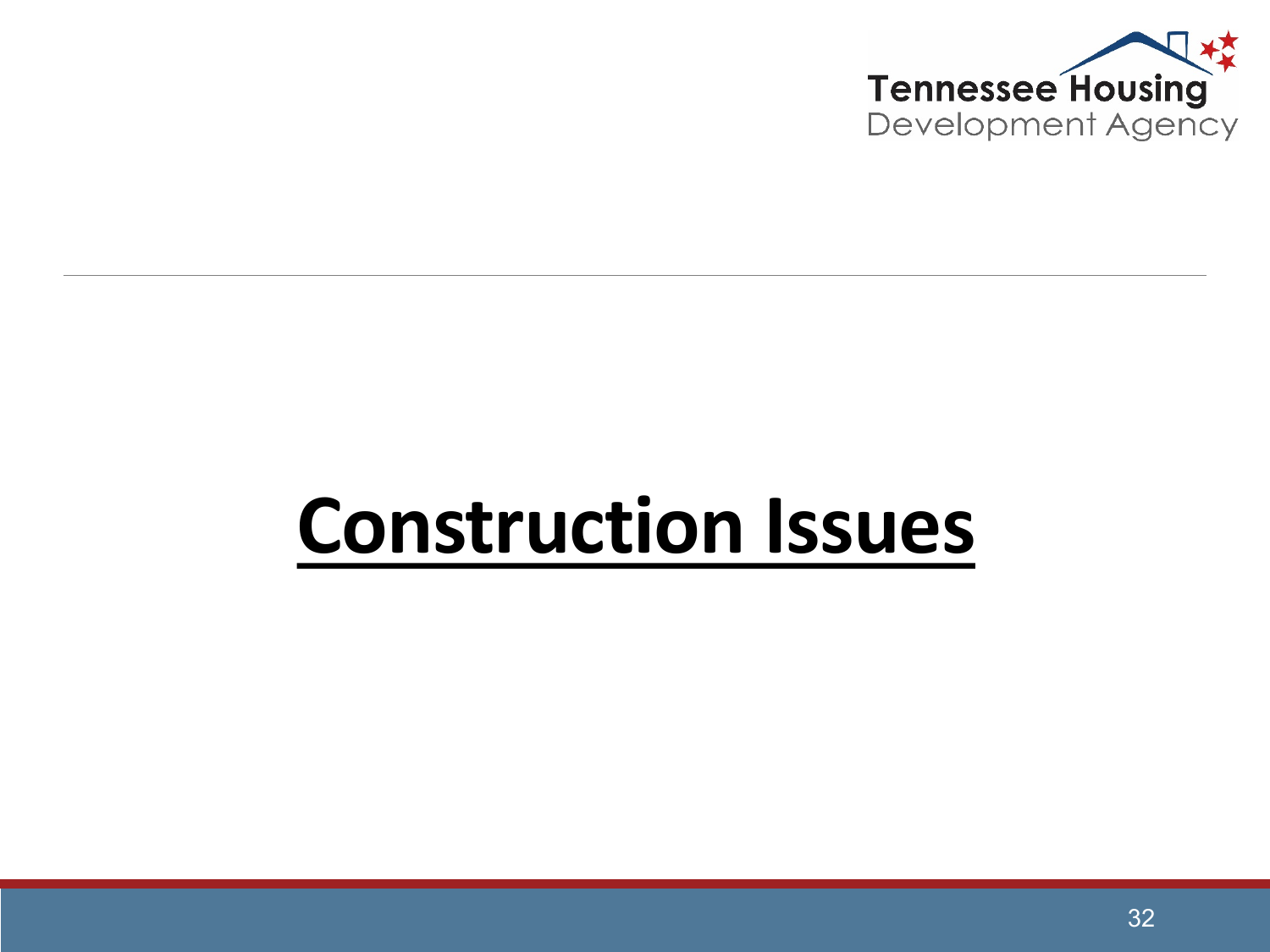



#### **All construction must comply with all applicable federal, state, county, and local codes**

#### **You must also comply with:**

- Planning and zoning requirements
- Local authorities' rules and regulations
- Federal regulations such as;
	- The Fair Housing Amendment Act of 1988;
	- Section 504 of the Rehabilitation Act of 1973 and;
	- Americans with Disabilities Act of 2010, as amended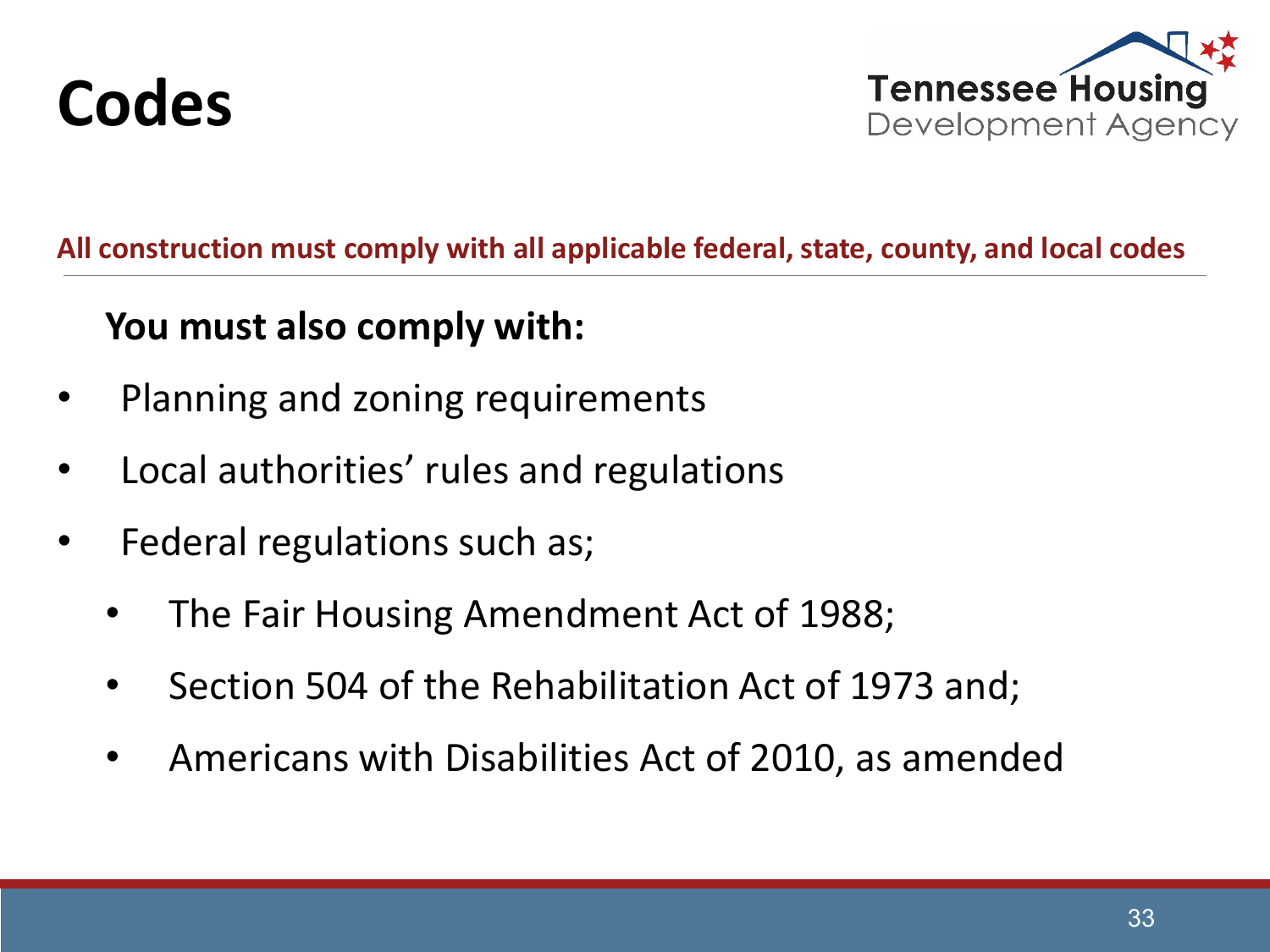



In the absence of local codes, the Tennessee State adopted ICC codes and the Existing Building Code as published by the International Code Congress (ICC) and the Uniform Physical Condition Standards (a comprehensive list which can be found on the HUD.Gov website below) shall apply.

**http://portal.hud.gov/hudportal/documents/huddoc?id=DOC\_26481.pdf**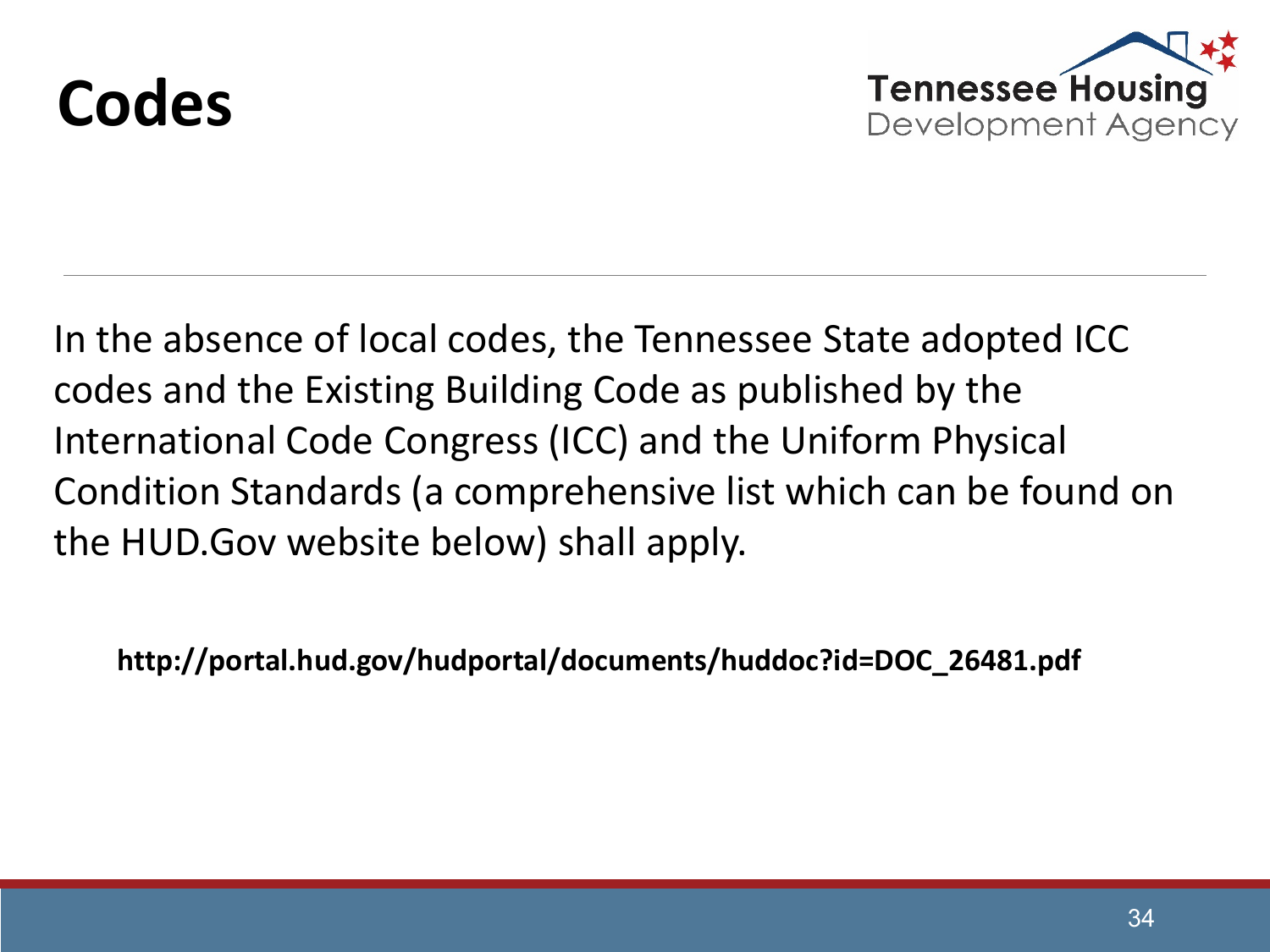#### **Permits**



**THDA requires that all applicable permits be obtained by the contractor before performing the work.** 

All construction shall require a permit. All construction shall also comply with applicable federal, state, county, and local codes, planning and zoning requirements, local authorities' rules and regulations.

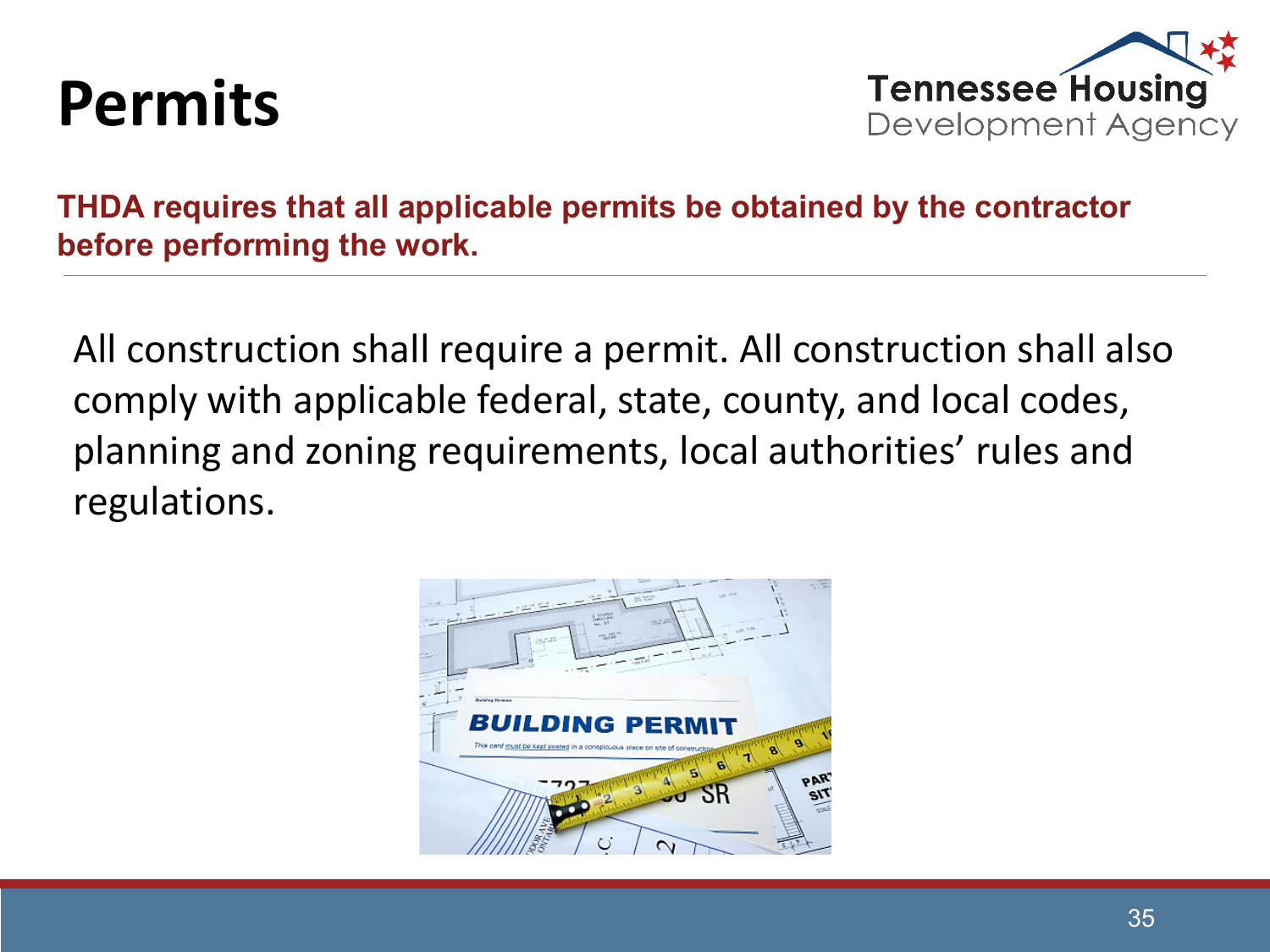#### **Permits**



**THDA requires that all applicable permits be obtained by the contractor before performing the work.** 

In the event a project is in a opt out jurisdiction or does not participate in the State Building Codes program the contractor must obtain the proper permits from the State Fire Marshalls Office.

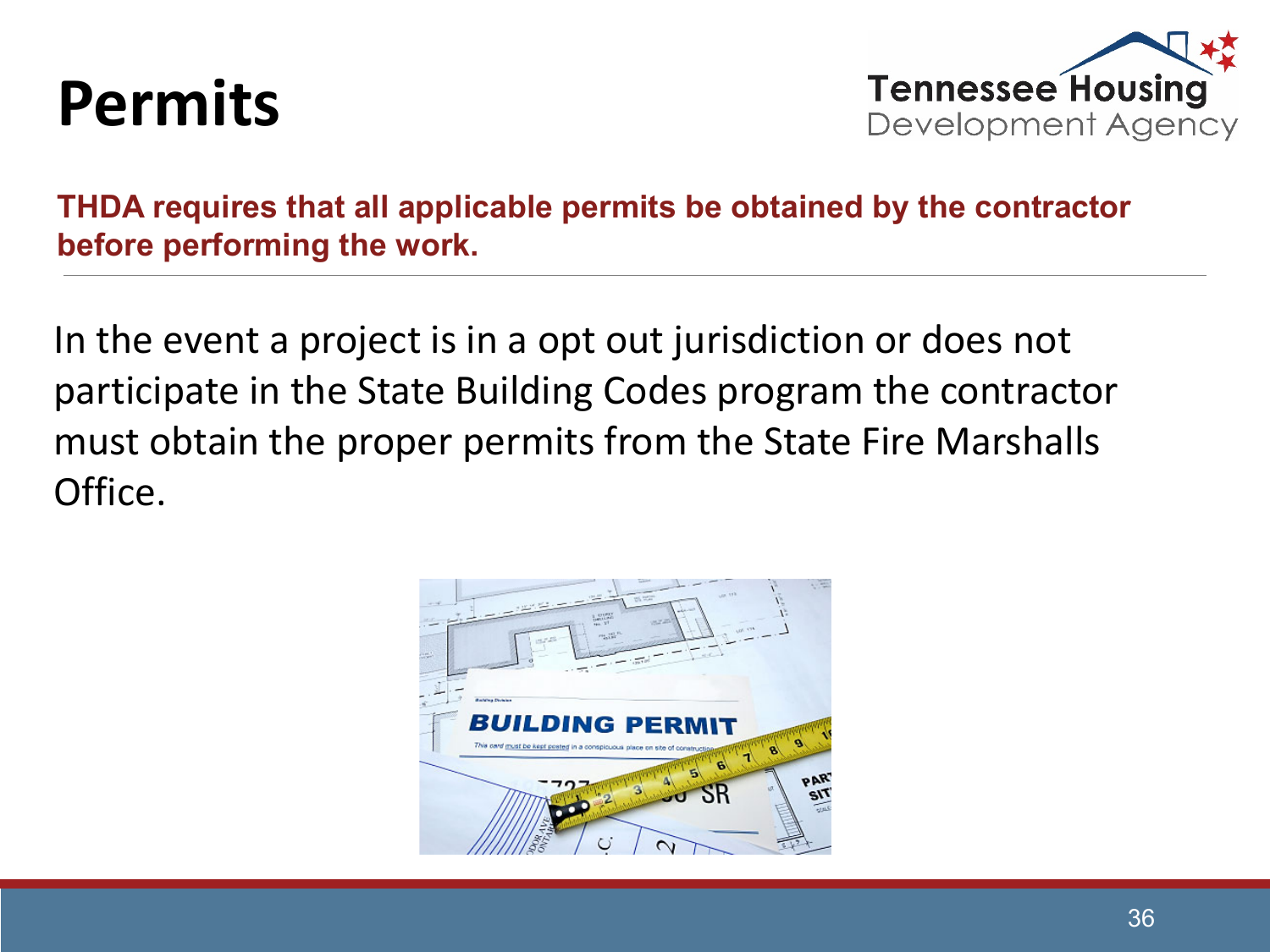#### **Record Retention**



Records must be maintained for 5 years after the NHTF affordability period has expired

- **Example**: If project was reconstructed with NHTF funds, project records must be maintained for 35 years following the completion of the project
- Remember, "completion" is based on the date the units receive a certificate of occupancy or equal.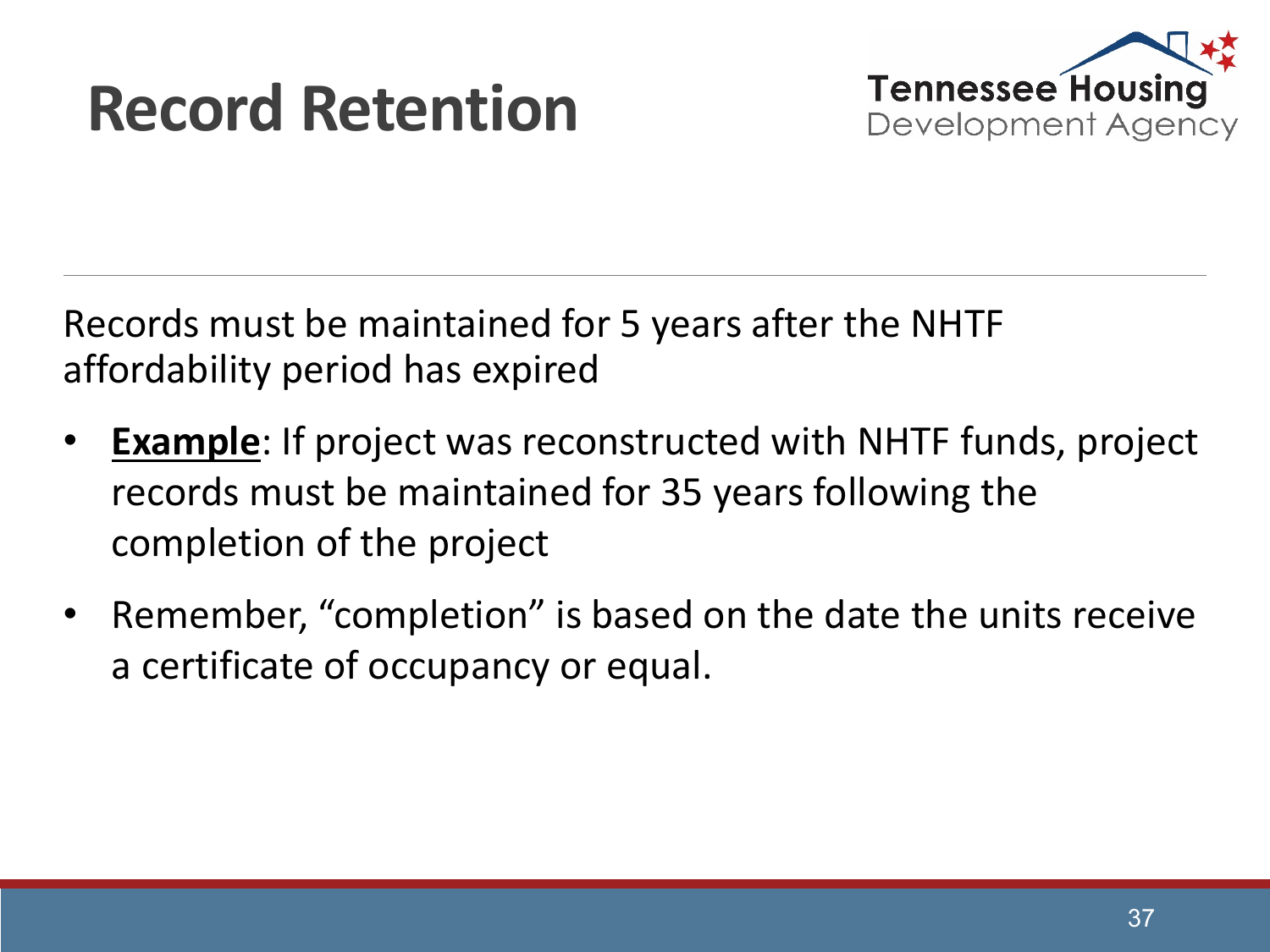

#### **Other Federal Requirements**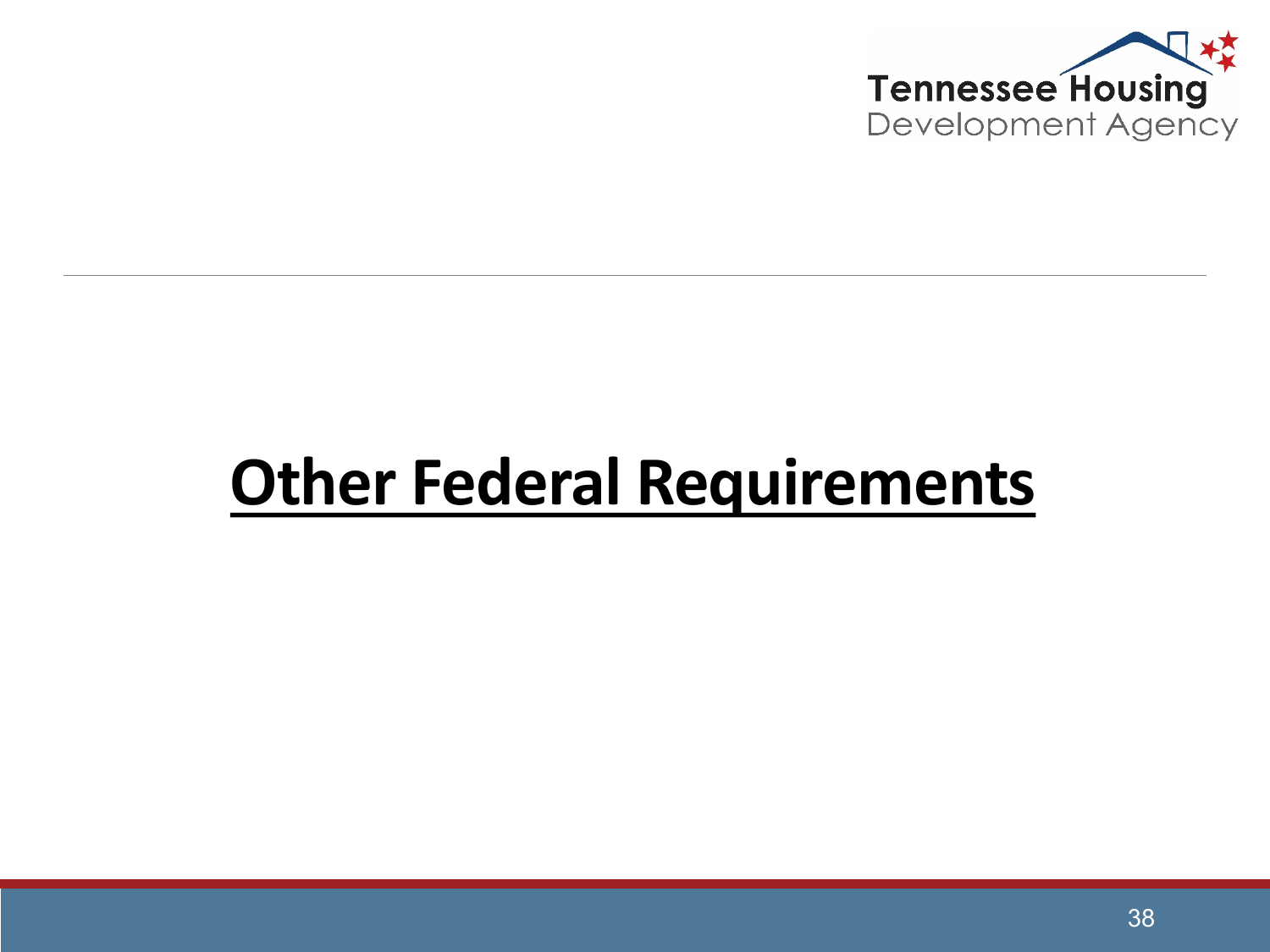## **Lead-Based Paint Hazards**



**For all units that are pre-1978**

- All families must receive a copy of LBP-1 (Protect Your Family from Lead in Your Home)
	- The family must sign verifying that they did receive the information
- HUD designates three categories of rehabilitation based on the level of investment in the unit:
	- Less than \$5,000
	- $\cdot$  \$5,000 \$25,000
	- More than \$25,000

**Follow instructions in NHTF Manual based on level of investment in the unit**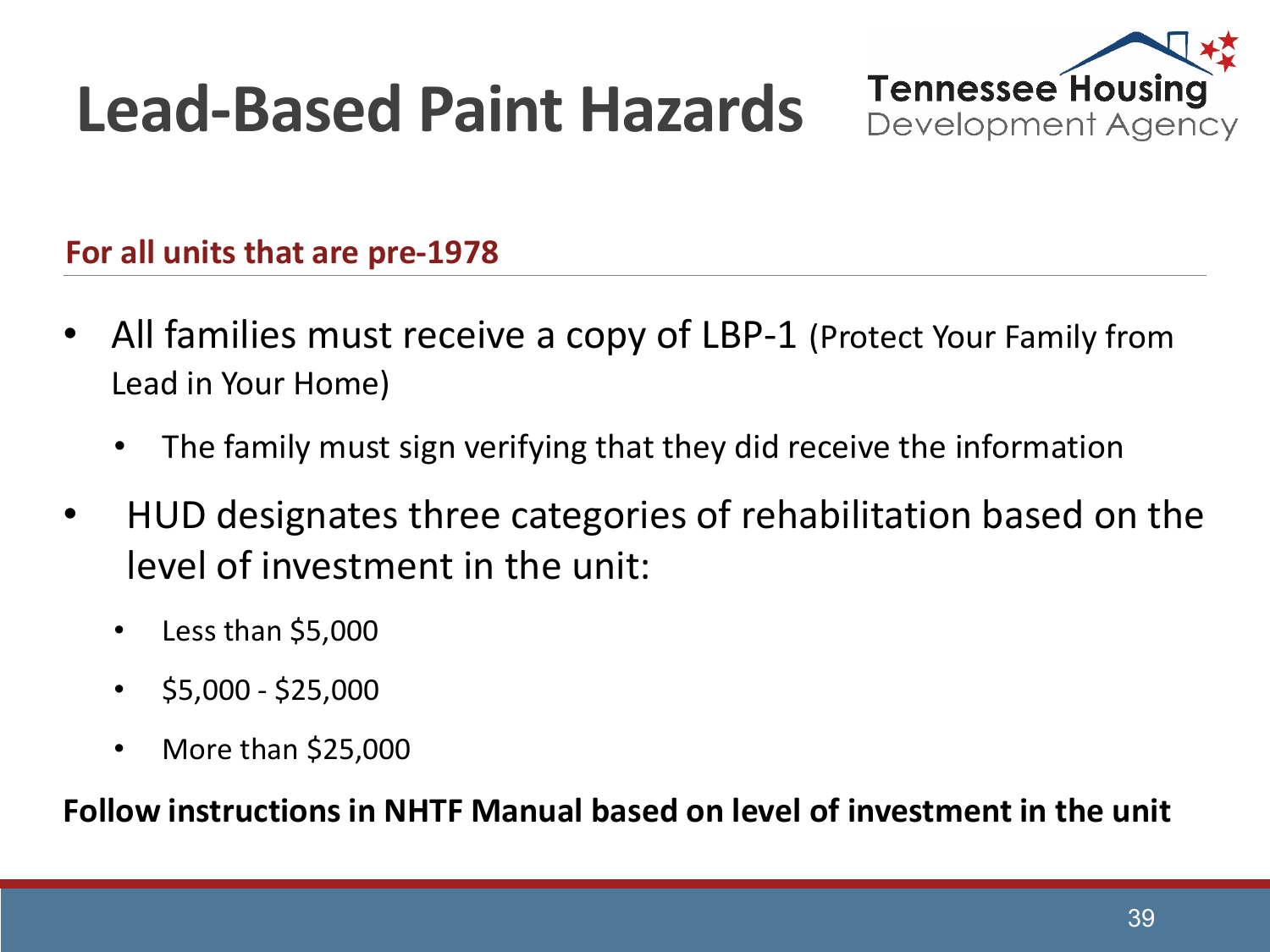#### **Promoting Fair Housing and the ADA**



**All program material must include the fair housing and ADA logos:**



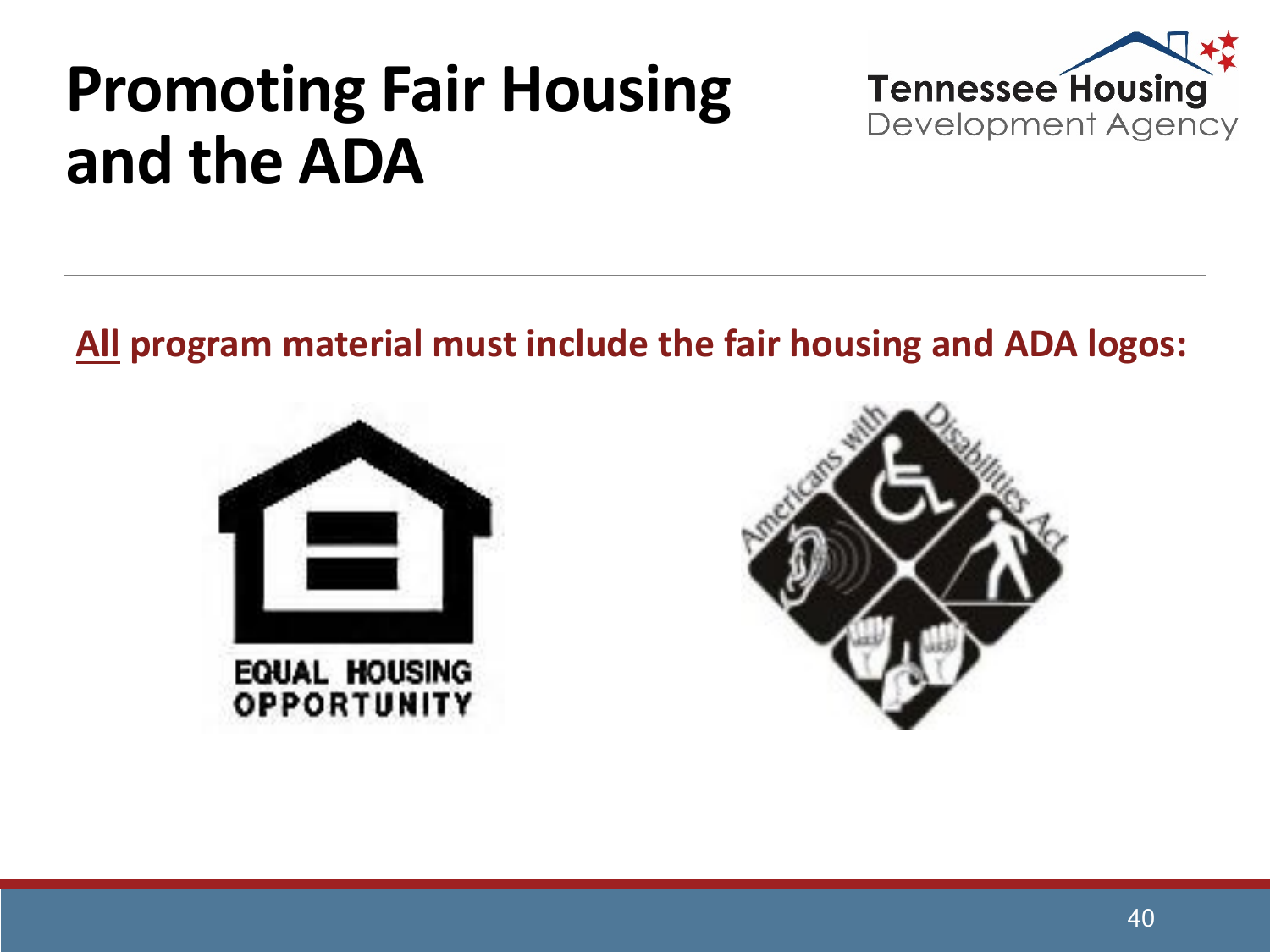## **Fair Housing and Equal Opportunity**



FHEO laws are designed to protect individuals and groups against discrimination and to provide equal opportunities in housing, employment and contracting with federal funds.

• No person shall on the grounds of race, color, religion, sex, familial status, national origin or disability be excluded from participation, denied benefits or subjected to discrimination under any program funded in whole or in part by NHTF.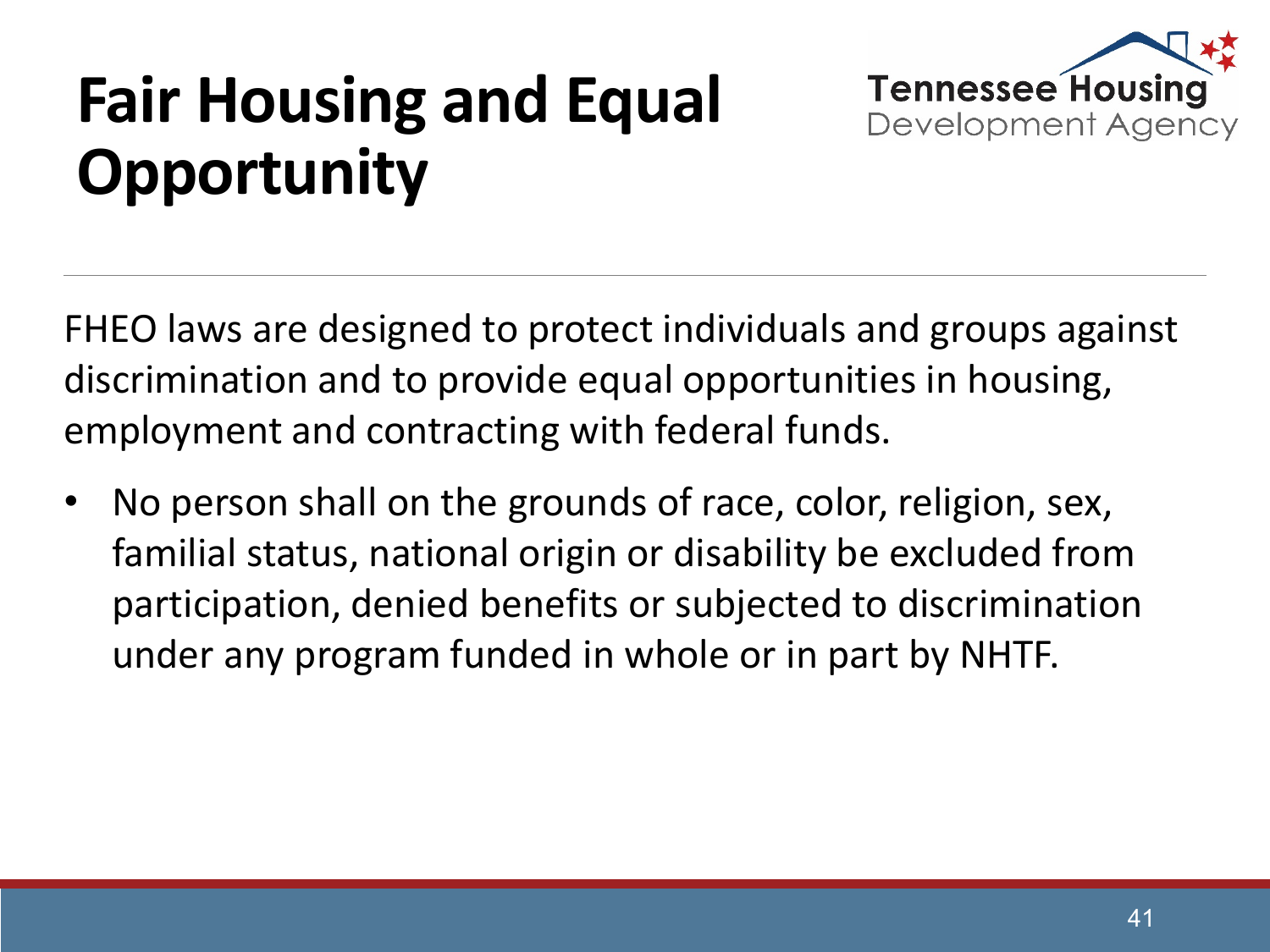## **Fair Housing Activities**



The Grantee must provide each applicant with a copy of *Fair Housing: Equal Opportunity for All* brochure as part of the application process

• **Maintain documentation in your files that all potential tenants have received the brochure – Prospective tenant to acknowledge receipt**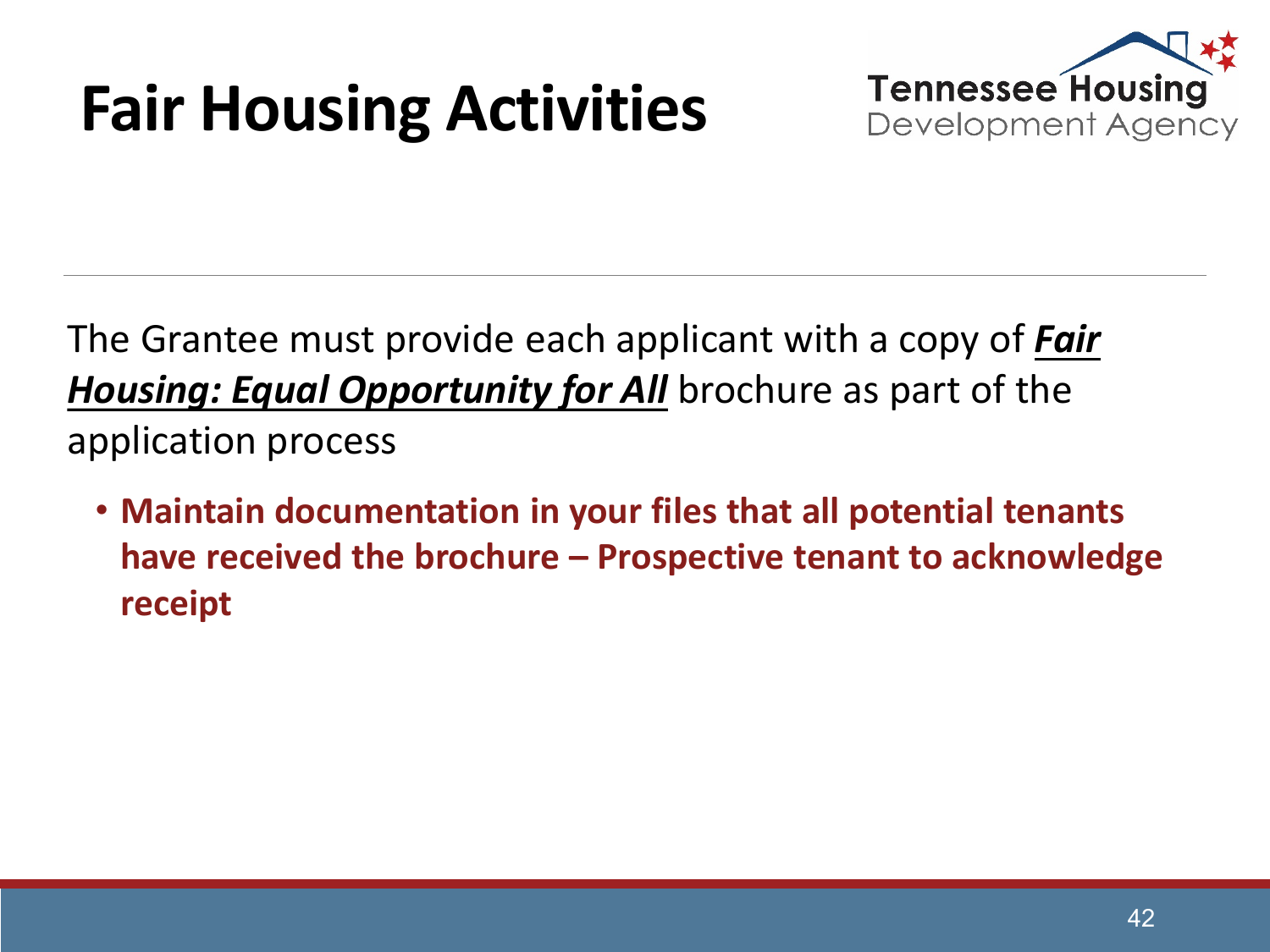## **Fair Housing Activities**



The Grantee must take steps outlined in their Policies and Procedures to encourage the application for assistance of those who are least likely to apply for assistance

- To accomplish, the Grantee may advertise for assistance availability at public places including but not limited to:
- Churches
- Convenience stores
- Libraries
- Senior centers
- Local offices of the TN Department of Human Services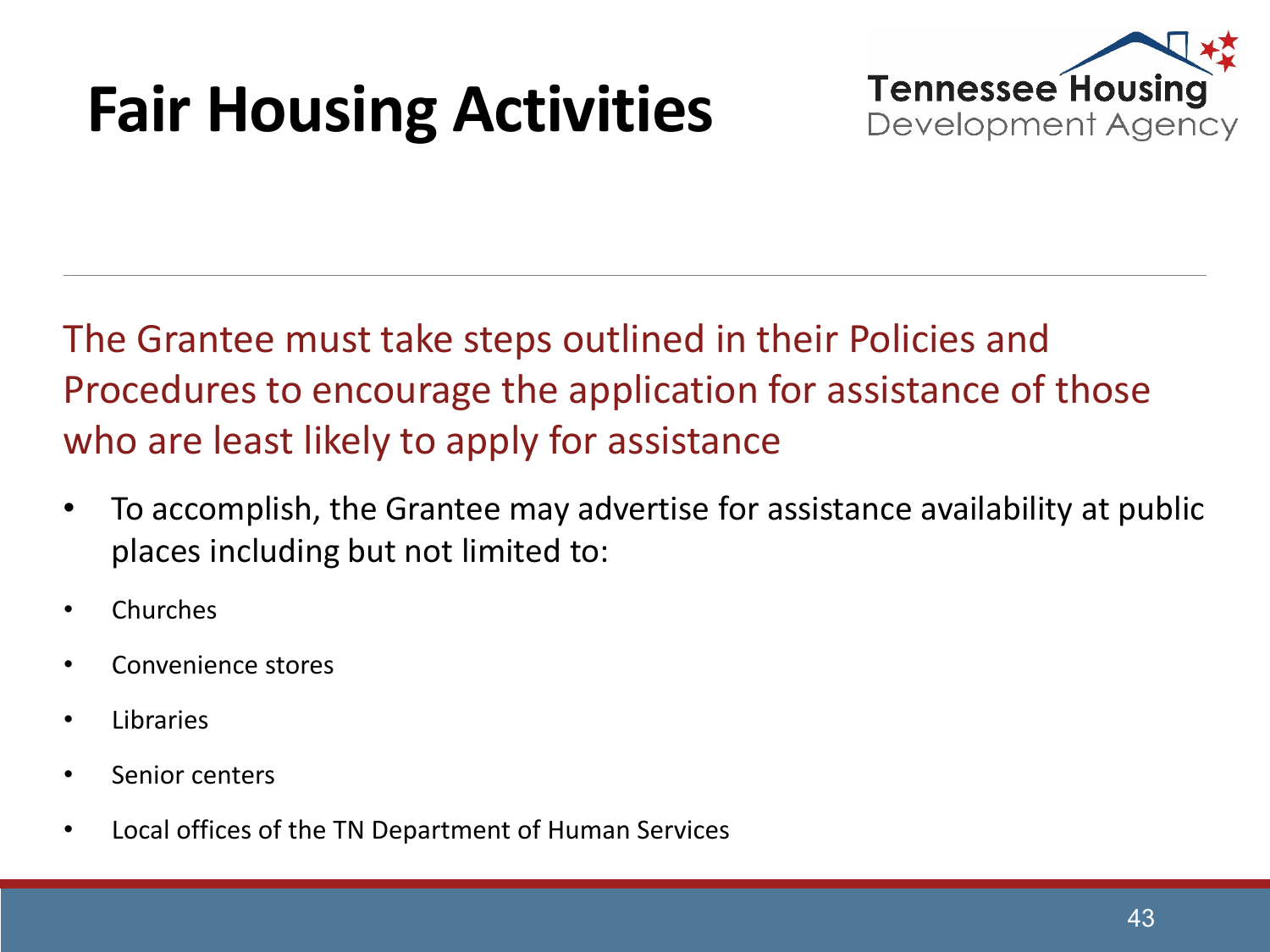# **Limited English Proficiency**

**Tennessee Housing** Development Agency

- Each Grantee must have policies and procedures to assist non-English speaking applicants
- Each Grantee must also have a process that notifies LEP persons of language assistance available (i.e. notices, signs) and that is accessible to individuals seeking assistance
- Grantee staff should be knowledgeable of all procedures and processes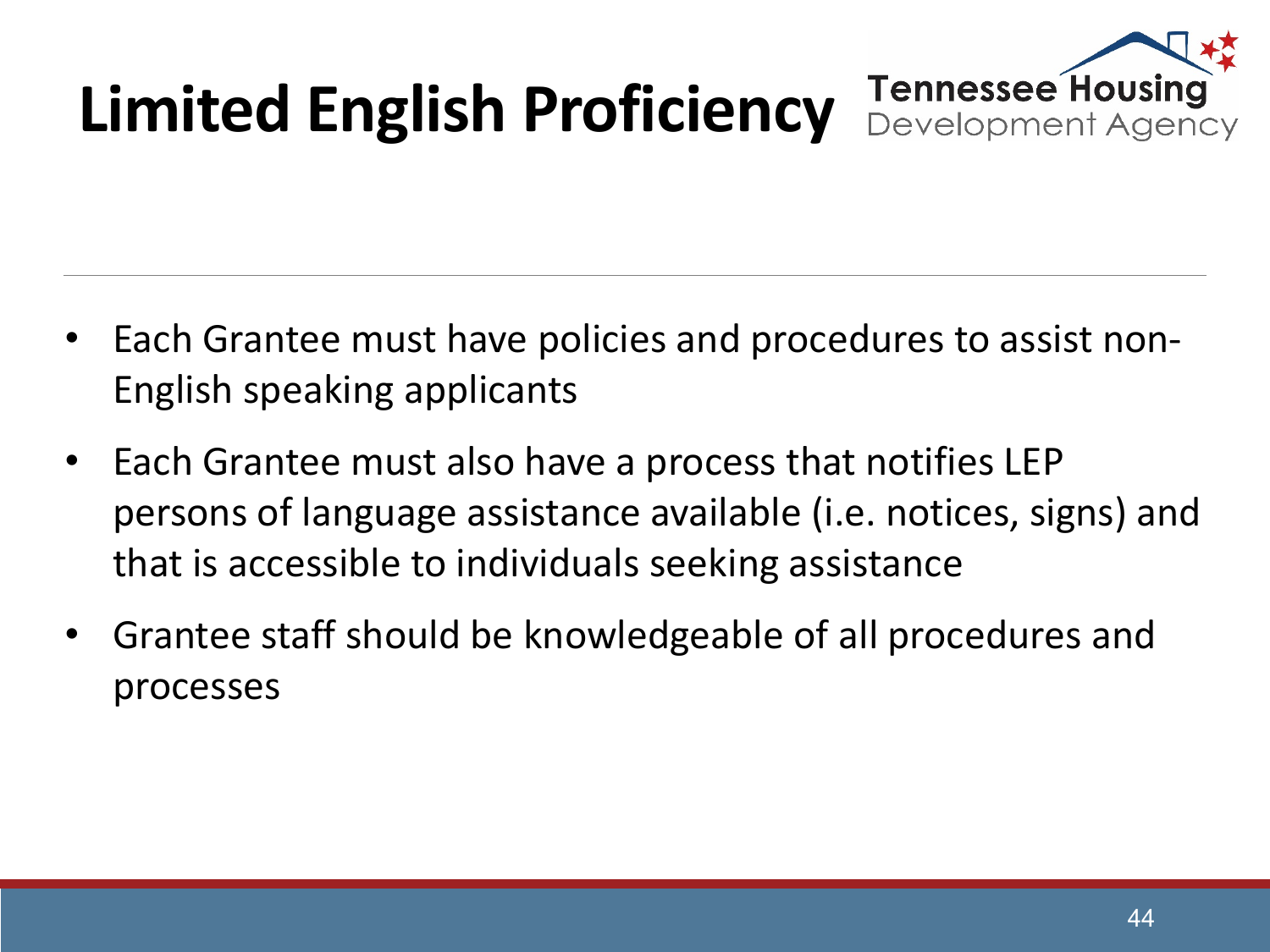

#### **Americans with Disabilities Act (ADA)**

• Title II requires that State and local governments give people with disabilities an equal opportunity to benefit from all of their programs, services, and activities

• State and local governments must relocate programs or otherwise provide access in older buildings that are inaccessible and communicate effectively with people who have hearing, vision, or speech disabilities

• Grantees must take steps to promote the availability of NHTF assistance at locations that are accessible to individuals with disabilities, including any web sites that are used to publicize the program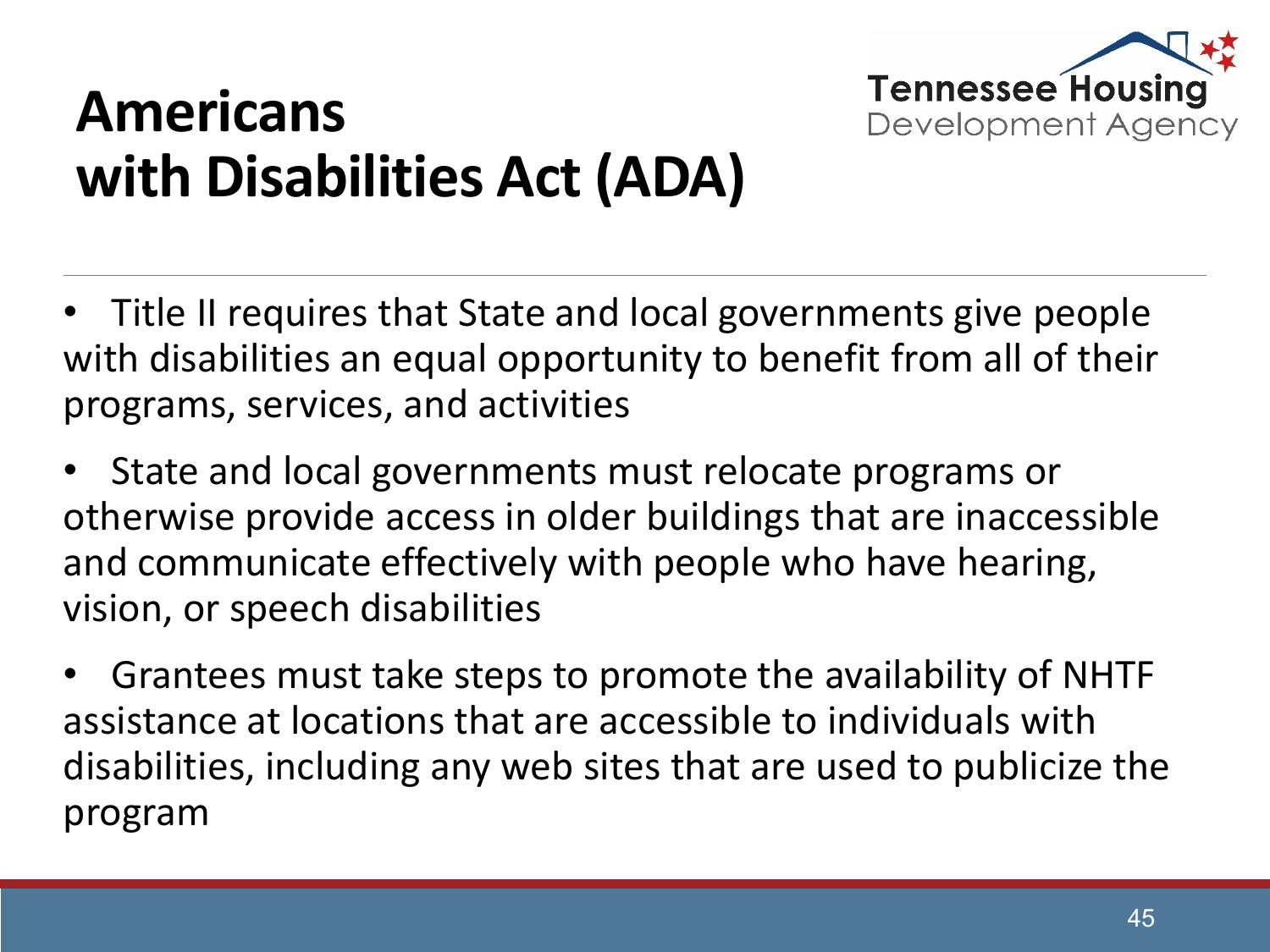## **Conflict of Interest**



#### **The NHTF Conflict of Interest policy applies to any person who is an employee, agent, consultant, elected or appointed official of THDA, a State Recipient (Grantee) receiving NHTF funds.**

No person listed above who exercises or has exercised any function or responsibility with respect to activities assisted with NHTF Funds or are in a position to participate in a decision-making process or gain inside information may obtain a financial interest or benefit from any NHTF activity or the proceeds of such activity either for themselves or for those who they have business or immediate family ties.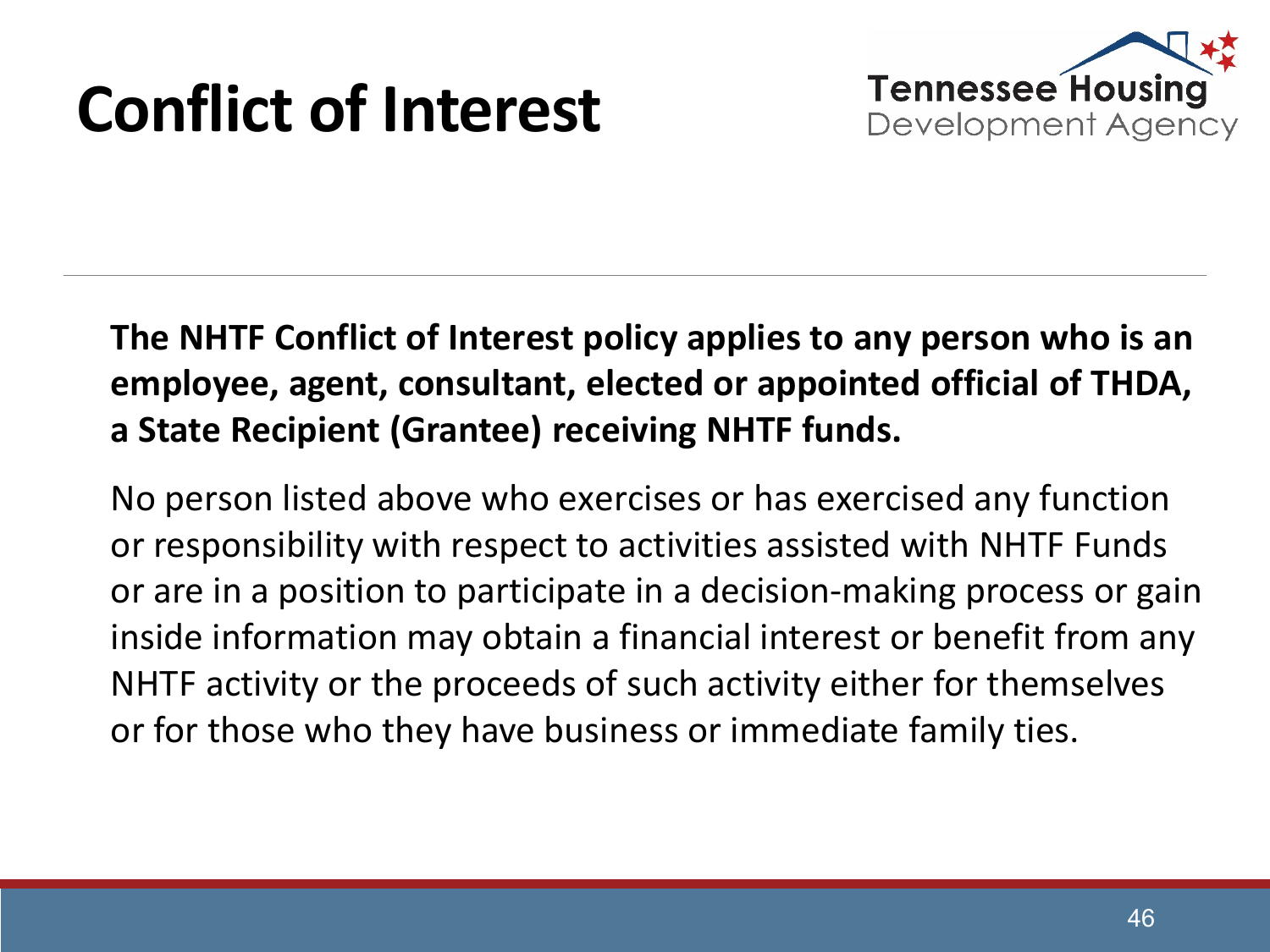## **Conflict of Interest**



Covered familial relationships are limited to immediate family members:

• Immediate family ties include (whether by blood, marriage or adoption) the spouse (including a step-parent), child (including step-child), sister, brother (including step-brother or stepsister), grandparent, grandchild, and in-laws of a covered person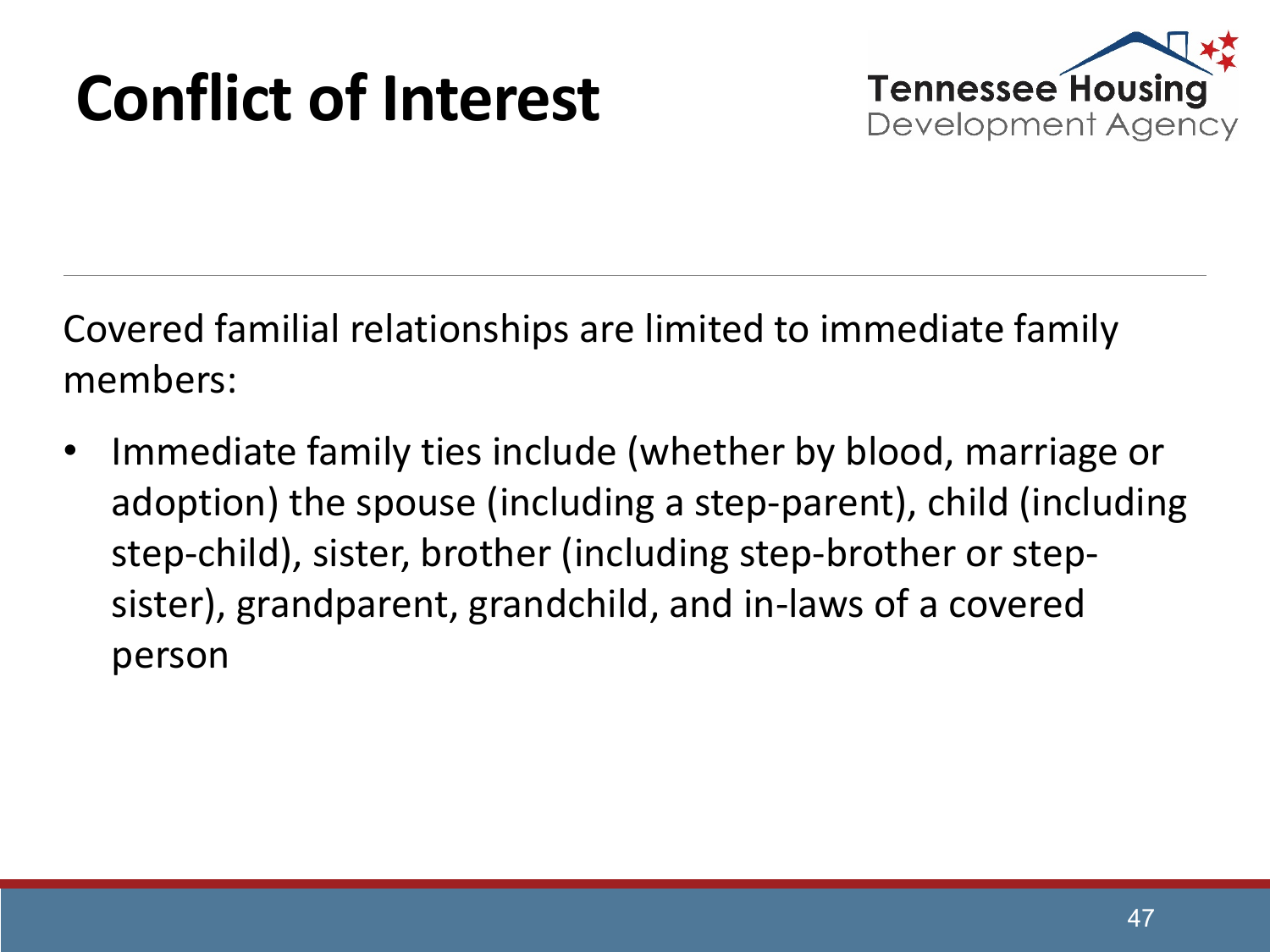

#### **Appearance of a Conflict of Interest**

- All Grantees must also take steps to avoid the appearance of a conflict of interest.
- Grantees must notify THDA of the Appearance of any Conflict of Interest before taking any action.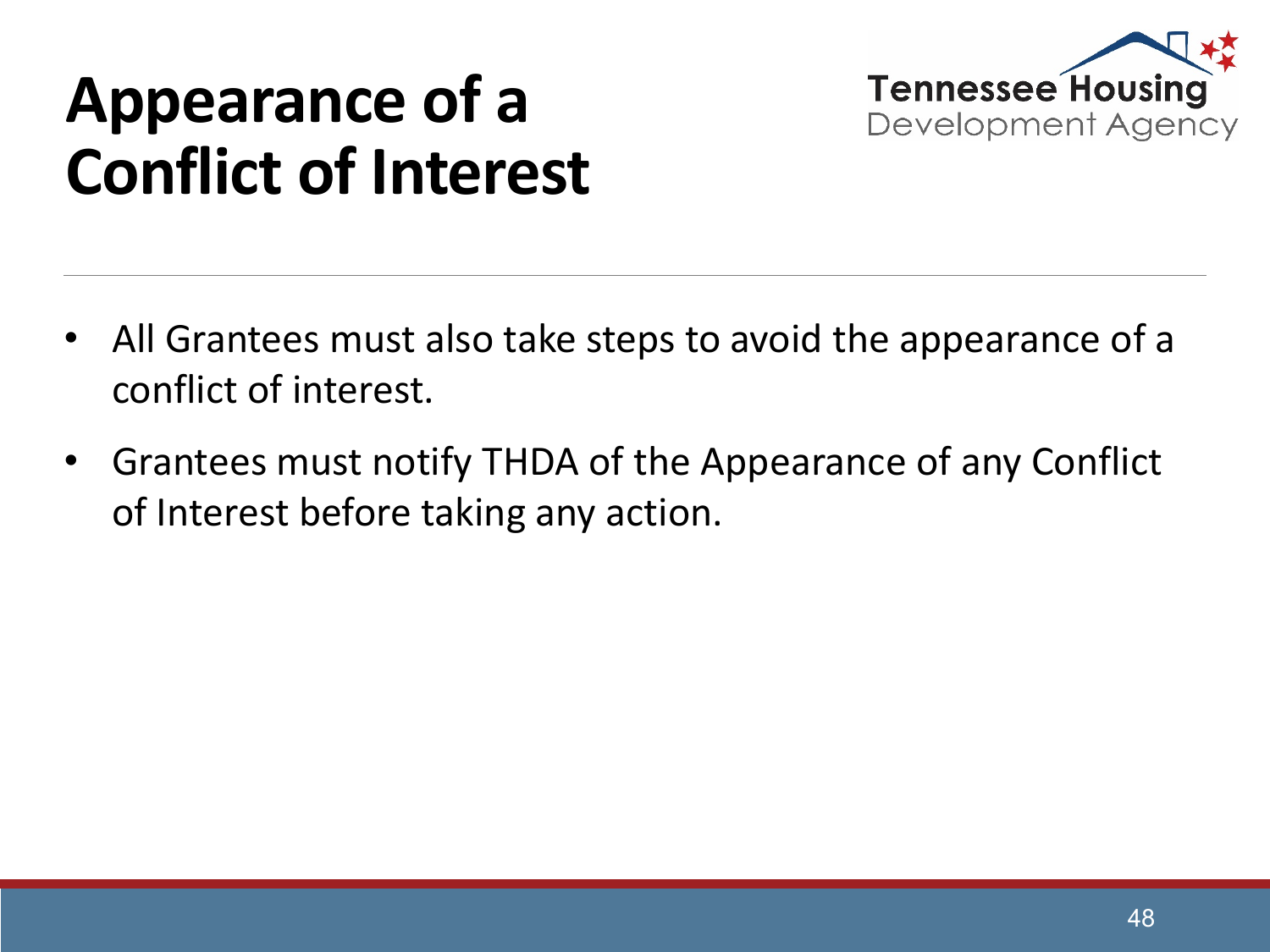#### **Procurement**



Any contract over \$3,500 must be advertised for bid to insure an open and competitive process

- Maintain copies of bid advertisements in your files
- There must be at least 3 valid bids
- If less than 3 bids are received, the project must be re-bid
- Grantees **may not** negotiate with the lowest bidder
- If the scope of the project changes, all bidders must be given an opportunity to amend their bid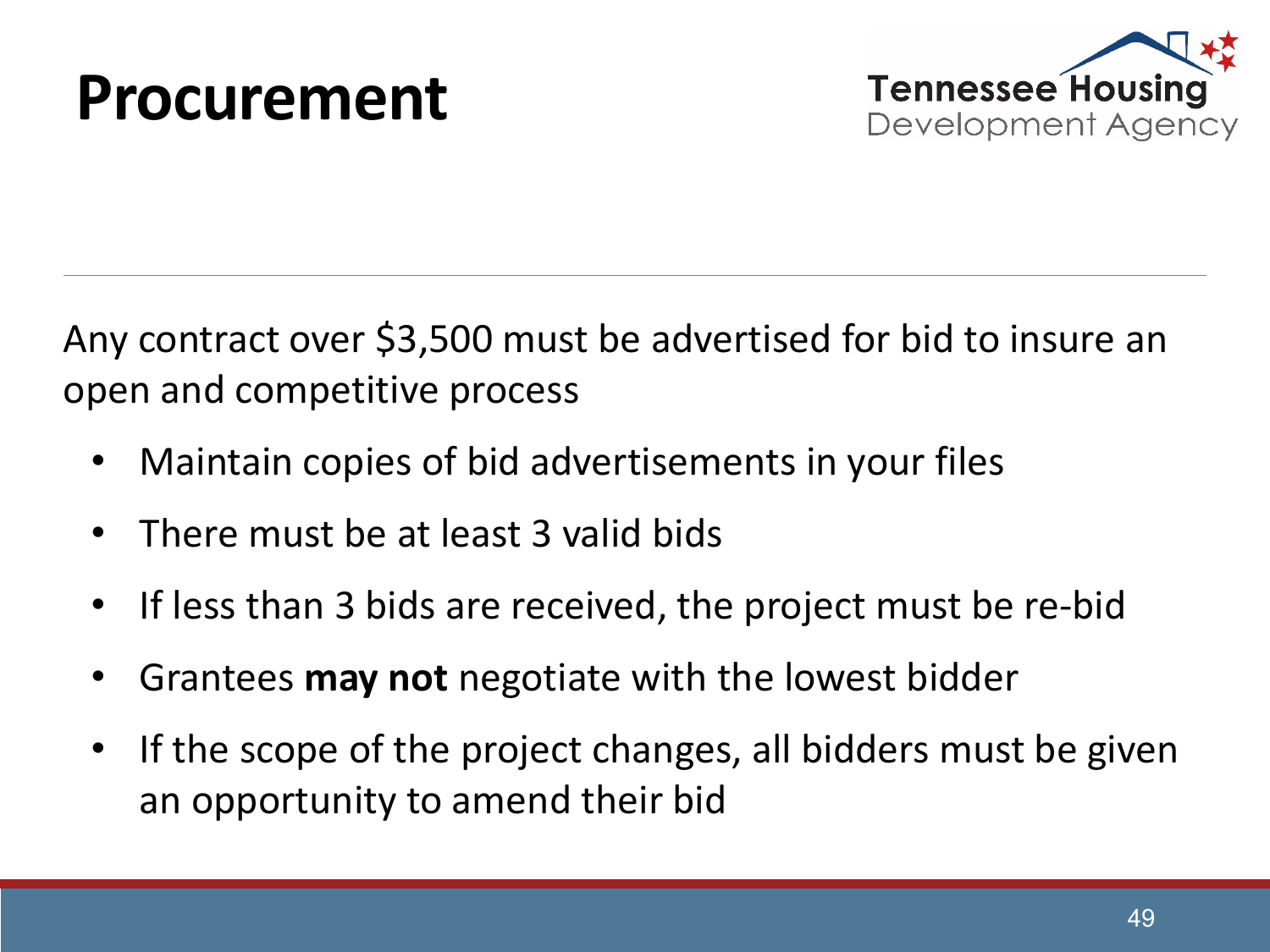



- All grantees with a contract of over \$200,000 must take steps, *to the greatest extent feasible,* to provide employment and other economic opportunities to low and very low income individuals within the project area
- Also applies to all contracts and subcontracts over \$100,000
- A grantee is obligated to direct, to the greatest extent feasible, new hires and contracts to Section 3 businesses and residents.
- Section 3 applies to the entire project regardless if the project is fully or partially funded with NHTF resources.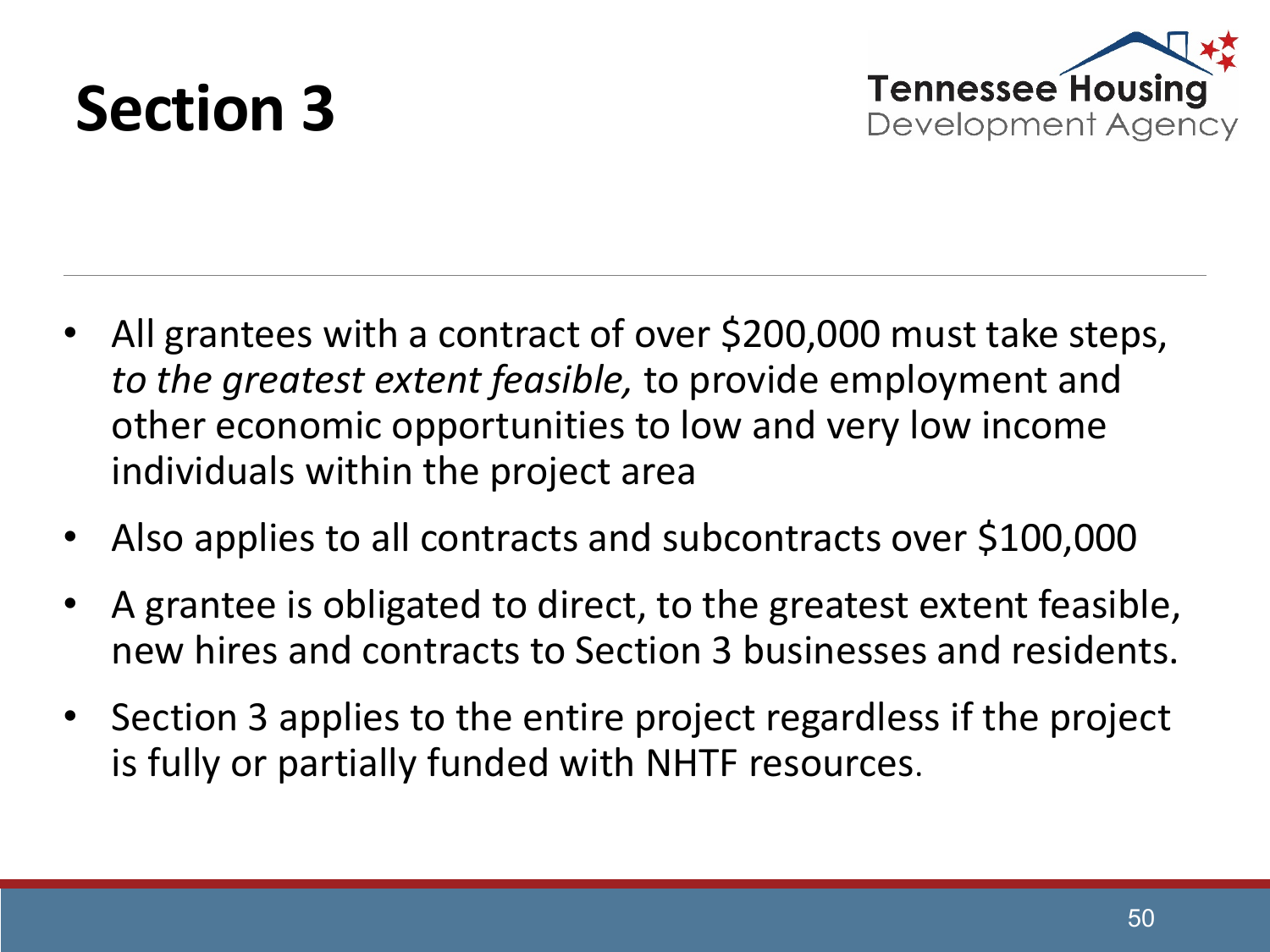#### **Section 3 Resident**



A Section 3 Resident is:

- A Public Housing Resident
- A resident of the metropolitan area or non-metro county in which the Section 3 covered assistance is expended and who qualifies as a low or very low income person.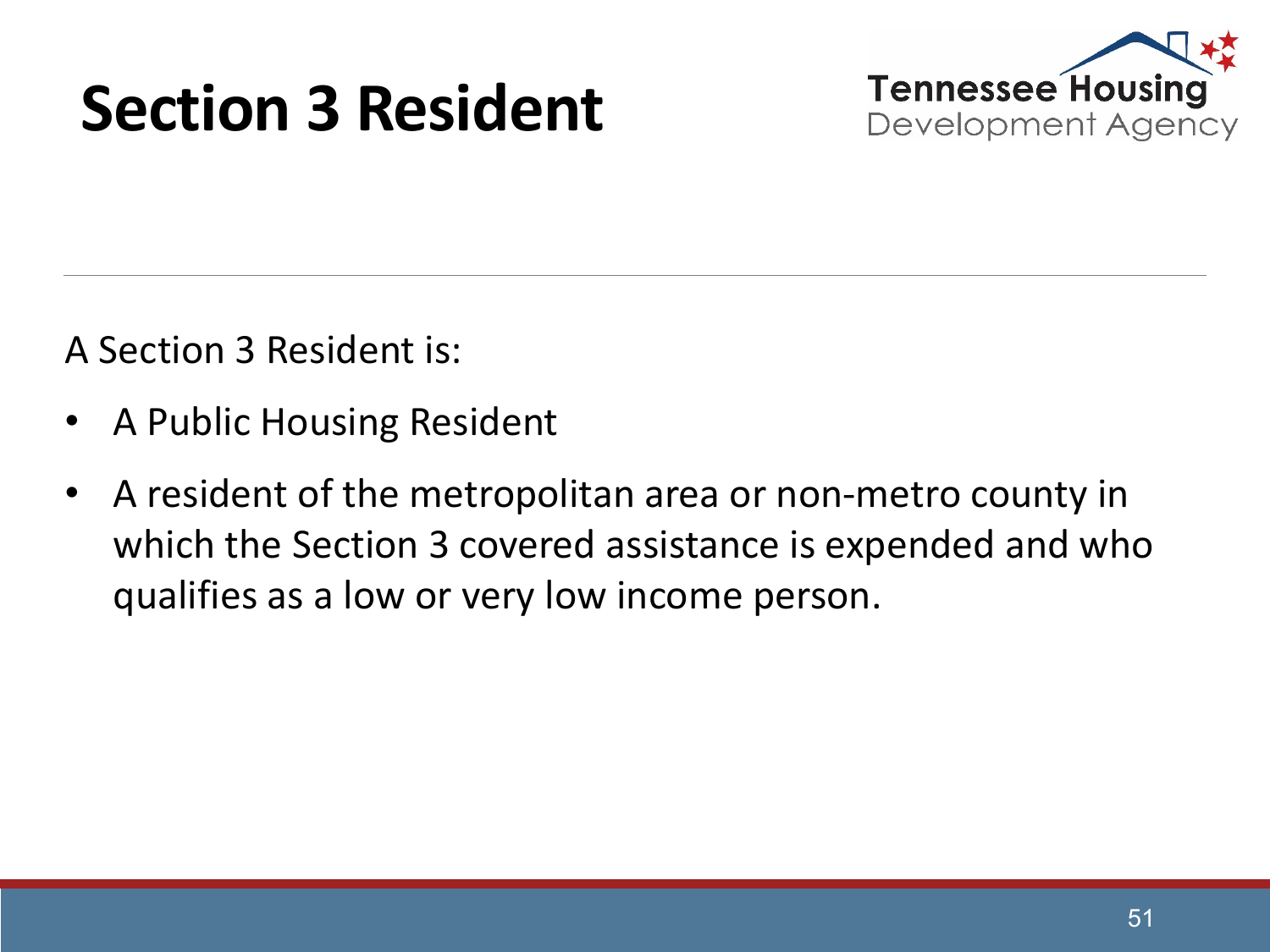

- 51% or More Owned by Section 3 Residents
- OR
- 30% of Employed Staff are Section 3 Residents
- OR
- 25% of subcontracts committed to Section 3 Businesses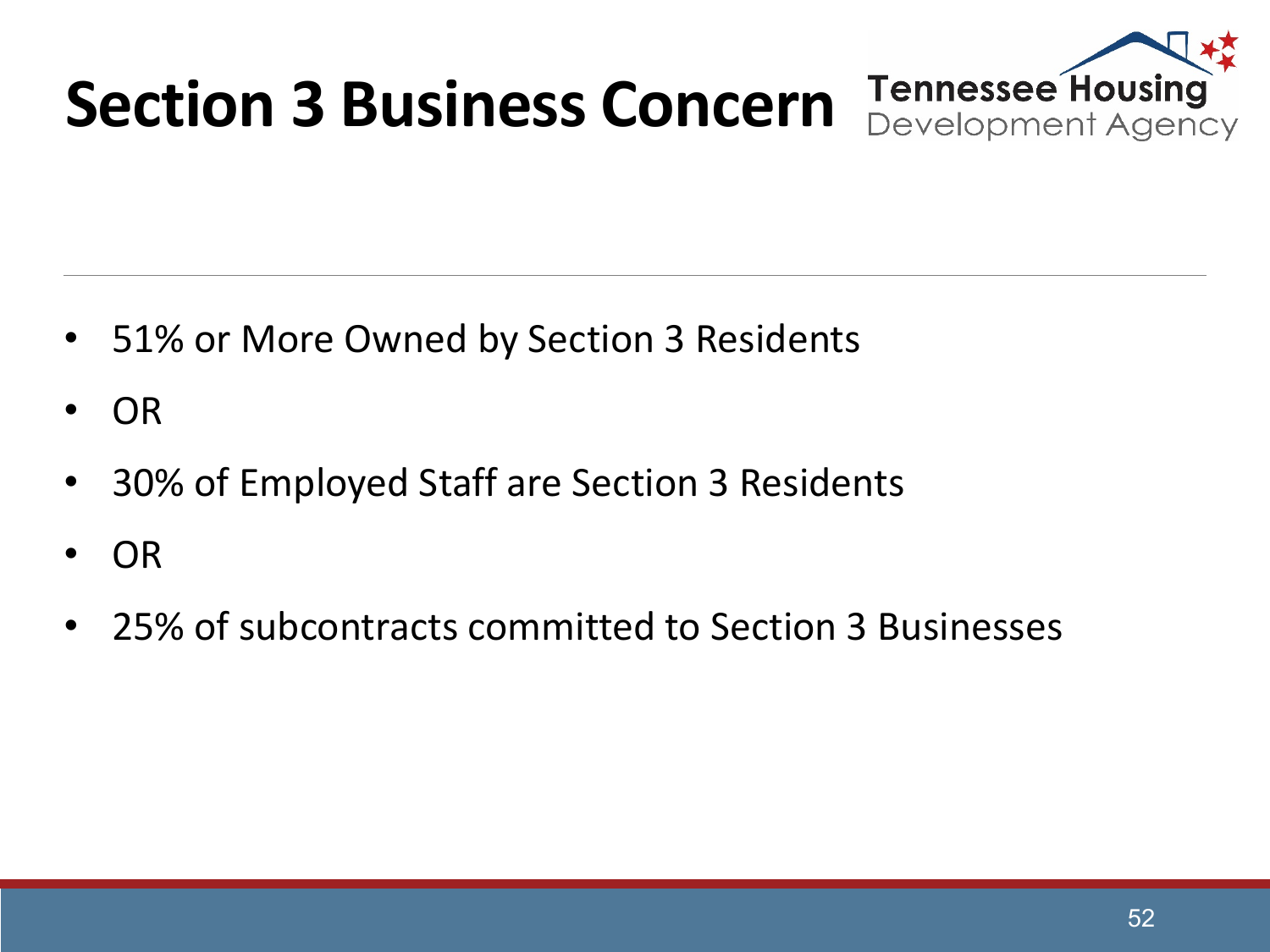## **Section 3 Qualifications**



- A Section 3 Resident must meet the qualifications of the position to be filled
- A Section 3 Business Concern must have the ability and capacity to perform under the contract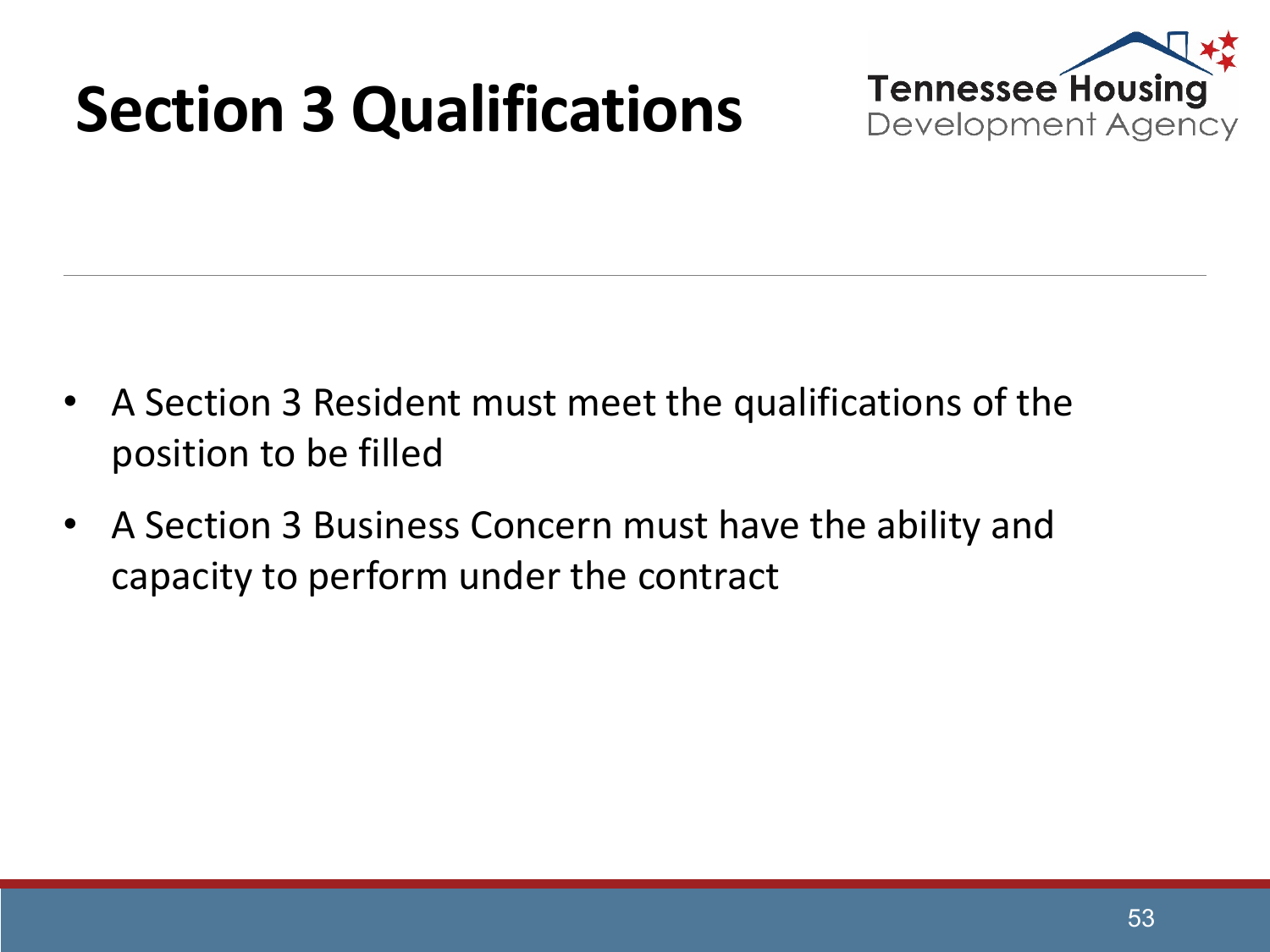## **Section 3 Responsibilities**



- Provide a hiring preference to Section 3 Residents
- Provide an award preference to Section 3 Business Concerns
- Assist with achieving compliance among contractors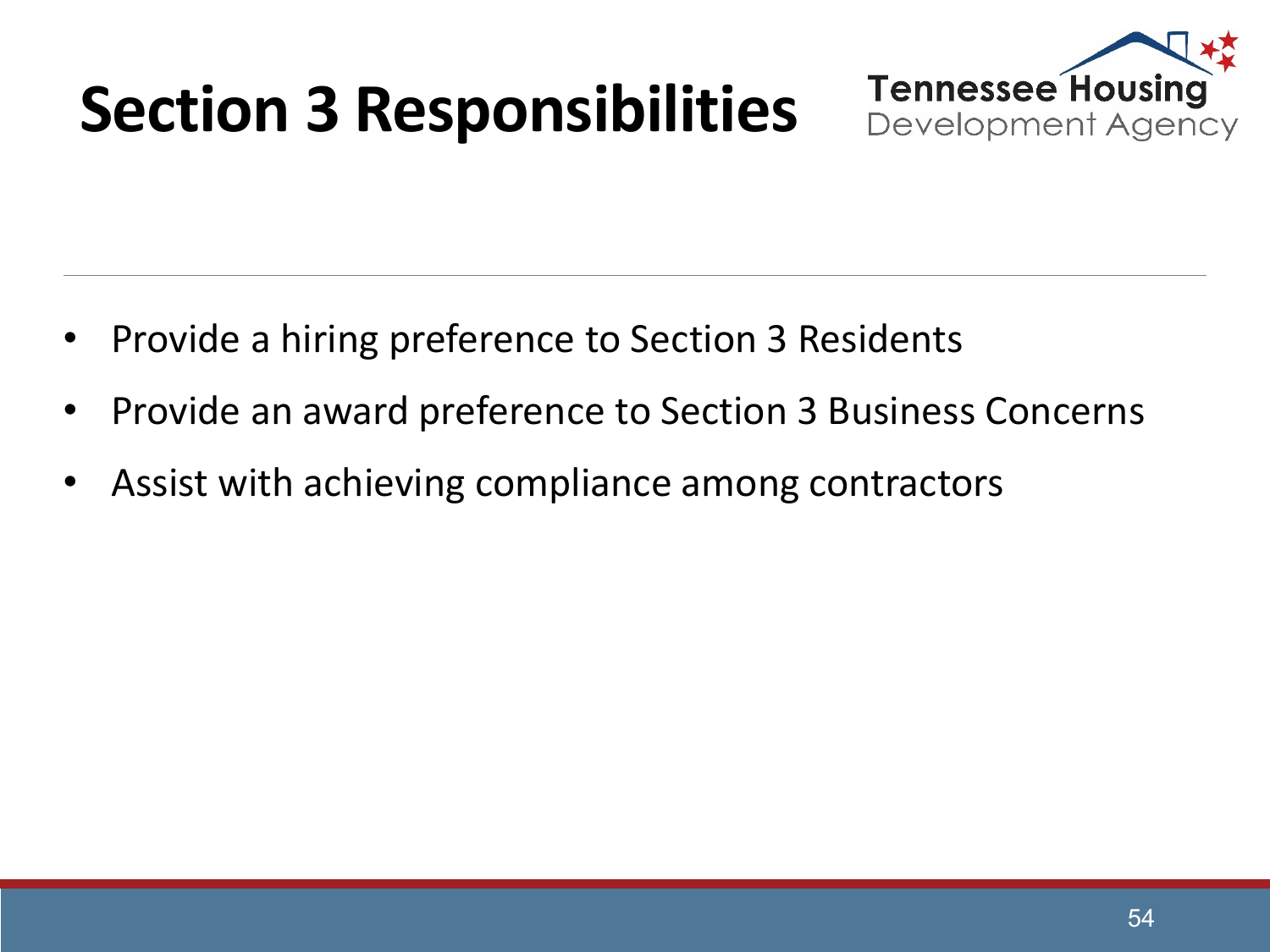#### **Section 3 Preference**



- Section 3 is race and gender neutral
- Section 3 is not Minority Business Enterprise (MBE) or Woman Business Enterprise (WBE)
- Hiring preference is based on:
- Income (80% or less of AMI) and;
- Location (project area)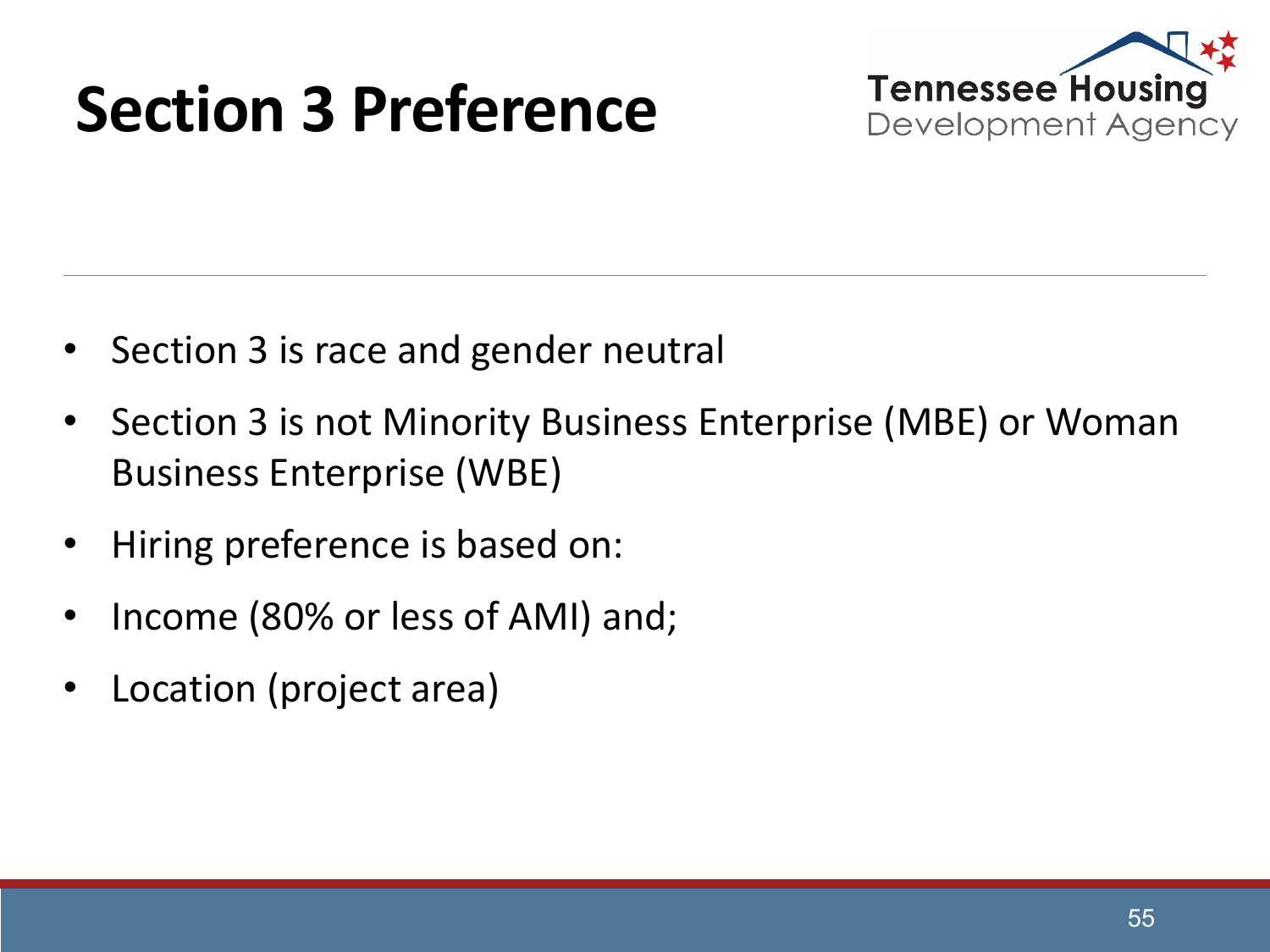## **Section 3 Responsibility**



- Notify Section 3 residents and business concerns about hiring and contract bids
- Post job/contract notices at public housing sites
- Form partnerships with organizations working with low income job seekers
- Work with local trade unions to identify businesses that qualify as Section 3 business concerns
- Incorporate Section 3 clause into all contracts. 24 CFR §135.38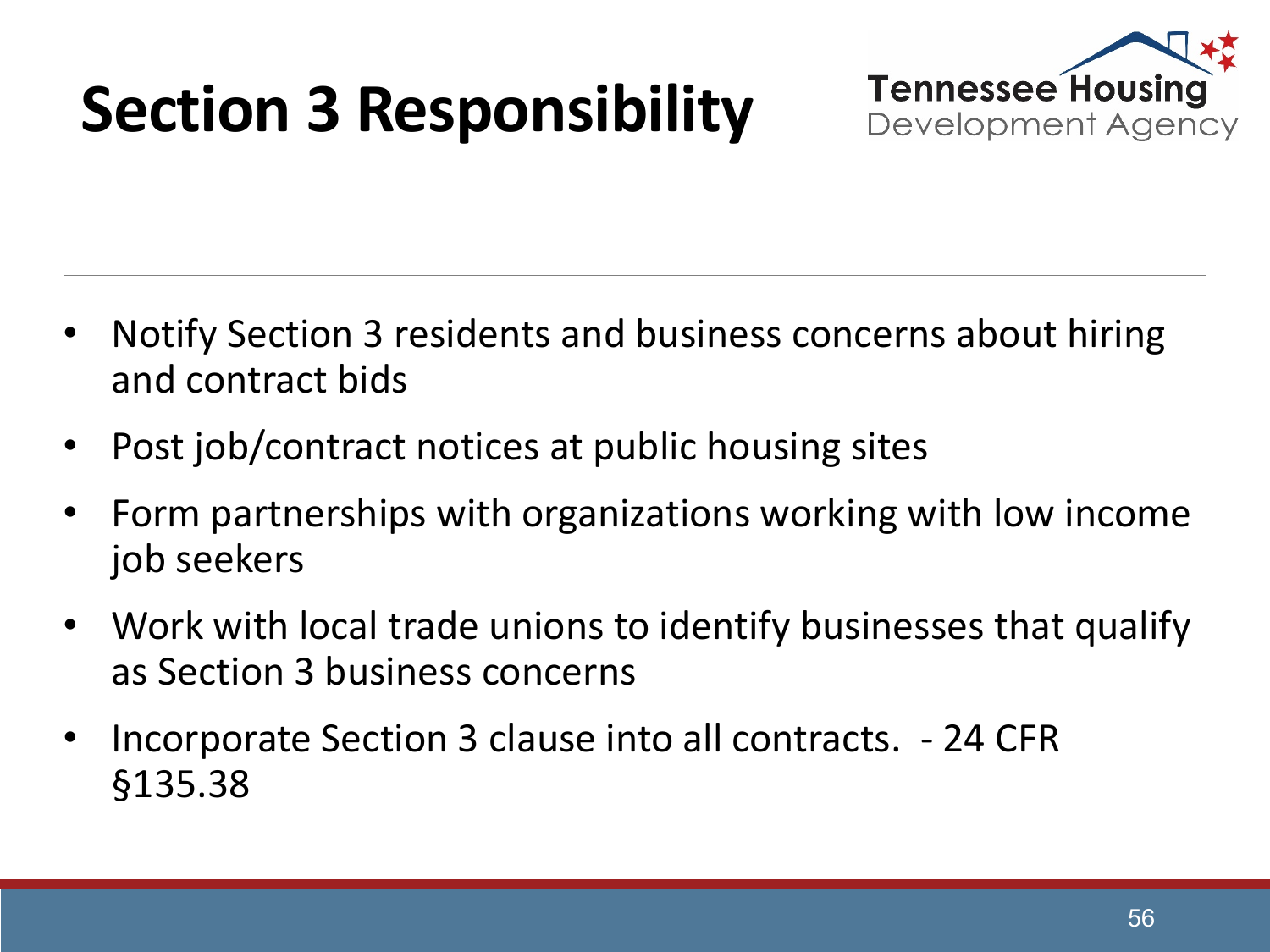

#### **Tell Your Story**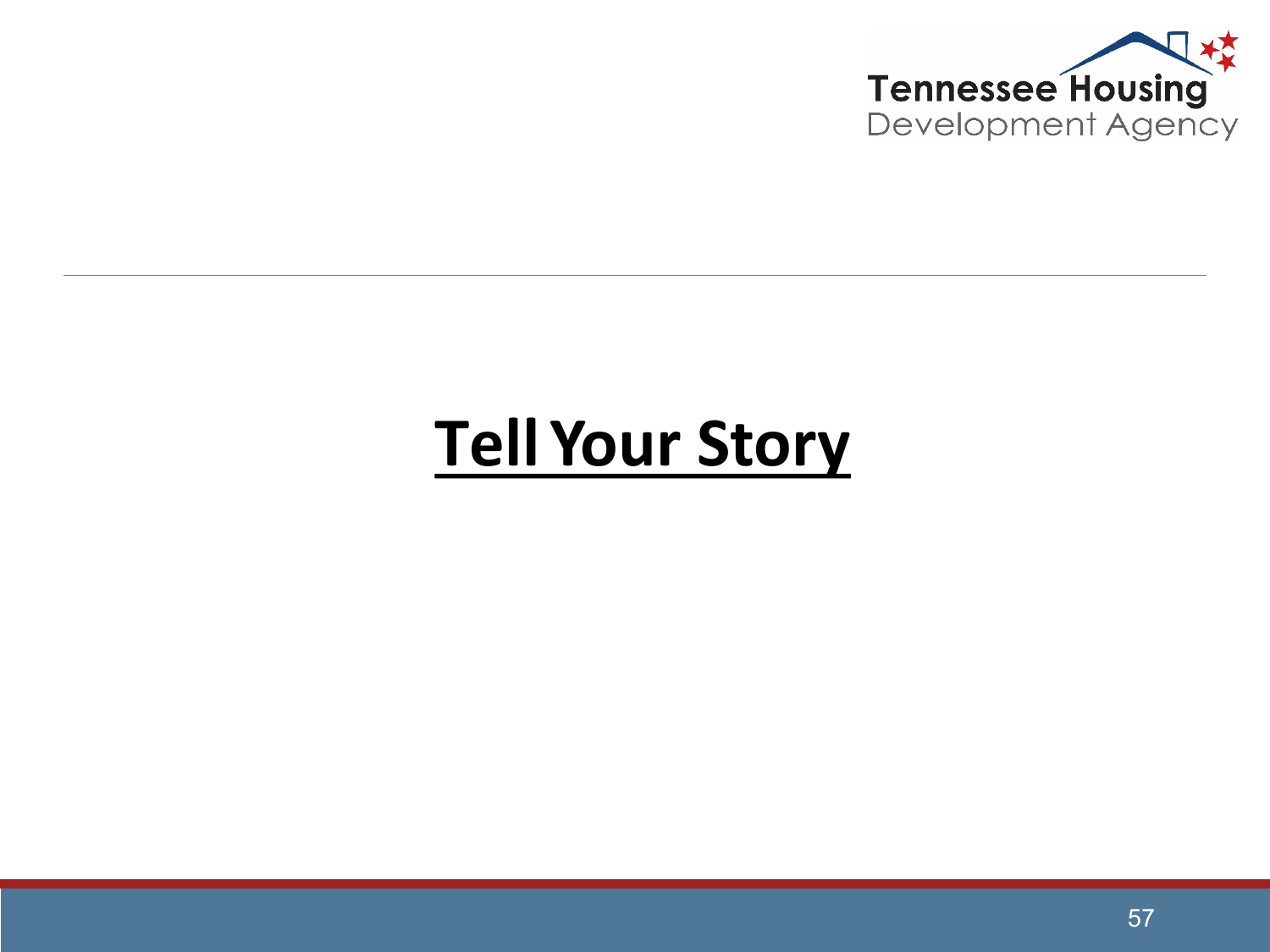## **Highlight Your Successes**



- •Tell the story of your program and the investment of federal resources into your community
- •Take before and after photos of each unit assisted and submit to THDA
- •Telling Your Story Communications Guide
- •Faces Behind the Funding Questionnaire and Photo Release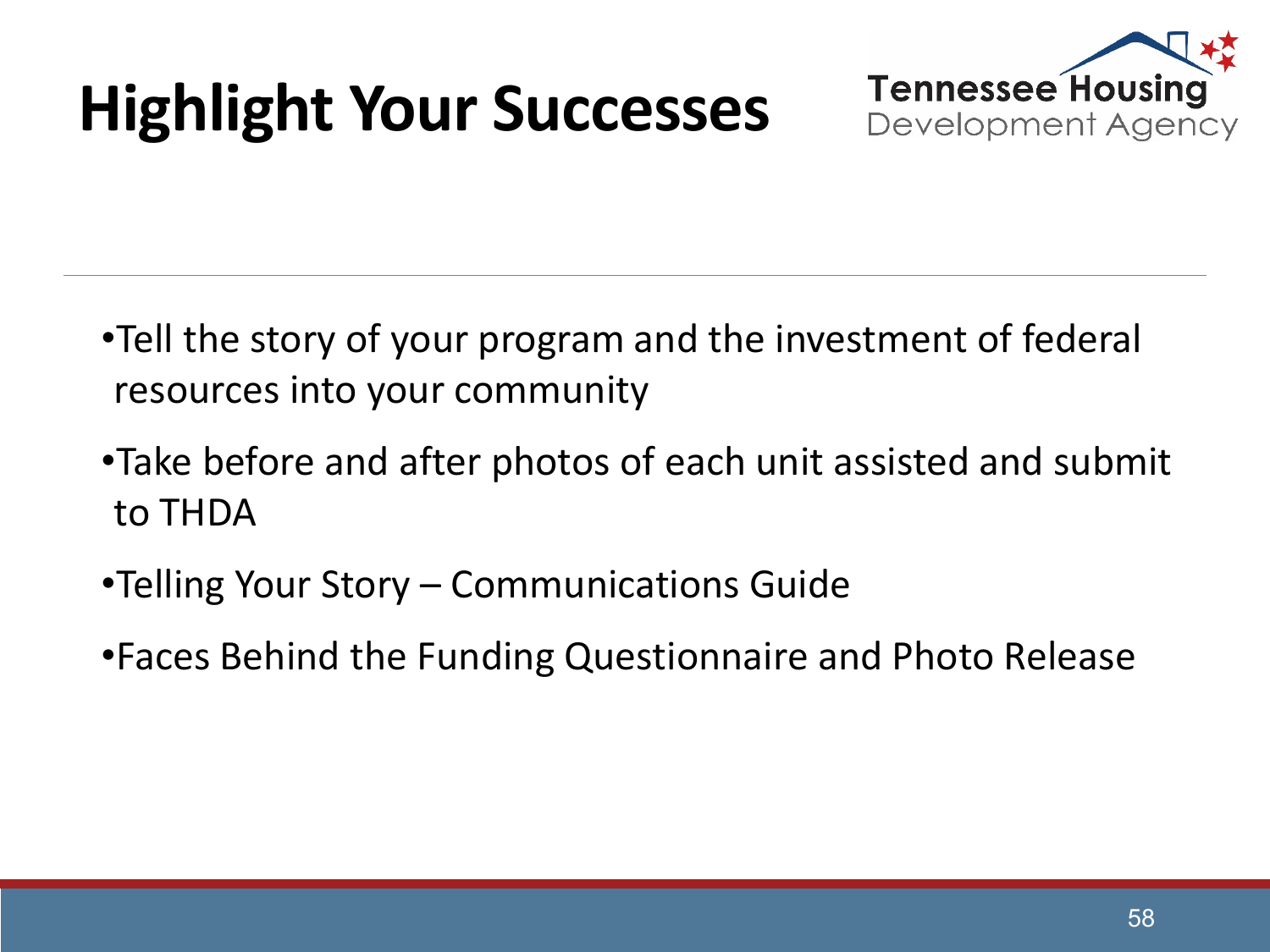#### **NHTF Manual**



- [https://thda.org/government-nonprofit-partners/national](https://thda.org/government-nonprofit-partners/national-housing-trust-fund)housing-trust-fund
- Scroll down to the bottom of the page under "Resource Links"
- We strongly recommend you READ the relevant chapters before starting your program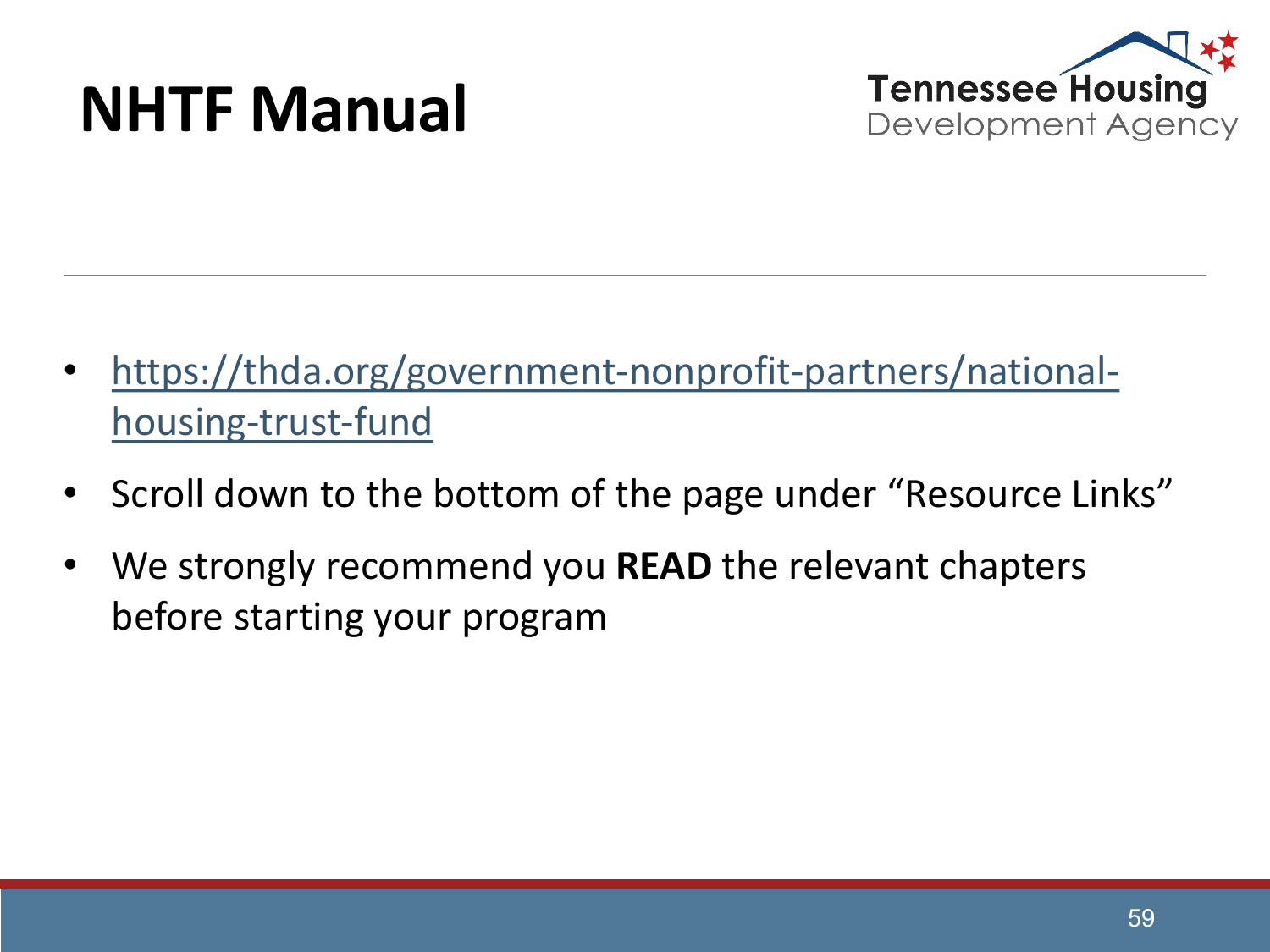#### **Contacts**



Allison Moore, Senior Housing Coordinator

• [aemoore@thda.org](mailto:aemoore@thda.org) or (615) 815-2040

Craig Stevens, Senior Housing Coordinator

• [cstevens@thda.org](mailto:cstevens@thda.org) or (615) 815-2035

Mia Billingsley, Senior Housing Coordinator – Compliance

• [mbillingsley@thda.org](mailto:mbillingsley@thda.org) or (615) 815-2033

Dwayne Hicks, Senior Housing Coordinator – Construction

• [dhicks@thda.org](mailto:dhicks@thda.org) or (615) 815-2044

Eric Hall, Senior Property Standards Coordinator – Construction

• [ehall@thda.org](mailto:ehall@thda.org) or (615) 815-2076

Cynthia Peraza, Director, Community Programs Division

• [cperaza@thda.org](mailto:cperaza@thda.org) or (615) 815-2112

Bill Lord, Assistant Director Community Programs

• [blord@thda.org](mailto:blord@thda.org) or (615) 815-2018